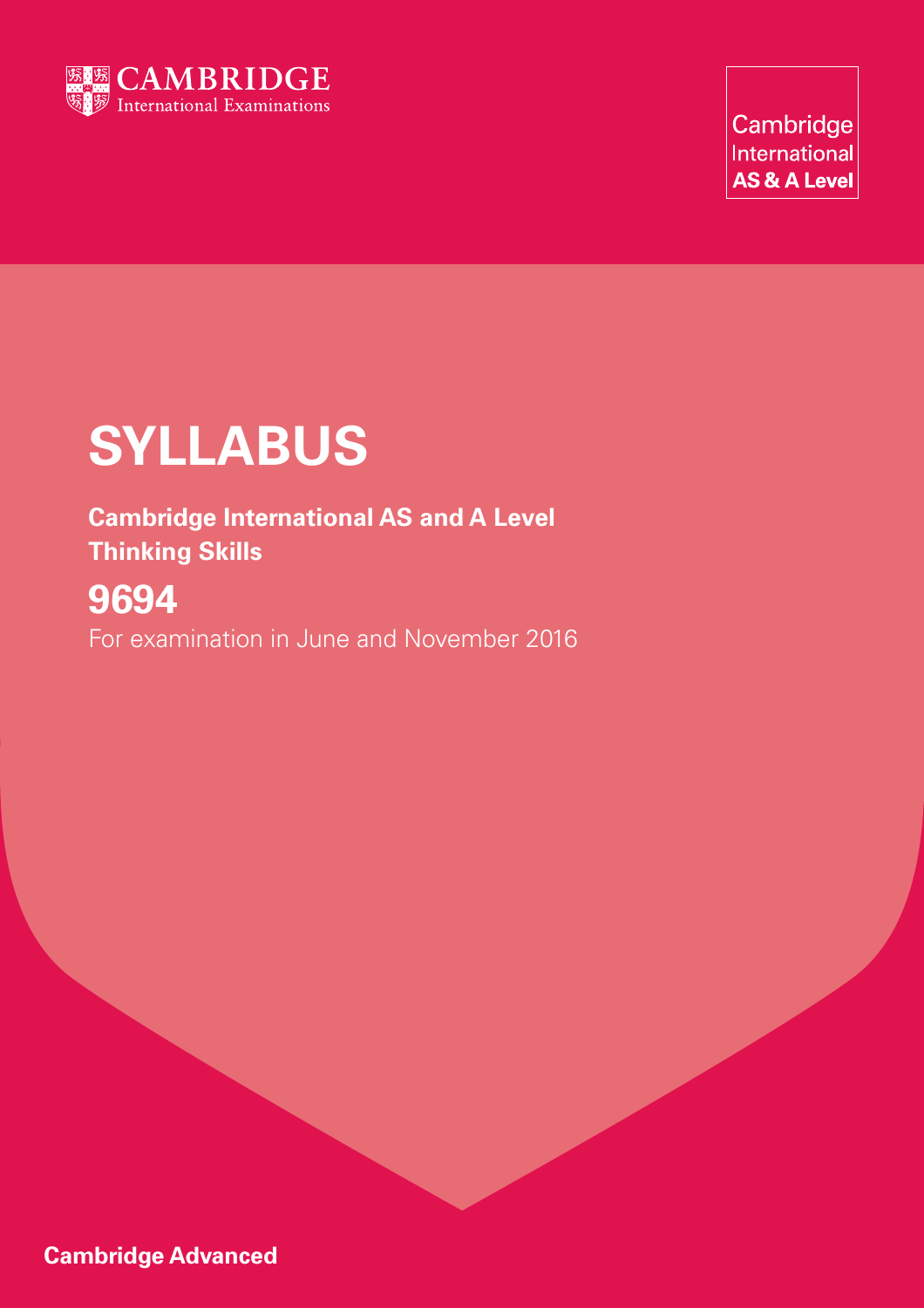#### **Changes to syllabus for 2016**

This syllabus has been updated, but there are no significant changes.

Cambridge International Examinations retains the copyright on all its publications. Registered Centres are permitted to copy material from this booklet for their own internal use. However, we cannot give permission to Centres to photocopy any material that is acknowledged to a third party even for internal use within a Centre.

® IGCSE is the registered trademark of Cambridge International Examinations

© Cambridge International Examinations 2014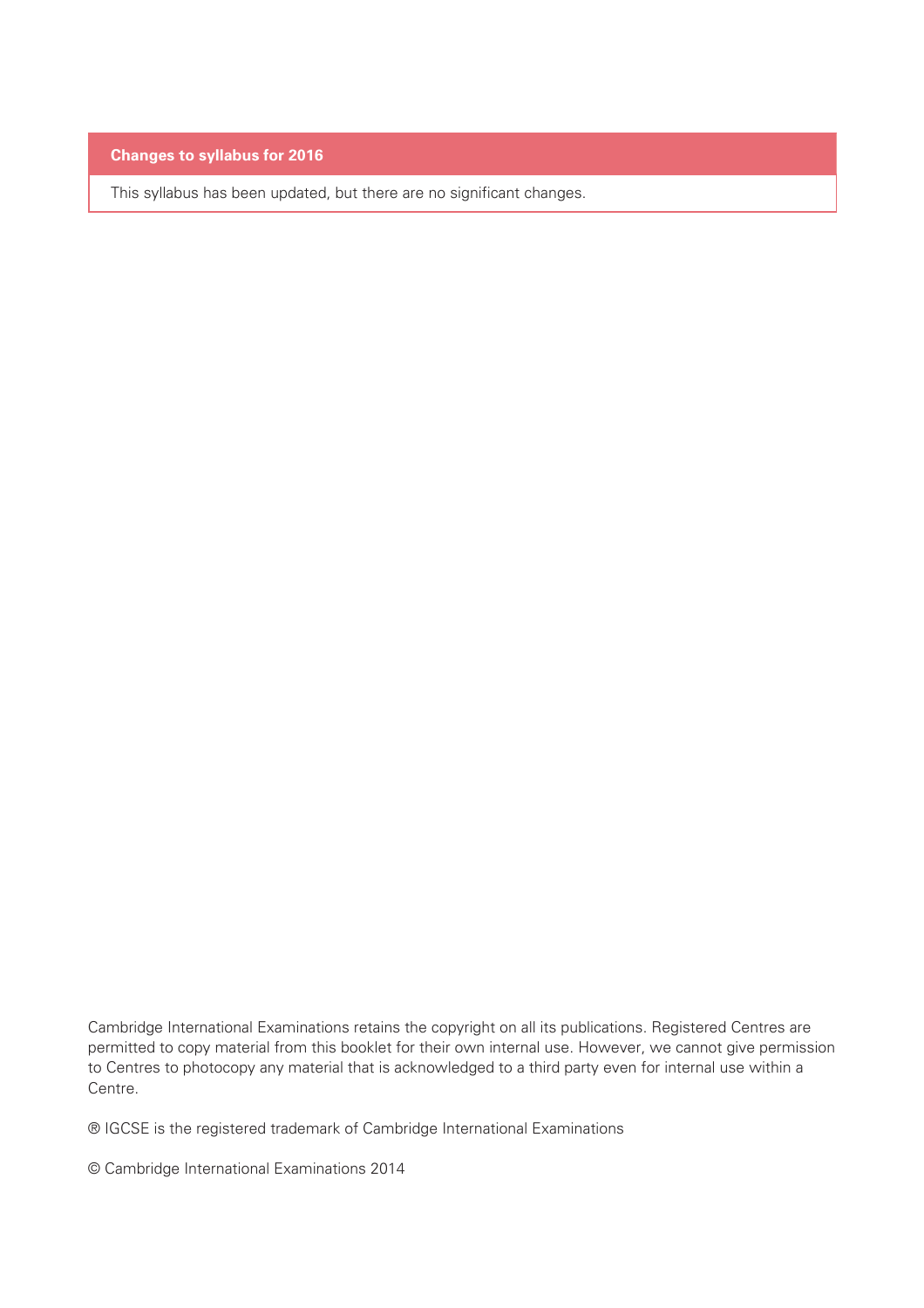# **Contents**

| $1_{1}$    | 1.1 Why choose Cambridge?<br>1.2 Why choose Cambridge International AS and A Level?<br>1.3 Why choose Cambridge International AS and A Level Thinking Skills?<br>1.4 Cambridge AICE (Advanced International Certificate of Education) Diploma<br>1.5 How can I find out more? |
|------------|-------------------------------------------------------------------------------------------------------------------------------------------------------------------------------------------------------------------------------------------------------------------------------|
|            | 2.1 Support materials<br>2.2 Resource lists<br>2.3 Training                                                                                                                                                                                                                   |
| 3.         |                                                                                                                                                                                                                                                                               |
|            | 4.1 Aims<br>4.2 Assessment objectives<br>4.3 Description of components                                                                                                                                                                                                        |
|            | 5.1 Paper 1: Problem Solving<br>5.2 Paper 2: Critical Thinking<br>5.3 Paper 3: Problem Analysis and Solution<br>5.4 Paper 4: Applied Reasoning                                                                                                                                |
|            |                                                                                                                                                                                                                                                                               |
| $\sqrt{2}$ |                                                                                                                                                                                                                                                                               |
| 8.         |                                                                                                                                                                                                                                                                               |
|            |                                                                                                                                                                                                                                                                               |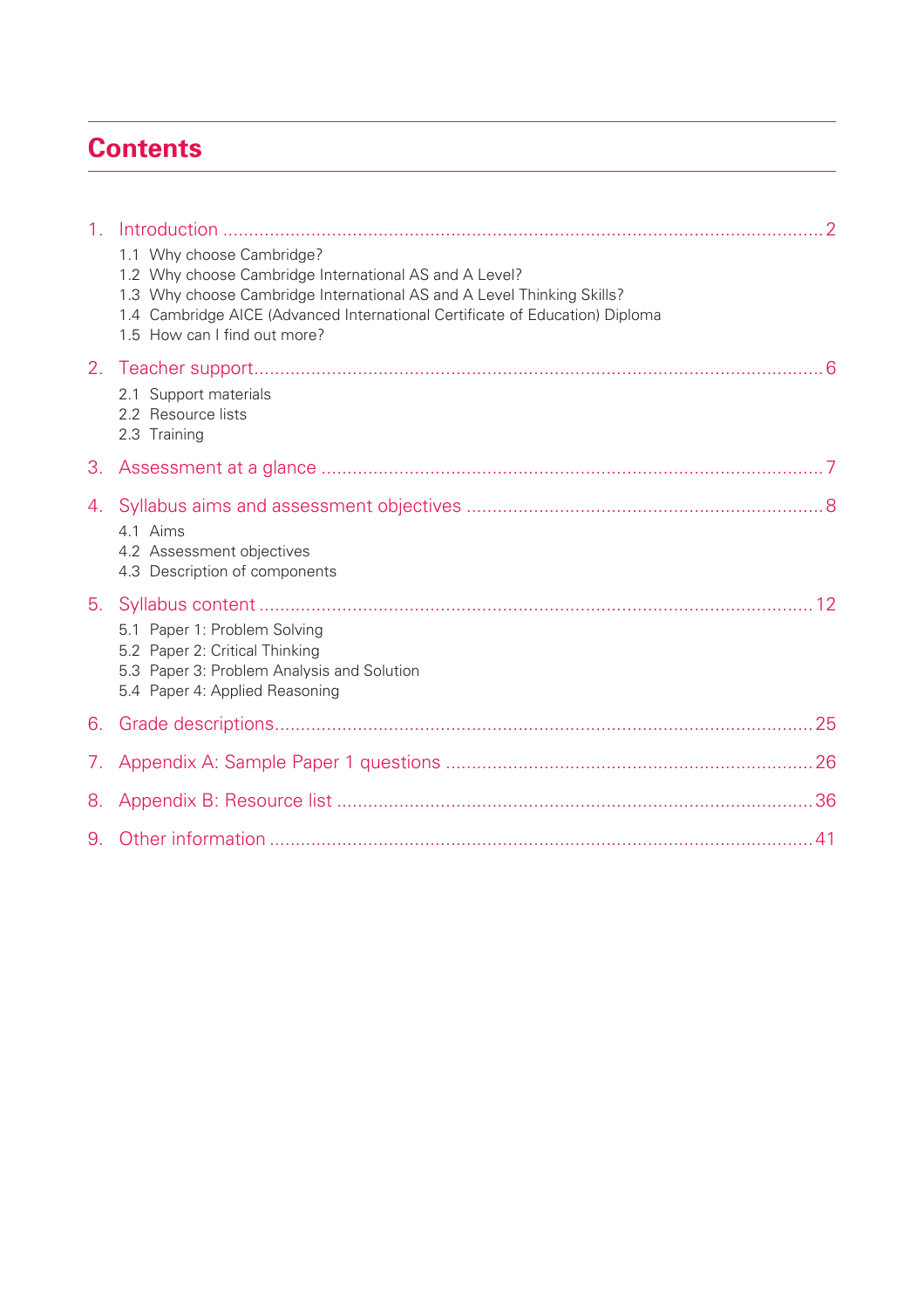# **1. Introduction**

# 1.1 Why choose Cambridge?

### Recognition

Cambridge International Examinations is the world's largest provider of international education programmes and qualifications for learners aged 5 to 19. We are part of Cambridge Assessment, a department of the University of Cambridge, trusted for excellence in education. Our qualifications are recognised by the world's universities and employers.

Cambridge International AS and A Levels are recognised around the world by schools, universities and employers. The qualifications are accepted as proof of academic ability for entry to universities worldwide, though some courses do require specific subjects.

Cambridge International A Levels typically take two years to complete and offer a flexible course of study that gives learners the freedom to select subjects that are right for them.

Cambridge International AS Levels often represent the first half of an A Level course but may also be taken as a freestanding qualification. The content and difficulty of a Cambridge International AS Level examination is equivalent to the first half of a corresponding Cambridge International A Level. Cambridge AS Levels are accepted in all UK universities and carry half the weighting of an A Level. University course credit and advanced standing is often available for Cambridge International AS and A Levels in countries such as the USA and Canada.

#### Learn more at **www.cie.org.uk/recognition**

### Excellence in education

Our mission is to deliver world-class international education through the provision of high-quality curricula, assessment and services.

More than 9000 schools are part of our Cambridge learning community. We support teachers in over 160 countries who offer their learners an international education based on our curricula and leading to our qualifications. Every year, thousands of learners use Cambridge qualifications to gain places at universities around the world.

Our syllabuses are reviewed and updated regularly so that they reflect the latest thinking of international experts and practitioners and take account of the different national contexts in which they are taught.

Cambridge programmes and qualifications are designed to support learners in becoming:

- **confident** in working with information and ideas their own and those of others
- **responsible** for themselves, responsive to and respectful of others
- **reflective** as learners, developing their ability to learn
- **innovative** and equipped for new and future challenges
- **engaged** intellectually and socially, ready to make a difference.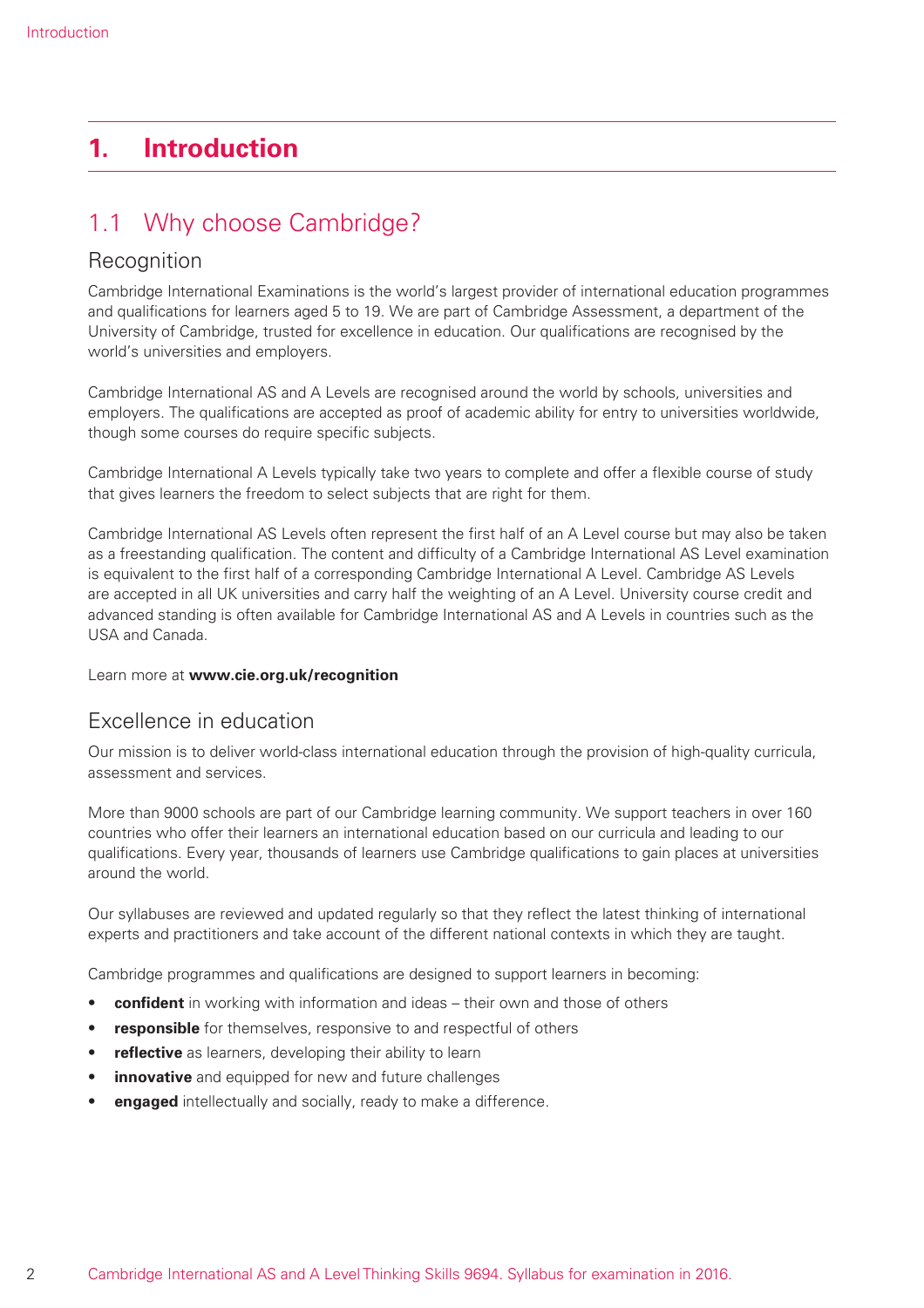### Support for teachers

A wide range of support materials and resources is available for teachers and learners in Cambridge schools. Resources suit a variety of teaching methods in different international contexts. Through subject discussion forums and training, teachers can access the expert advice they need for teaching our qualifications. More details can be found in Section 2 of this syllabus and at **www.cie.org.uk/teachers**

### Support for exams officers

Exams officers can trust in reliable, efficient administration of exam entries and excellent personal support from our customer services. Learn more at **www.cie.org.uk/examsofficers**

### Not-for-profit, part of the University of Cambridge

We are a not-for-profit organisation where the needs of the teachers and learners are at the core of what we do. We continually invest in educational research and respond to feedback from our customers in order to improve our qualifications, products and services.

Our systems for managing the provision of international qualifications and education programmes for learners aged 5 to 19 are certified as meeting the internationally recognised standard for quality management, ISO 9001:2008. Learn more at **www.cie.org.uk/ISO9001**

# 1.2 Why choose Cambridge International AS and A Level?

Cambridge International AS and A Levels are international in outlook, but retain a local relevance. The syllabuses provide opportunities for contextualised learning and the content has been created to suit a wide variety of schools, avoid cultural bias and develop essential lifelong skills, including creative thinking and problem-solving.

Our aim is to balance knowledge, understanding and skills in our programmes and qualifications to enable candidates to become effective learners and to provide a solid foundation for their continuing educational journey. Cambridge International AS and A Levels give learners building blocks for an individualised curriculum that develops their knowledge, understanding and skills.

Schools can offer almost any combination of 60 subjects, and learners can specialise or study a range of subjects, ensuring a breadth of knowledge. Giving learners the power to choose helps motivate them throughout their studies.

Through our professional development courses and our support materials for Cambridge International AS and A Levels, we provide the tools to enable teachers to prepare learners to the best of their ability and work with us in the pursuit of excellence in education.

Cambridge International AS and A Levels have a proven reputation for preparing learners well for university, employment and life. They help develop the in-depth subject knowledge and understanding which are so important to universities and employers.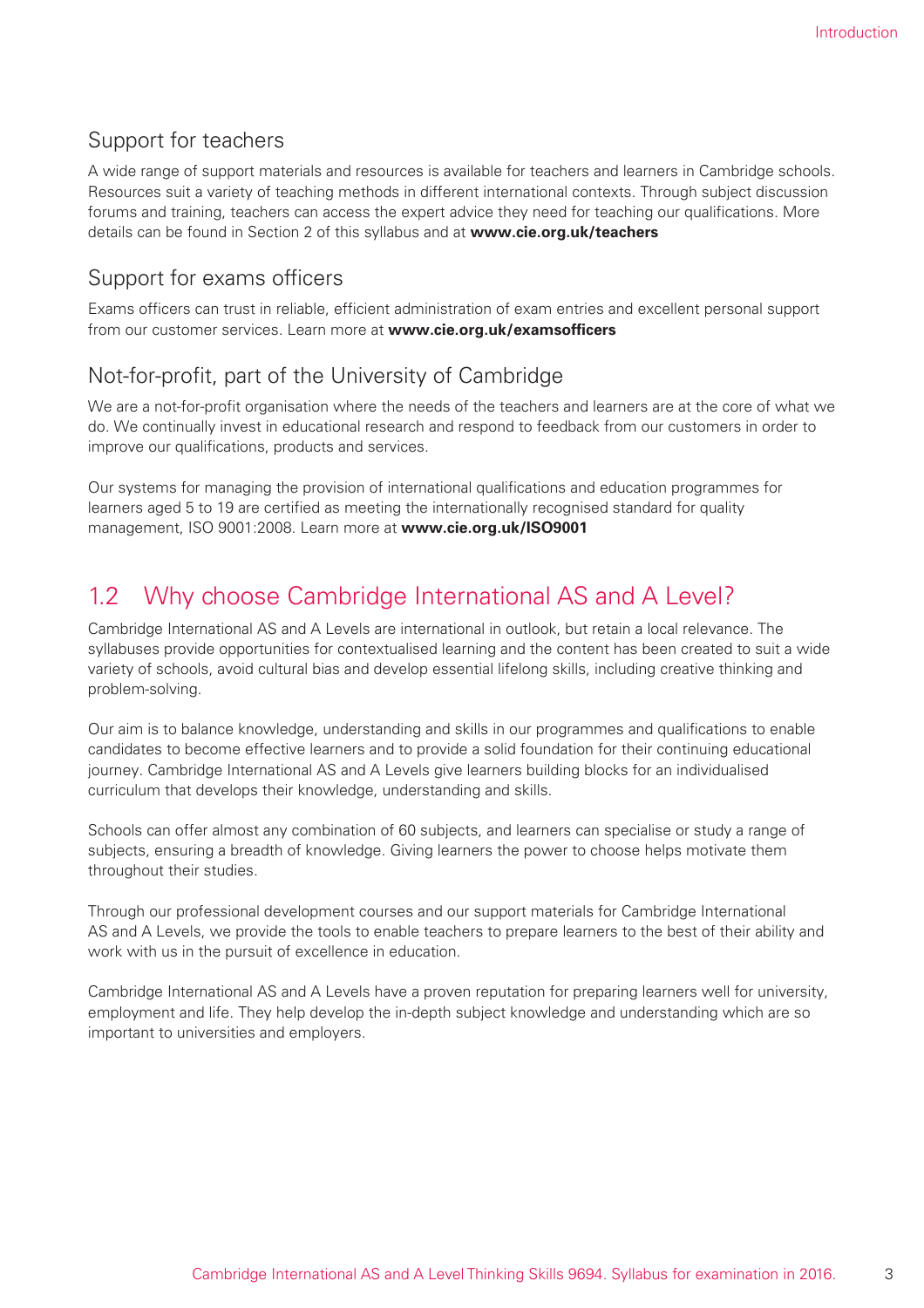Learners studying Cambridge International AS and A Levels have the opportunities to:

- acquire an in-depth subject knowledge
- develop independent thinking skills
- apply knowledge and understanding to new as well as familiar situations
- handle and evaluate different types of information sources
- think logically and present ordered and coherent arguments
- make judgements, recommendations and decisions
- present reasoned explanations, understand implications and communicate them clearly and logically
- work and communicate in English.

### Guided learning hours

Cambridge International A Level syllabuses are designed on the assumption that learners have about 360 guided learning hours per subject over the duration of the course. Cambridge International AS Level syllabuses are designed on the assumption that learners have about 180 guided learning hours per subject over the duration of the course. This is for guidance only and the number of hours required to gain the qualification may vary according to local curricular practice and the learners' prior experience of the subject.

### 1.3 Why choose Cambridge International AS and A Level Thinking Skills?

Thinking Skills develops a specific set of intellectual skills, independent of subject content. It reflects the need voiced by universities and employers for more mature and sophisticated ways of thinking. The Thinking Skills syllabus also enables students to approach their other subjects with an improved ability to understand, analyse and resolve problems. As a result, students find the course of great benefit when preparing for higher education and for a wide range of careers, including law, scientific research, social science, journalism, medicine, business, accounting and engineering. As a curriculum subject, Thinking Skills offers students an excellent opportunity to express themselves freely and openly. The Thinking Skills syllabus encourages free and open debate, critical and investigative thinking, and informed and disciplined reasoning.

### Prior learning

Candidates beginning this course are not expected to have studied Thinking Skills previously.

### Progression

Cambridge International A Level Thinking Skills provides a suitable foundation for a variety of courses in higher education (see page 3).

Cambridge International AS Level Thinking Skills constitutes the first half of the Cambridge International A Level course in Thinking Skills and therefore provides a suitable foundation for the study of Thinking Skills at Cambridge International A Level and thence for related courses in higher education. Depending on local university entrance requirements, it may permit or assist progression directly to university courses in a variety of subjects.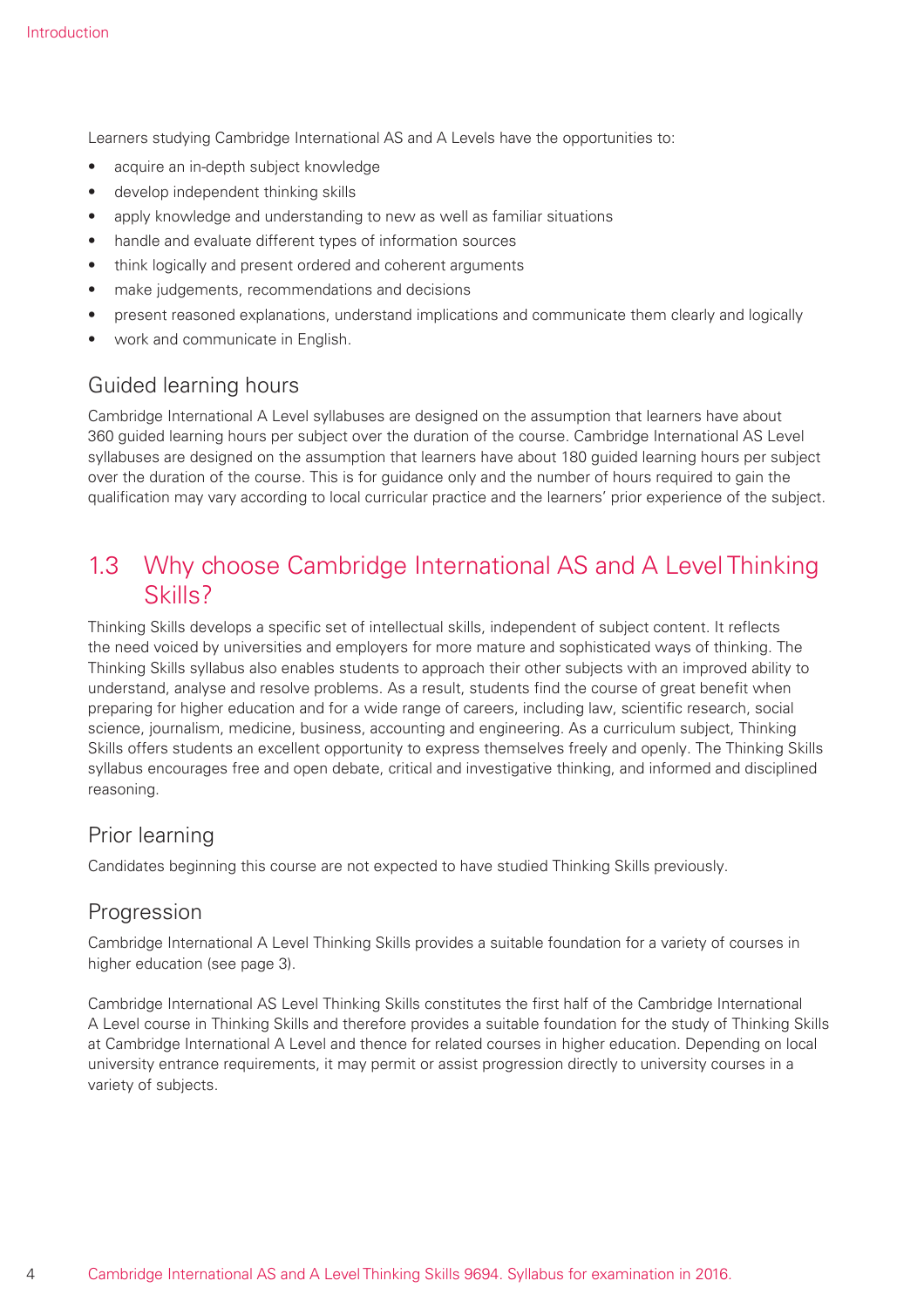# 1.4 Cambridge AICE (Advanced International Certificate of Education) Diploma

Cambridge AICE Diploma is the group award of the Cambridge International AS and A Level. It gives schools the opportunity to benefit from offering a broad and balanced curriculum by recognising the achievements of candidates who pass examinations in three different curriculum groups:

- Mathematics and Science (Group 1)
- Languages (Group 2)
- Arts and Humanities (Group 3)

A Cambridge International A Level counts as a double-credit qualification and a Cambridge International AS Level counts as a single-credit qualification within the Cambridge AICE Diploma award framework.

To be considered for an AICE Diploma, a candidate must earn the equivalent of six credits by passing a combination of examinations at either double credit or single credit, with at least one course coming from each of the three curriculum groups.

Thinking Skills (9694) is in Group 1, Mathematics and Sciences or Group 3, Arts and Humanities.

Credits gained from Cambridge AS Level Global Perspectives (8987) or Cambridge Pre-U Global Perspectives and Independent Research (9766) can be counted towards the Cambridge AICE Diploma, but candidates must also gain at least one credit from each of the three curriculum groups to be eligible for the award.

Learn more about the Cambridge AICE Diploma at **www.cie.org.uk/qualifications/academic/uppersec/ aice**

The Cambridge AICE Diploma is awarded from examinations administered in the June and November series each year.

### 1.5 How can I find out more?

### If you are already a Cambridge school

You can make entries for this qualification through your usual channels. If you have any questions, please contact us at **info@cie.org.uk**

### If you are not yet a Cambridge school

Learn about the benefits of becoming a Cambridge school at **www.cie.org.uk/startcambridge**. Email us at **info@cie.org.uk** to find out how your organisation can register to become a Cambridge school.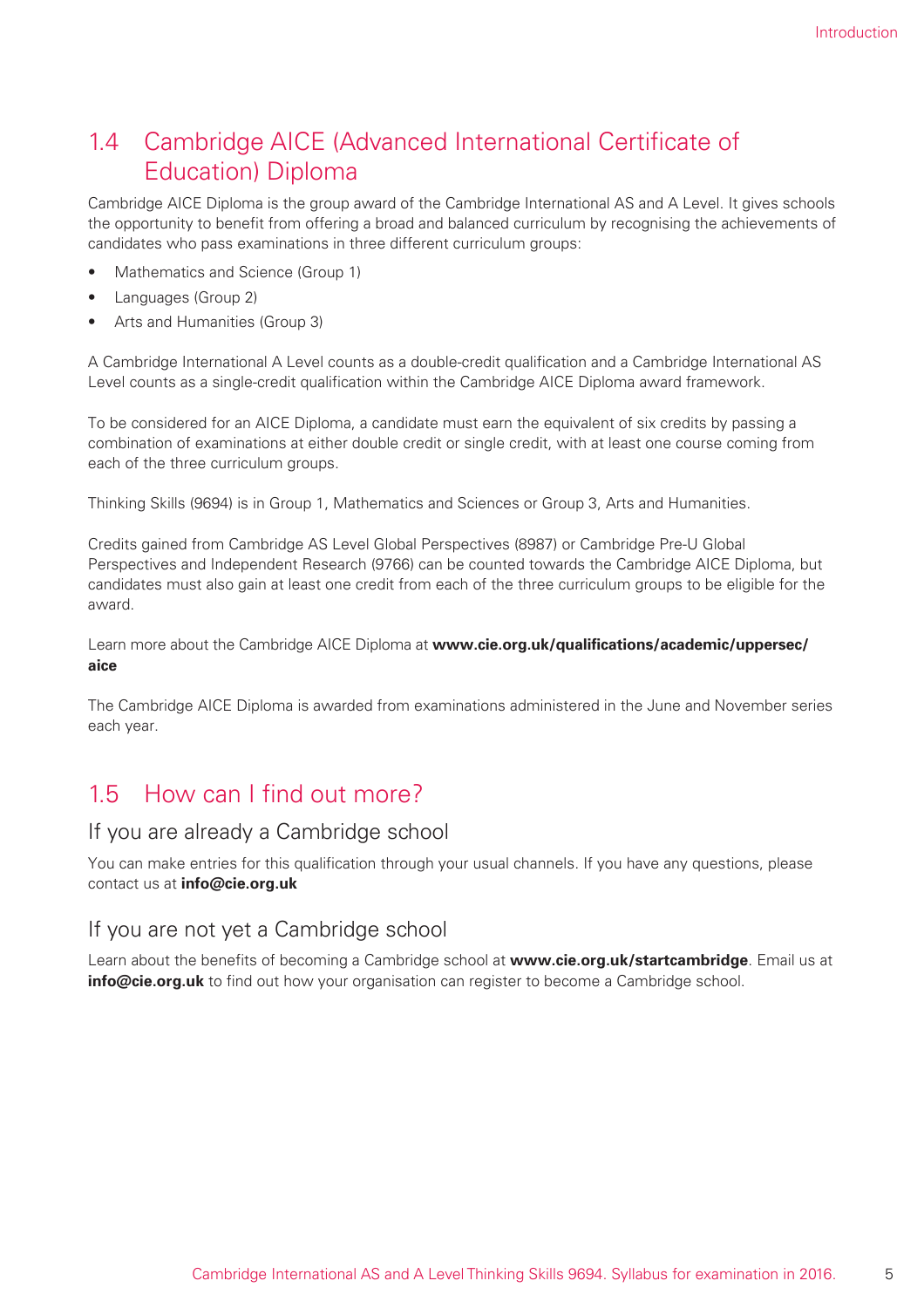# **2. Teacher support**

# 2.1 Support materials

Cambridge syllabuses, past question papers and examiner reports to cover the last examination series are on the *Syllabus and Support Materials* DVD, which we send to all Cambridge schools.

You can also go to our public website at **www.cie.org.uk/alevel** to download current and future syllabuses together with specimen papers or past question papers and examiner reports from one series.

For teachers at registered Cambridge schools a range of additional support materials for specific syllabuses is available from Teacher Support, our secure online support for Cambridge teachers. Go to **http://teachers.cie.org.uk** (username and password required).

# 2.2 Resource lists

We work with publishers providing a range of resources for our syllabuses including textbooks, websites, CDs, etc. Any endorsed, recommended and suggested resources are listed on both our public website and on Teacher Support.

The resource lists can be filtered to show all resources or just those which are endorsed or recommended by Cambridge. Resources endorsed by Cambridge go through a detailed quality assurance process and are written to align closely with the Cambridge syllabus they support.

# 2.3 Training

We offer a range of support activities for teachers to ensure they have the relevant knowledge and skills to deliver our qualifications. See **www.cie.org.uk/events** for further information.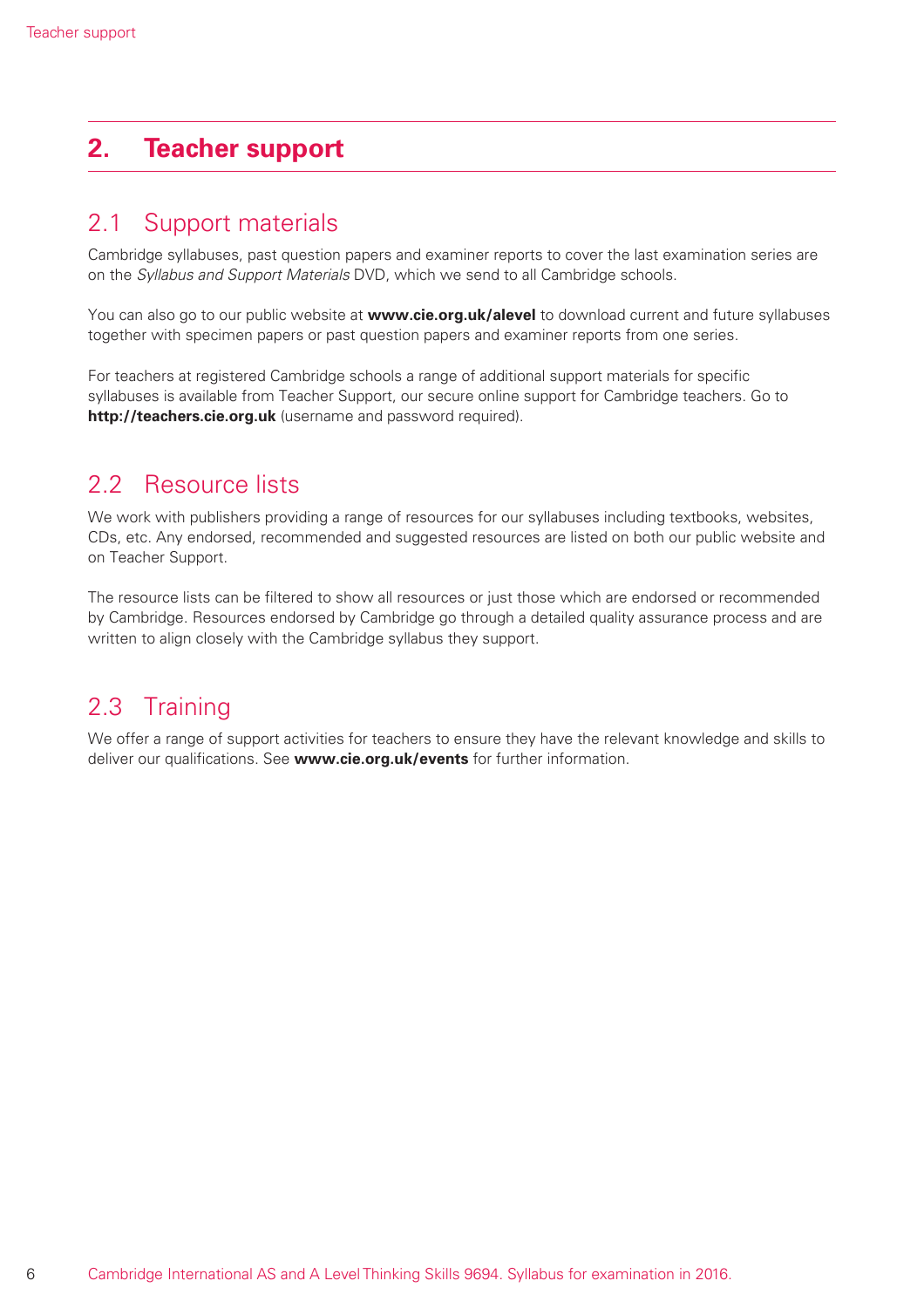# **3. Assessment at a glance**

To achieve a Cambridge International AS Level in Thinking Skills, each candidate must successfully complete Papers 1 and 2.

| <b>Advanced Subsidiary qualification</b>                                                                     |                                     |                                                                                                                 |                         |  |
|--------------------------------------------------------------------------------------------------------------|-------------------------------------|-----------------------------------------------------------------------------------------------------------------|-------------------------|--|
| Paper 1<br>'Problem Solving'<br>30 multiple choice questions<br>Maximum mark 30<br>Weighted at 50% of total. | 1 <sup>3</sup> / <sub>4</sub> hours | Paper 2<br>'Critical Thinking'<br>3 structured answer questions<br>Maximum mark 45<br>Weighted at 50% of total. | 1 <sup>3</sup> ⁄4 hours |  |

To achieve a Cambridge International A Level in Thinking Skills, each candidate must successfully complete Papers 1, 2, 3 and 4.

| <b>Advanced Level qualification</b>                                                                                         |             |                                                                                                                                      |                                     |
|-----------------------------------------------------------------------------------------------------------------------------|-------------|--------------------------------------------------------------------------------------------------------------------------------------|-------------------------------------|
| Paper 1<br>'Problem Solving'<br>30 multiple choice questions<br>Maximum mark 30<br>Weighted at 25% of total.                | $1\%$ hours | Paper <sub>2</sub><br>'Critical Thinking'<br>3 structured answer questions<br>Maximum mark 45<br>Weighted at 25% of total.           | $1\%$ hours                         |
| Paper 3<br>'Problem Analysis and Solution'<br>4 structured answer questions<br>Maximum mark 50<br>Weighted at 25% of total. | 2 hours     | Paper 4<br>'Applied Reasoning'<br>4 questions, one requiring an extended<br>response<br>Maximum mark 50<br>Weighted at 25% of total. | 1 <sup>1</sup> / <sub>2</sub> hours |

### Availability

This syllabus is examined in the June and November examination series.

This syllabus is available to private candidates.

Detailed timetables are available from **www.cie.org.uk/examsofficers**

Centres in the UK that receive government funding are advised to consult the Cambridge website **www.cie.org.uk** for the latest information before beginning to teach this syllabus.

### Combining this with other syllabuses

Candidates can combine this syllabus in an examination series with any other Cambridge syllabus, except:

• syllabuses with the same title at the same level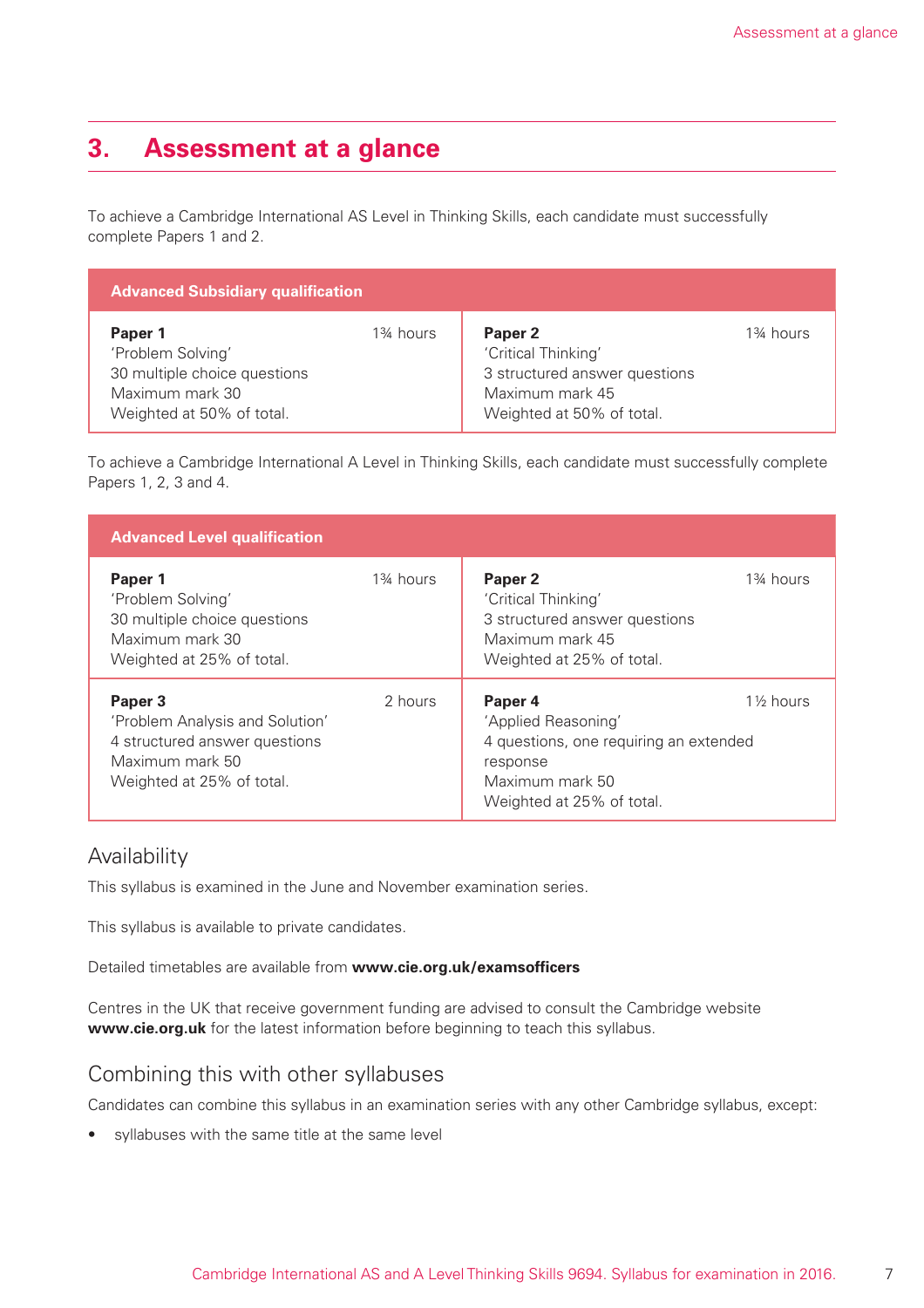# **4. Syllabus aims and assessment objectives**

# 4.1 Syllabus aims

The aims of the Thinking Skills syllabus are:

- To give candidates a specific and transferable set of skills for solving problems, critical thinking and reasoning.
- To encourage candidates to apply these skills to realistic scenarios.
- To develop candidates' abilities to understand and engage confidently in argument and reasoning.

### 4.2 Assessment objectives

The Thinking Skills syllabus has two aspects: Problem Solving and Critical Thinking. Each of these is made up of a set of sub-skills. Candidates should be skilled in the following areas:

|                  | <b>Critical Thinking</b>                                                                                                                                                                                                                                                                                                                                                                                                                                                                                                                                                                                                                                                                                                                     | <b>Problem Solving</b>                                                                                                                                                                                                                                                                                                                                                                                                                                                           |
|------------------|----------------------------------------------------------------------------------------------------------------------------------------------------------------------------------------------------------------------------------------------------------------------------------------------------------------------------------------------------------------------------------------------------------------------------------------------------------------------------------------------------------------------------------------------------------------------------------------------------------------------------------------------------------------------------------------------------------------------------------------------|----------------------------------------------------------------------------------------------------------------------------------------------------------------------------------------------------------------------------------------------------------------------------------------------------------------------------------------------------------------------------------------------------------------------------------------------------------------------------------|
| <b>Core</b>      | Recognising reasoned arguments<br>$\bullet$<br>(skill CT1)<br>Identifying conclusions (CT2)<br>$\bullet$<br>Drawing conclusions (CT3)<br>$\bullet$<br>Recognising implicit assumptions<br>$\bullet$<br>(CT4)<br>Assessing the impact of further<br>$\bullet$<br>evidence (CT5)<br>Recognising flaws in reasoning (CT6)<br>$\bullet$<br>Selecting believable explanations (CT7)<br>$\bullet$<br>Recognising the logical functions of<br>$\bullet$<br>key elements of an argument (CT8)<br>Understanding and clarifying key<br>$\bullet$<br>terms and expressions (CT9)<br>Being able to infer and deduce (CT10)<br>$\bullet$<br>Analysing and evaluating evidence and<br>$\bullet$<br>argument (CT11)<br>Further argument (CT12)<br>$\bullet$ | Extracting relevant data (skill PS1)<br>$\bullet$<br>Processing data (PS2)<br>Finding procedures for solving<br>problems (PS3)<br>Searching for solutions (PS4)<br>Identifying similar data (PS5)<br>$\bullet$<br>Suggesting hypotheses for<br>variations (PS6)<br>Using spatial reasoning (PS7)<br>Identifying necessary and<br>sufficient data (PS8)<br>Working with models (PS9)<br>Making choices and decisions<br>(PS10)<br>[Mathematics ability assumed:<br>Junior Schooll |
| <b>Extension</b> | Constructing a reasoned case,<br>$\bullet$<br>including selecting and combining<br>information (CT13)<br>Interpretation of statistics (CT14)<br>$\bullet$                                                                                                                                                                                                                                                                                                                                                                                                                                                                                                                                                                                    | Developing a model (PS11)<br>Analysing complex data and<br>drawing conclusions (PS12)<br>[Mathematics ability assumed:<br><b>IGCSE/O Level]</b>                                                                                                                                                                                                                                                                                                                                  |

Advanced Subsidiary Syllabus = Core Advanced Level Syllabus = Core + Extension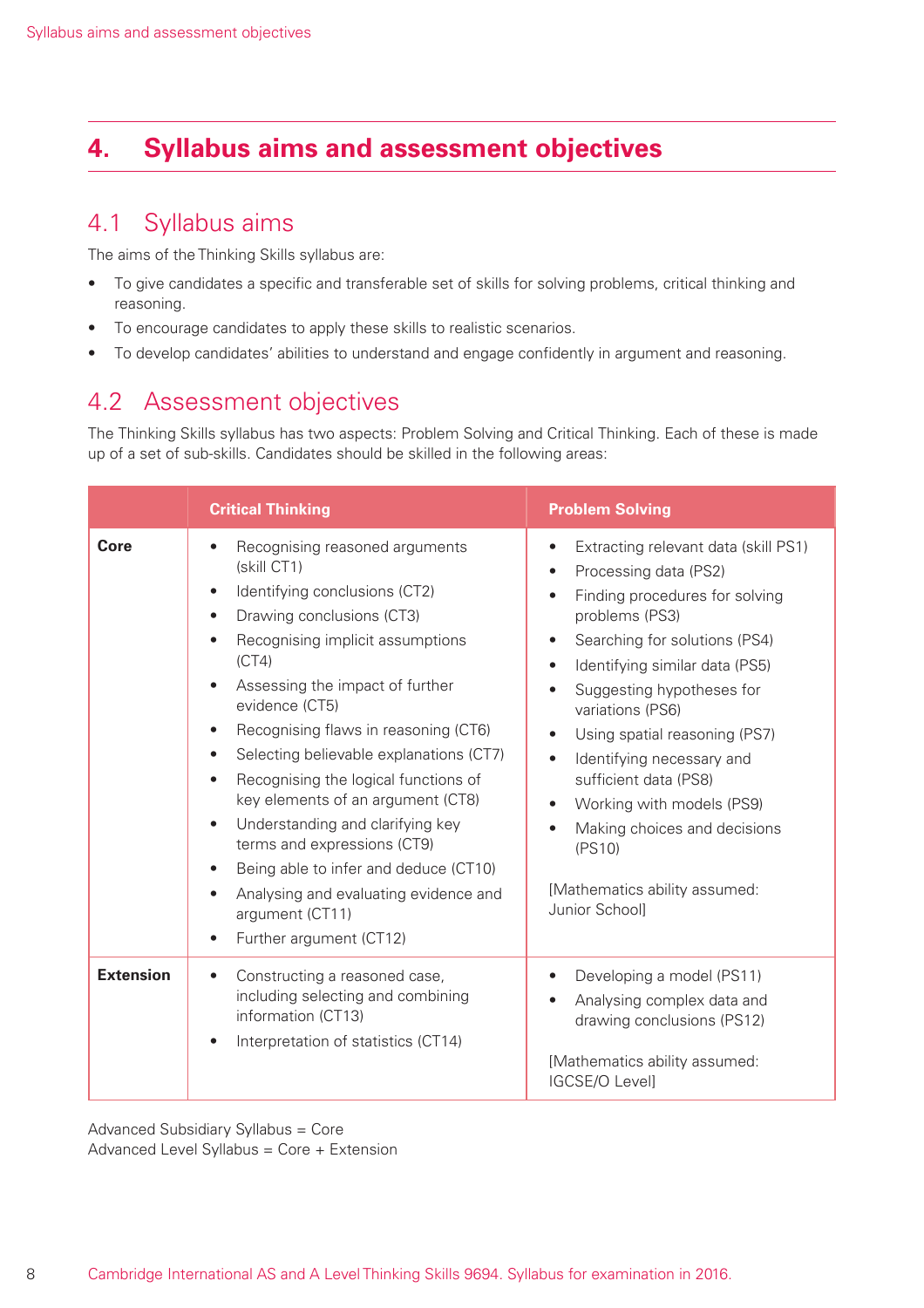Problem Solving and Critical Thinking are explained in more detail below:

#### **Problem Solving**

- The Problem Solving components assess a candidate's ability to analyse numerical and graphical information, which is based in real life situations, and apply the right numerical techniques to find new information or derive solutions.
- Problem Solving uses a range of skills such as data handling, reading, modelling, logic and reasoning. In the Cambridge syllabus, candidates are assessed on these various sub-skills, which are the building blocks to successfully solving wider and more complex problems.
- Candidates need to apply simple mathematics to new situations to show they can manipulate numerical and graphical data. They need to extract and use relevant data, and find ways of drawing conclusions from information. Candidates need to be able to present that same data in different forms. They are expected to think critically about information, find possible reasons for unexpected variations and be able to use information for informed decision-making.
- For the Thinking Skills AS papers, candidates need to be familiar with basic techniques of mathematical manipulation to junior school level.
- For the Thinking Skills A Level papers, candidates need to be familiar with basic techniques of mathematical manipulation to IGCSE/O level standard.
- Thinking Skills is not a test of candidates' mathematical abilities. The Problem Solving element of this subject is about using logical methods of handling numerical, graphical and pictorial data. Problem solving skills are not only desirable but essential to lawyers, sociologists, geographers, historians and those in other professions. They have to understand and use numerical information, to analyse it and to draw conclusions from it. For example, a lawyer may need to know about and understand the probabilities of a DNA test being conclusive. Sociologists frequently employ statistics and demographic data.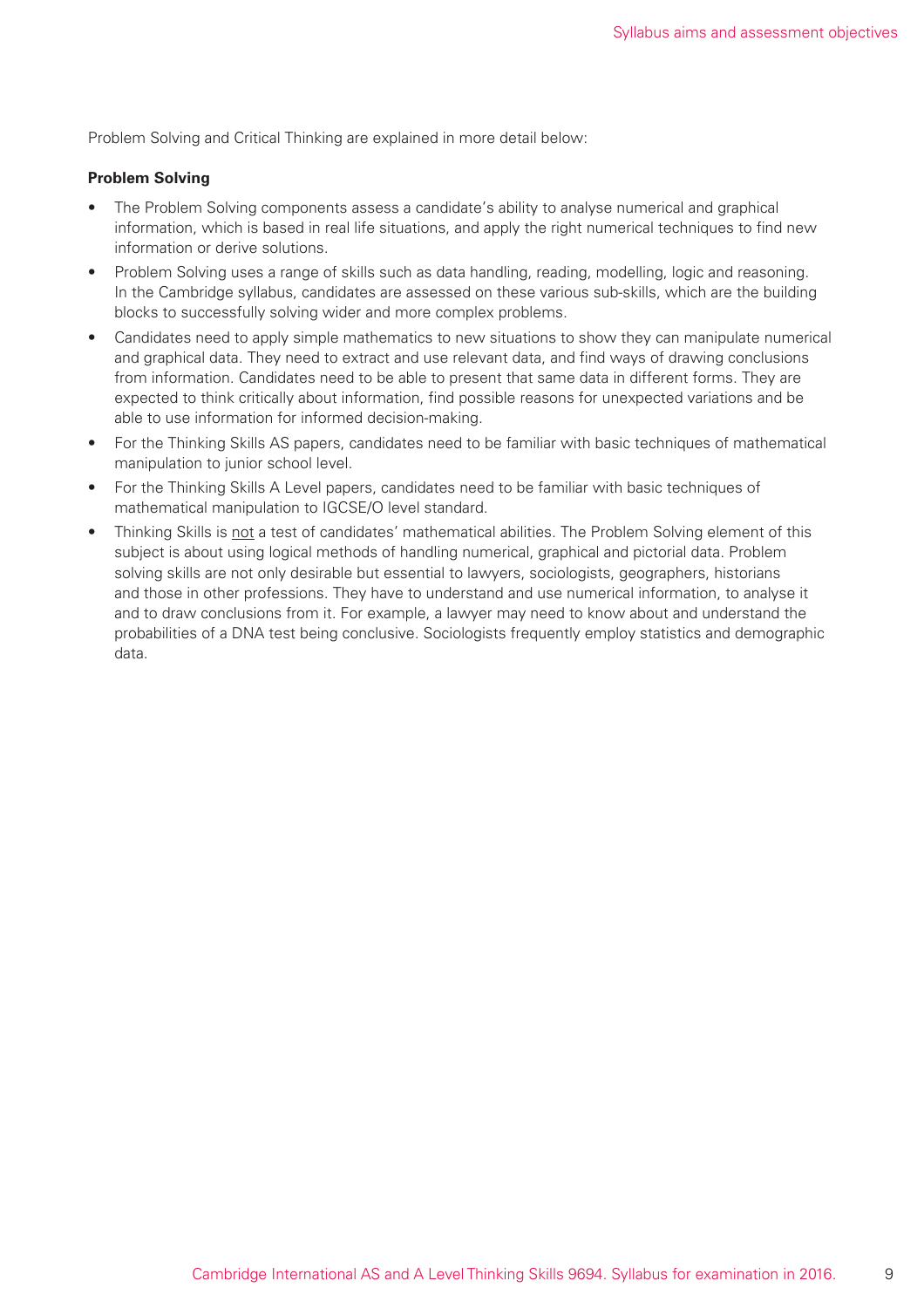#### **Critical Thinking**

- Critical Thinking is the analytical thinking which underlies all rational discourse and enquiry. It is characterised by a meticulous and rigorous approach. As an academic discipline, it is unique in that it explicitly focuses on the processes involved in being rational. These processes include:
	- analysing arguments;
	- judging the relevance and significance of information;
	- evaluating claims, inferences, arguments and explanations;
	- constructing clear and coherent arguments;
	- forming well-reasoned judgements and decisions.

 Being rational also requires an open-minded yet critical approach to one's own thinking as well as that of others.

- Critical Thinking is based around the concept of *argument*. Candidates learn to recognise when someone is engaged in reasoned argument, as distinct from quarrelling, disputing, reporting or explaining. Different examples of reasoning and argument are explored to understand their common characteristics, and most importantly the use of reasons (or premises) to support conclusions.
- Candidates learn a basic language of reasoning: everyday words such as 'therefore', 'because', 'if… then', which are used *in* arguments; and semi-technical terms such as 'conclusion', 'assumption', 'flaw', 'sufficient', which are used to talk *about* argument.
- The main activities of Critical Thinking are *analysis*, *evaluation* and *construction of argument*. By analysing arguments, candidates learn to identify the key parts of a reasoned case, and to understand how they work.
- To evaluate a piece of reasoning, candidates need to make informed judgements about how sound, strong or weak it is. This often includes assessing the impact of responses to an argument: challenges, supporting evidence, counter-examples, etc. Candidates undertake their own reasoning, based on stimulus material.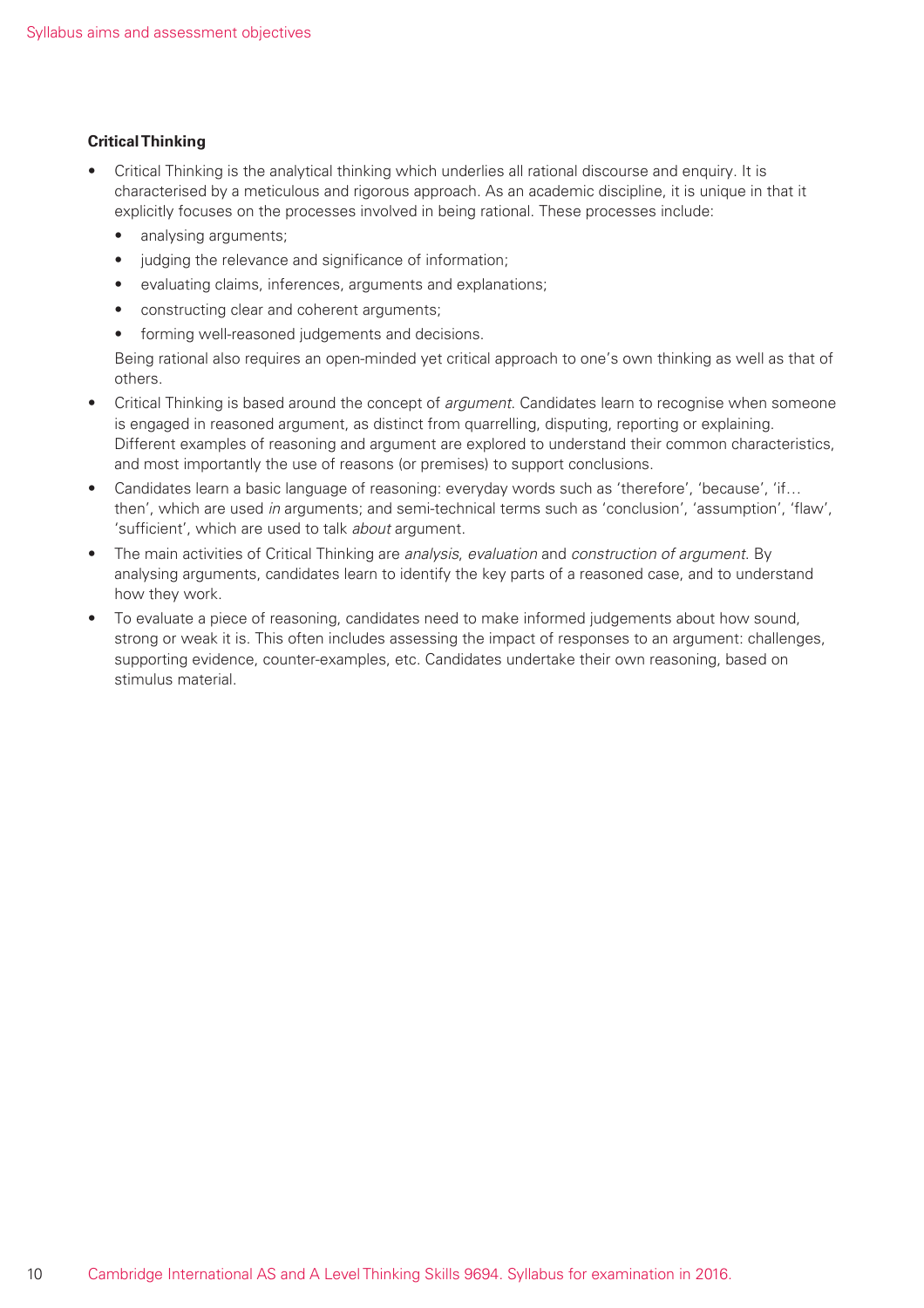# 4.3 Description of components

#### **Paper 1: Problem Solving**

- 30 multiple choice questions, each made up of a stimulus, a question and 4 options only one of which is the correct answer.
- Paper 1 tests skills PS1–PS10.
- Calculators are allowed.

#### **Paper 2: Critical Thinking**

- Three structured answer questions.
- For question 1, the candidate evaluates evidence.
- For question 2, the candidate uses reasoning in a scientific context.
- Question 3 requires the candidate to evaluate and present an argument.
- Paper 2 focuses on skills CT1–CT12.

#### **Paper 3: Problem Analysis and Solution**

- Four structured answer questions.
- Questions 1 and 2 require candidates to apply skills PS1–PS10 to complex problems.
- Question 3 requires the candidate to develop a model and explore possible solutions (PS11).
- For question 4, candidates must analyse given complex data and draw conclusions (PS12).
- Paper 3 tests skills PS1-PS12.
- The use of an electronic calculator is expected, where appropriate.

#### **Paper 4: Applied Reasoning**

- One question requires the candidate to evaluate and/or infer conclusions from given statistics.
- Three other questions are based on one subject. The candidate is provided with source material made up of three or more documents. The candidate must select from the given information, opinion and/or argument and use this to build a reasoned case.
- Paper 4 tests skills CT1–CT14 with emphasis on CT13 and CT14.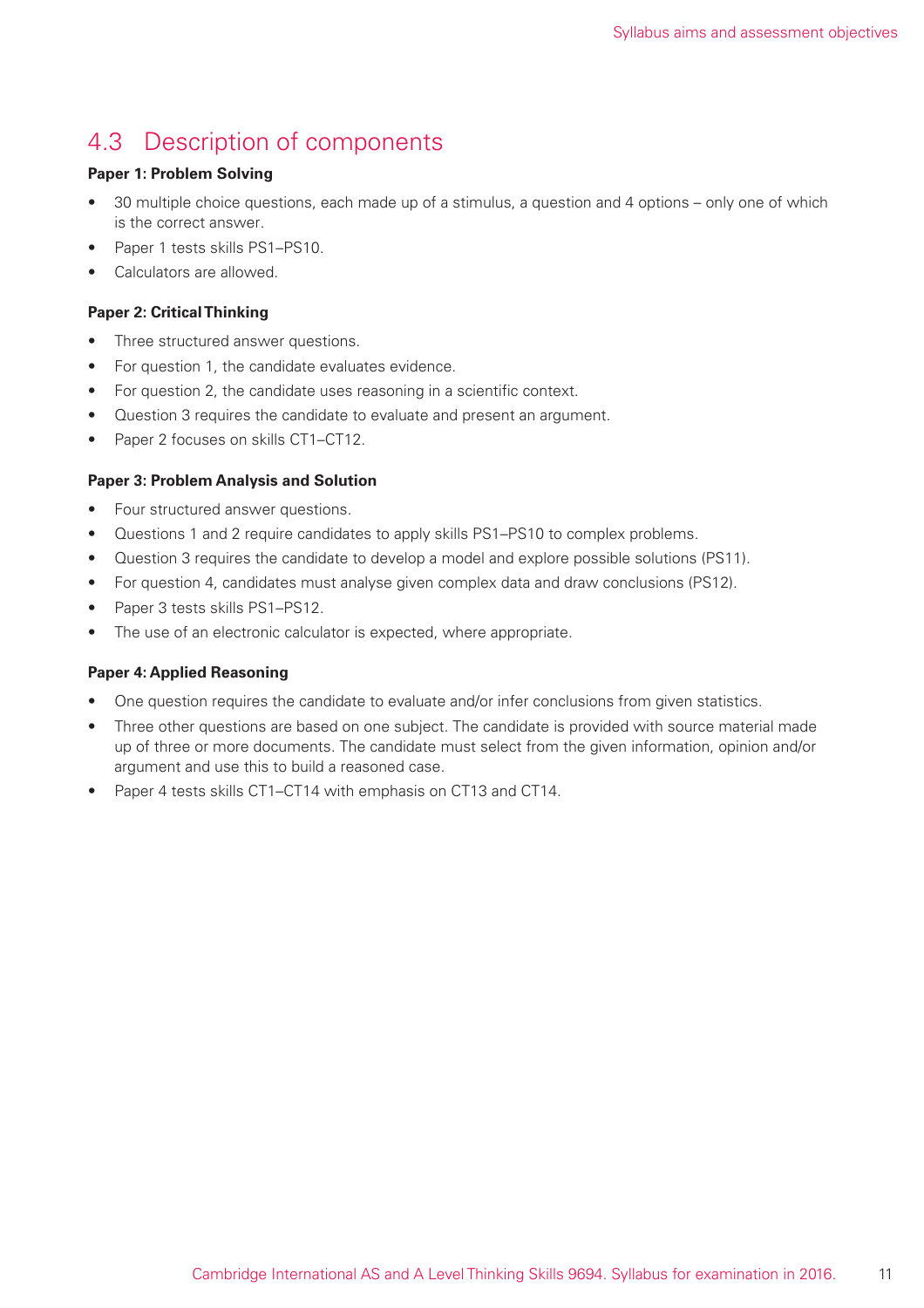# **5. Syllabus content**

# 5.1 Paper 1: Problem Solving

The questions examine the candidate's abilities to use the following skills.

- PS1: Extract relevant data
- PS2: Process data
- PS3: Find procedures for solving problems
- PS4: Search for solutions
- PS5: Identify similar data
- PS6: Suggest hypotheses for variations
- PS7: Use spatial reasoning
- PS8: Identify necessary and sufficient data
- PS9: Work with appropriate models
- PS10: Make choices and decisions

The questions are multiple choice with a short stimulus passage. The candidates select the most appropriate response from four options A to D.

Information may be presented in five categories: tables, graphs, words, pictures, diagrams.

The stimulus may include information in more than one category. The stimulus material is based on a realistic scenario. In general, candidates should be able to answer the question from the stimulus, rather than having to work backwards from the list of possible answers. However, there will be some questions where the options in effect form part of the stimulus. Candidates do not have to have knowledge specific to any subject, for example knowledge of physics or statistics; they do have to have knowledge of the basic mathematics required.

Each of the 10 sub-skill categories for Problem Solving is explained below. An example of a question that tests the sub-skill is also provided in Appendix A.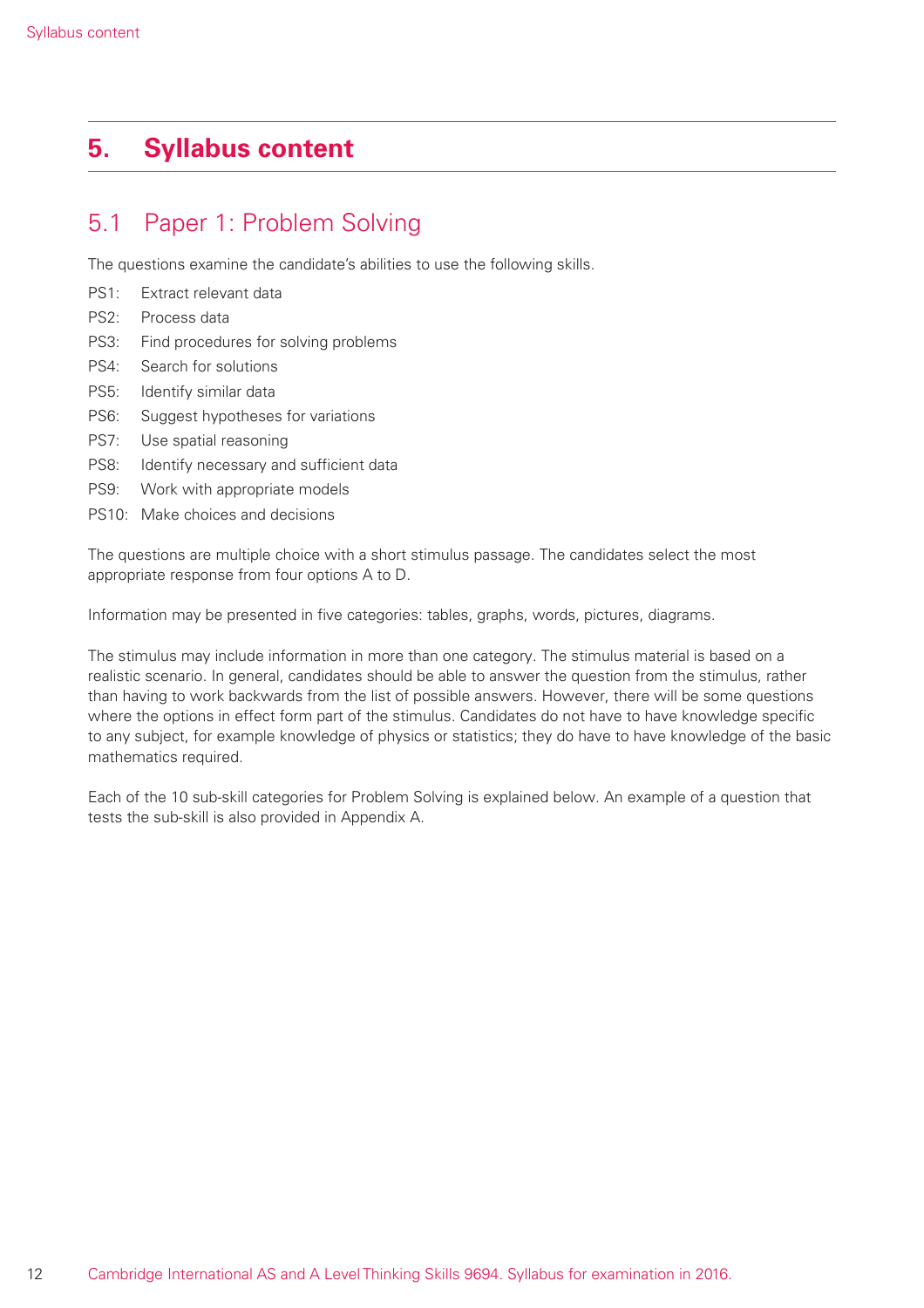#### **PS1 Data Extraction**

- Questions may give information in words, tables or graphs. Most is quantitative but some qualitative elements may be included (e.g. colour or shape).
- Candidates are given criteria for choosing one item or a range of items from the data presented. The skill is to select the correct item or range of items from a set which includes some unnecessary data.
- This type of question may also include a small amount of simple processing, e.g. to find a journey time from a timetable giving departure and arrival criteria: the correct departure and arrival time should be found from the timetable and the journey time found by subtraction.

#### **PS2 Data Processing**

- Candidates are given information in words, tables or graphs.
- This data must be used to answer a question.
- One or more items from the data should be used correctly to give an answer. The method of using the data will be clear and will not need to be clarified. The skill is to choose and use the data correctly.
- This category of question may rely on some data extraction as well as processing, but this will not be the main emphasis of the question.

#### **PS3 Finding a Procedure**

- Questions may give information in words, tables, graphs, pictures or diagrams.
- Candidates are given a problem to solve (this will in most cases have a numerical solution but it may also be in other forms, e.g. a spatial manipulation).
- The method of solution is not immediately obvious and the candidate has to choose a suitable method of using the data to come up with the answer. The skill is to work out how to use the data in a suitable way to solve the problem, and then produce a solution.

#### **PS4 Searching**

- Questions may give information in words, tables, graphs, pictures or diagrams.
- Candidates have to solve a problem by searching for a solution.
- Searching can be in two forms. It may be necessary to search the data given to find the correct pieces of information to use. In general, it will also be necessary to consider several possible scenarios which may solve the problem, then to decide which, for example, is the best according to a given factor.
- The required skills are to identify a suitable method of searching and to carry it out correctly.

#### **PS5 Identifying Similarity**

- Candidates will be asked to match information in one form to the same information in another form (e.g. table to graph), or in a different representation of the same form (e.g. matching a time-distance graph with the same data presented as a time-velocity graph).
- The information given and derived may be in words, tables, graphs, pictures or diagrams.
- The skill required from the candidate is to recognise the correct data item or data set from several others which are presented.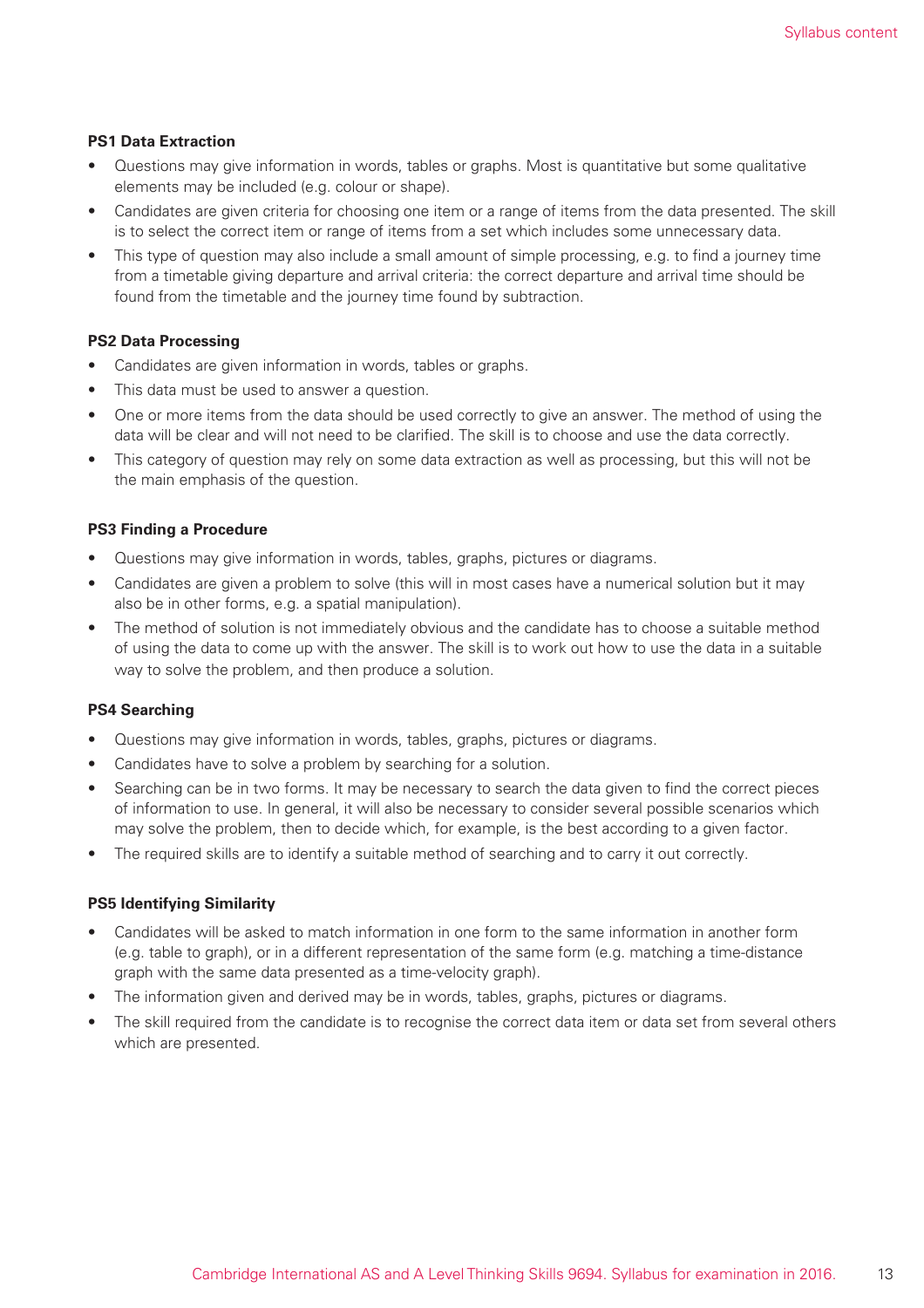#### **PS6 Suggesting Hypotheses**

- Candidates are given information, usually as graphs or tables. This will typically illustrate how one variable changes as a function of another or with time.
- Candidates select, from a list, a statement or an additional piece of data which would explain the nature of variation in the data.
- The skill is to make a reasoned choice of a possible cause of variation.

#### **PS7 Spatial Reasoning**

- Candidates are given information, usually as pictures (although other forms such as a written description may be used).
- They have to identify the result of a spatial operation such as deformation, reflection or rotation or, for example, to identify a view from a different direction.
- The skill is in being able to visualise shapes and views, and how they may change, in two or three dimensions.

#### **PS8 Data Necessity and Sufficiency**

- Candidates must decide what data is either necessary to contribute to the solution of a problem or sufficient, along with other data, to solve the problem. For example, a question could be of the form 'Which of the following additional pieces of data would be sufficient to answer this question?'.
- The candidate is not usually asked to solve the problem.

#### **PS9 Working with Models**

- A model of a set of data may be in the form of a graph, a diagram or a written description.
- Candidates are given a scenario which includes information on the way in which a parameter or a process varies.
- They are then asked to choose a representation of this variation in another form which models the data presented.
- A more difficult question might expect the candidate either to derive a mathematical model and use it, or to use a given model to produce an answer.
- The skill is to recognise how one set of information may model either another set or a real situation.

#### **PS10 Choices and Decisions**

- Questions give data in words, tables, graphs, pictures or diagrams and a set of criteria.
- Candidates choose from a set of options based on the given data and criteria. This involves a search of some sort.
- In the simplest sense, this would be just extracting an item from the data set (and would be equivalent to type PS1) or the search may involve an amount of data handling. The skill is to be able to make an informed decision by combining a set of information and given criteria for selection.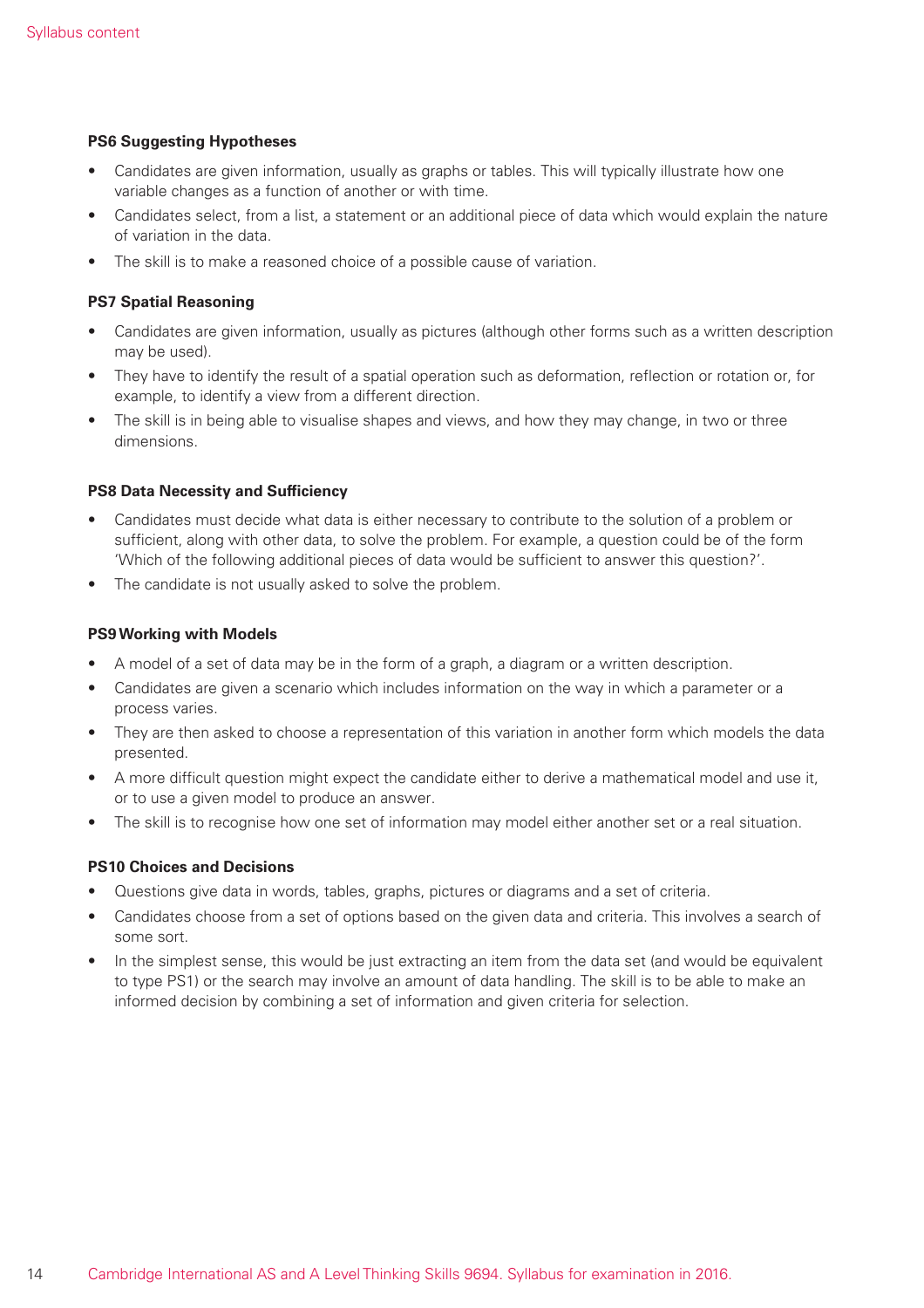# 5.2 Paper 2: Critical Thinking

The main skills examined in Paper 2 are inference and deduction (CT10), analysis and evaluation (CT11) and constructing argument (CT12). However, these skills need to be built on the more fundamental skills of CT1–CT9 (see Table in section 3). Skills CT1–CT9 may also be tested directly on Paper 2.

#### **CT1 Recognising Reasoned Arguments**

• Candidates need to be able to tell the difference between short arguments (of various kinds) and nonarguments.

#### **CT2 Identifying Conclusions**

- The most basic skill of argument analysis is identifying the *main* conclusion and distinguishing it from the reasons (premises) that support it.
- Given arguments of different kinds, candidates need to be able to select a sentence which is the stated conclusion, or a close paraphrase of the main conclusion.
- In some arguments the conclusion is not contained in one distinct statement. For such arguments candidates need to be able to identify the best expression of the overall conclusion of the passage.

#### **CT3 Drawing Conclusions**

- When given information or evidence, it is important to be able to determine what you can and cannot rightly conclude from it.
- Candidates need to be able to select a conclusion, inference or hypothesis which is supported by given content.

#### **CT4 Recognising Implicit Assumptions**

- In many, if not most, everyday arguments, certain ideas are left out, perhaps because they 'go without saying', or because it suits the author to omit them. In Critical Thinking they are termed *assumptions* (or *implicit* assumptions or *underlying* assumptions) as opposed to stated reasons.
- Recognising such assumptions is an essential skill in analysing and evaluating argument because if the assumptions are false or questionable, the argument is undermined.
- Candidates need to be able to identify whether a given statement, not explicit in the text, is necessary to ensure the soundness of the argument.

#### **CT5 Assessing the Impact of Further Evidence or Information**

- Someone may respond to a particular argument by presenting additional evidence or information. So it is important to be able to assess the impact of such information on the argument.
- Candidates need to be able to decide whether a claim or item of evidence would, if true, either strengthen or weaken the argument.
- Candidates need to be able to assess the impact of a given response to a given argument.

#### **CT6 Recognising Flaws in Reasoning**

• Candidates need to be able to identify various faults or errors in arguments where the reasons – even if true – do not adequately support the conclusion.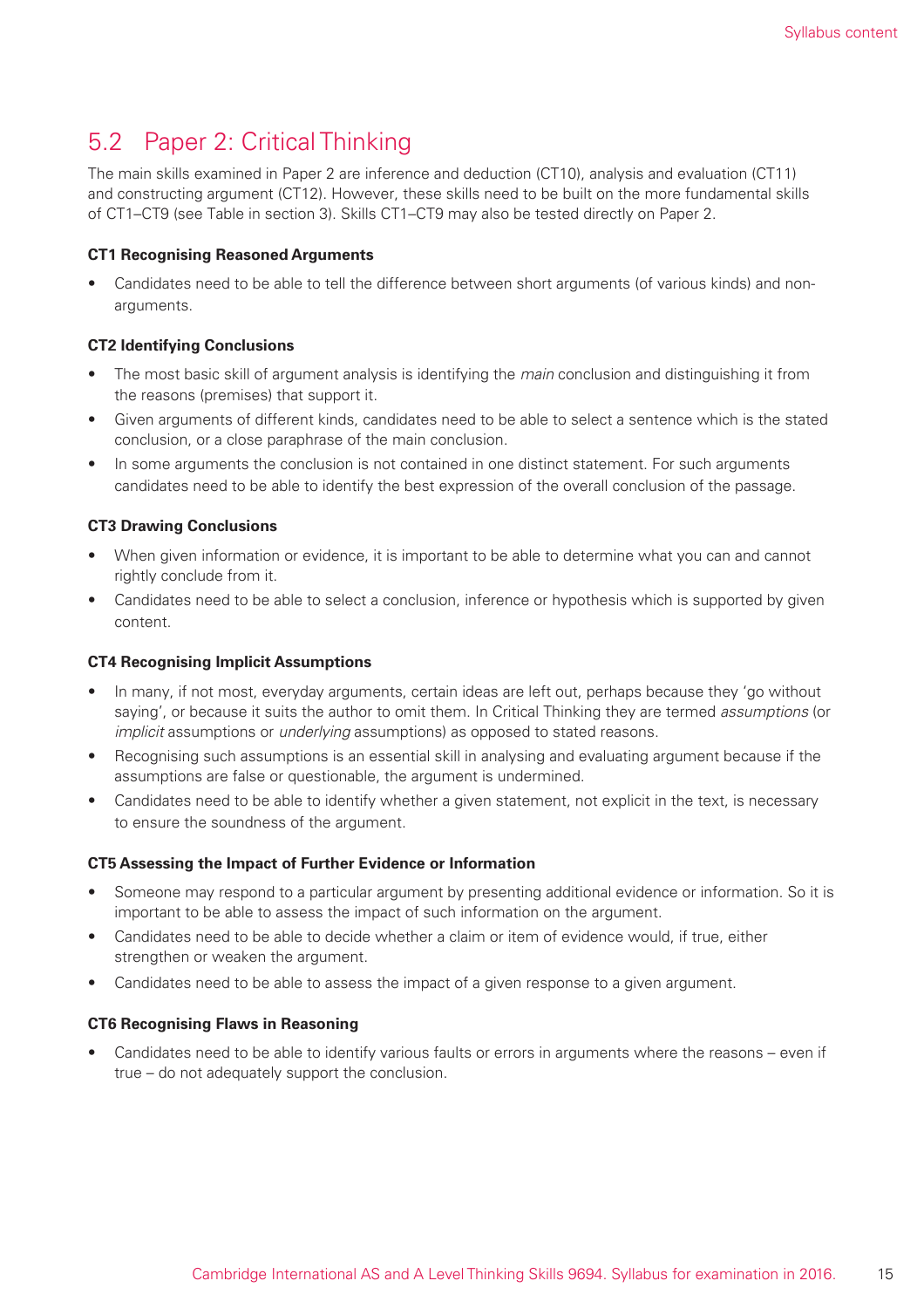#### **CT7 Recognising Plausible Explanations**

- Reasons do not always function as claims made in support of a conclusion; sometimes reasons function as *explanations* for a fact or observation.
- Explanations are particularly relevant where circumstances are puzzling, unusual, etc. Candidates need to be able to recognise a statement which offers a credible explanation for a fact or set of data.

#### **CT8 Recognising the Logical Functions of Key Elements**

- Texts which present arguments have certain key elements, most obviously reasons (premises) and conclusions, including intermediate conclusions.
- There are also more special functions such as: example, counter-example, analogy, alternative explanation, general principle, etc.
- Candidates need to be able to identify or assess the part certain words, phrases or sentences play in a reasoned argument.
- Candidates should be able to supply a key element which is required to complete a particular piece of reasoning.

#### **CT9 Understanding and Clarifying Key Terms and Expressions**

- Often, assessing an argument depends on how certain key terms or expressions are understood.
- This can be especially so when the expressions in question are either vague or ambiguous.
- Sometimes the authors of arguments 'help themselves to definitions' and it is important to recognise this.
- Candidates need to be able to clarify the meanings of key words, phrases or sentences.
- It is also important to understand the nature and the effect of claims made in an argument: for example, whether they are factual or judgemental, general or particular, strong or weak, significant or irrelevant, conditional or unconditional.
- Candidates need to be able to show that they can recognise some of these differences.

#### **CT10 Inference and Deduction**

- Candidates should be able to recognise what conclusions follow from evidence or information and, equally, what conclusions do *not*. This is an important skill to develop, for example when drawing conclusions about causal explanations, blame or responsibility.
- Candidates should also be aware of the *degree* of support their conclusions receive from the evidence or information given. They should understand the difference between knowledge and belief, and be able to express conclusions appropriately in terms of certainty, likelihood, possibility/impossibility.

#### **CT11 Analysis and Evaluation**

- In critical thinking, analysis means identifying the key elements of a reasoned case; most importantly its premises (reasons), and its main and intermediate conclusions.
- Detailed analysis may also reveal features such as assumptions (missing premises), counter-arguments, background information outside the main argument, and so on.
- Evaluation involves judging claims or arguments against certain relevant criteria. For example, it may mean asking yourself how reliable is that piece of evidence, or how sound and effective is that line of reasoning?
- Evaluation can involve looking beyond the argument, for example when candidates use a counterexample, alternative explanation, analogy, etc. to show a weakness. (In this respect there is some overlap between evaluation and further argument.)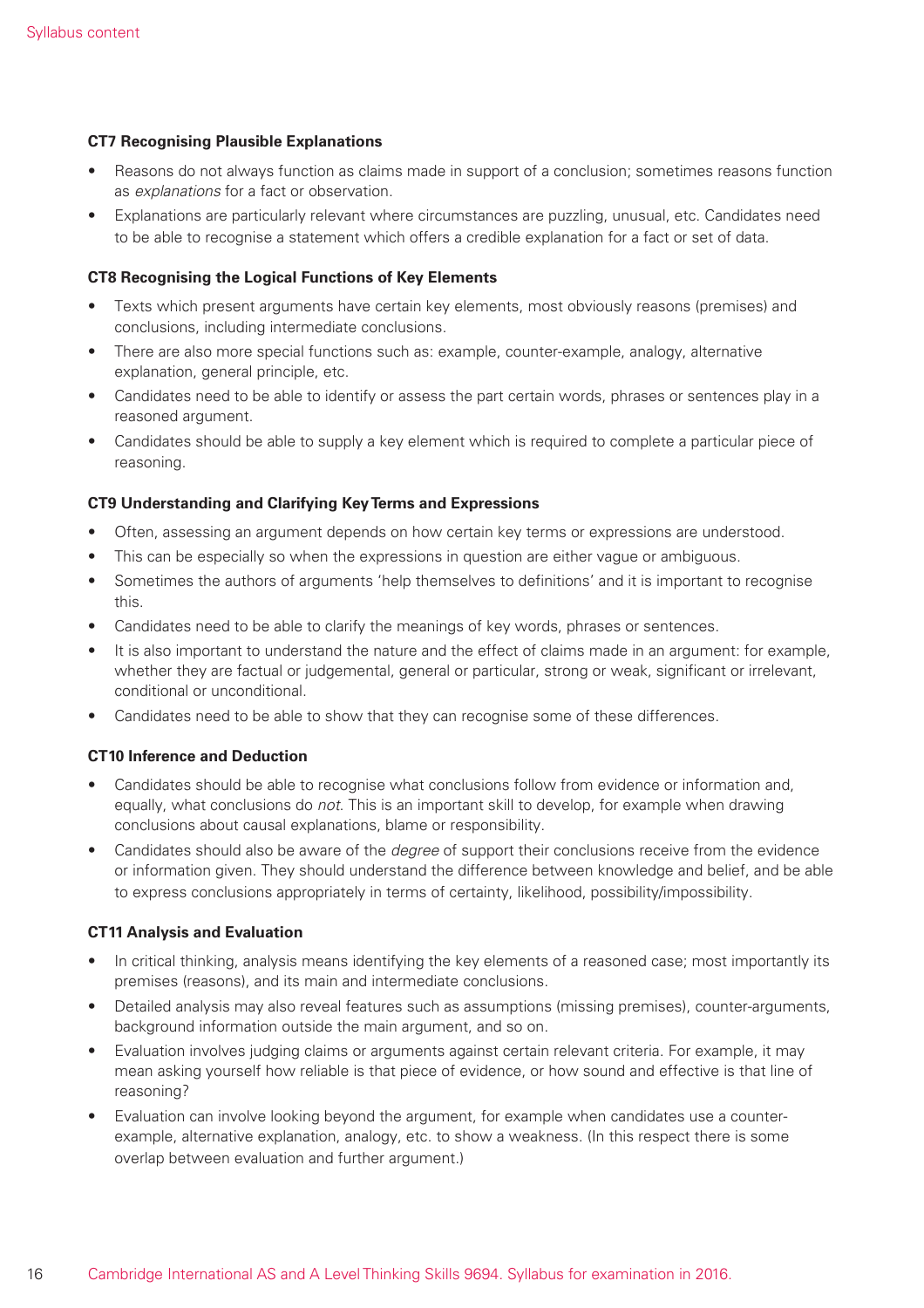#### **CT12 Further argument**

- As well as analysing and evaluating arguments, candidates are encouraged to present their own, relevant arguments, whether in opposition to, or in support of, the original case.
- Further argument can arise out of evaluation, for example by giving an additional example to support a step in the reasoning or it may be a different line of reasoning altogether.
- The skill of further argument is the ability to add something new, but at the same time remain within the scope of the original argument.

#### **Question 1: Evaluating Evidence**

The concept of 'evidence' has a special role in a wide range of reasoning activities. The typical example is in the application of the law, where there are strict rules determining what counts as evidence, and what can or cannot be concluded from it. But in all kinds of contexts, from scientific investigation to historical research to everyday decision making, the evaluation and 'weighing' of evidence plays a crucial part.

Candidates are given a scenario in which several items of evidence, of different kinds, are presented. The tasks are to assess these and/or their sources, and to come to reasoned judgements on the basis of them.

The kind of criteria candidates are expected to consider include:

- the *nature* of the evidence fact, opinion, eyewitness account, 'hearsay', circumstantial evidence, conclusive evidence ('smoking gun'), etc.
- where relevant, the *reputation*, *authority* or *expertise* of a witness;
- the *ability* of a witness to observe the details alleged in the evidence;
- the degree of *independence* of a source, e.g. from bias or vested interest;
- whether there is *corroboration* (proof) of a claim from independent sources, or from known facts;
- the *plausibility* (believability) of a claim, or whether the source can provide credible reasons for the claim.

The candidates' ability to approach the evidence fairly and objectively will be assessed through their answers to **three** questions requiring short written answers and on **one** question which asks them to draw a general conclusion, or reach a decision, based on their evaluation of the evidence.

#### **Question 2: Reasoning in a Scientific Context**

Candidates are given argument, evidence, or information in the form of numbers, graphs or pictures, with or without an accompanying text. Whilst being broadly scientific in content and treatment, the material does not require specialist scientific knowledge or understanding.

Candidates are asked **four** questions, which require short written answers testing, for example, their ability to assess hypotheses, draw conclusions and suggest credible explanations.

#### **Question 3: Evaluating and Presenting Argument**

Candidates are given an argument of around 350 words. They are given several critical thinking tasks which they must complete. They must show that they understand argument structure; that they can comment critically on how sound and effective the reasoning is; and that they can extend the reasoning using ideas of their own.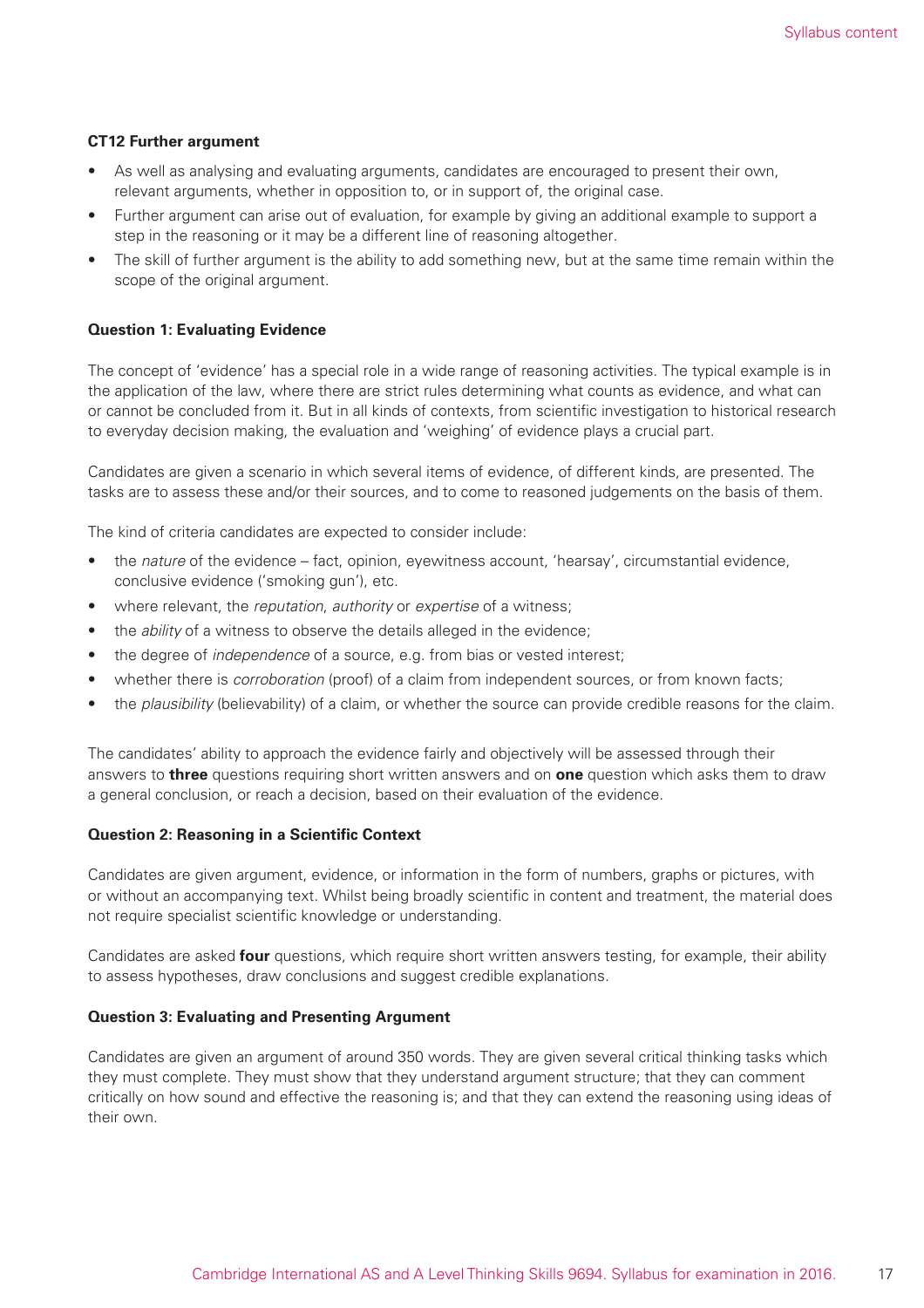## 5.3 Paper 3: Problem Analysis and Solution

This paper tests the same sorts of skills identified in Paper 1, i.e. PS1–PS10. It also requires the additional skills of (a) developing a model (PS11) and (b) analysing complex data and drawing conclusions (PS12).

The mathematical content for Paper 3 requires, in addition to junior/elementary school mathematics, some knowledge of:

- numerical probability (e.g. the throws of a die), including the combination of independent and nonindependent events;
- expressing problems as linear algebraic equations and the solution of these equations;
- expressing problems as a pair of simultaneous equations with integral coefficients and the solution of these equations;
- use and manipulation of integer powers (e.g. knowing that  $3^3 \times 3^2 = 3^5$ ) and square roots;
- the use of tree and decision diagrams:
- the calculation and use of mode, mean and median of sets of data;
- the use of Venn and Carroll diagrams for solution of categorisation problems.

#### **PS11 Developing a model**

Modelling requires the candidate to develop a set of equations, a table or some other set of data which represents the mathematics of a real situation. As a very simple example, a telephone bill which consists of a standing charge plus a fixed rate per time of calls could be modelled as: *b* = *s* + *at*, where *b* is the bill, *s* is the standing charge, *a* the cost per minute and *t* the minutes used.

The candidate might be required to take a real physical situation and extend the data and parameters given to draw conclusions about other related and possibly more complex situations.

#### **PS12 Analysing complex data and drawing conclusions**

Analysis requires candidates to combine raw data in appropriate ways so they are able to draw conclusions. The data may be presented as words, tables and/or graphs. The candidates are expected to:

- select the pieces of data which are relevant to the questions asked;
- look for patterns in the data;
- analyse the data mathematically to lead to the conclusions required.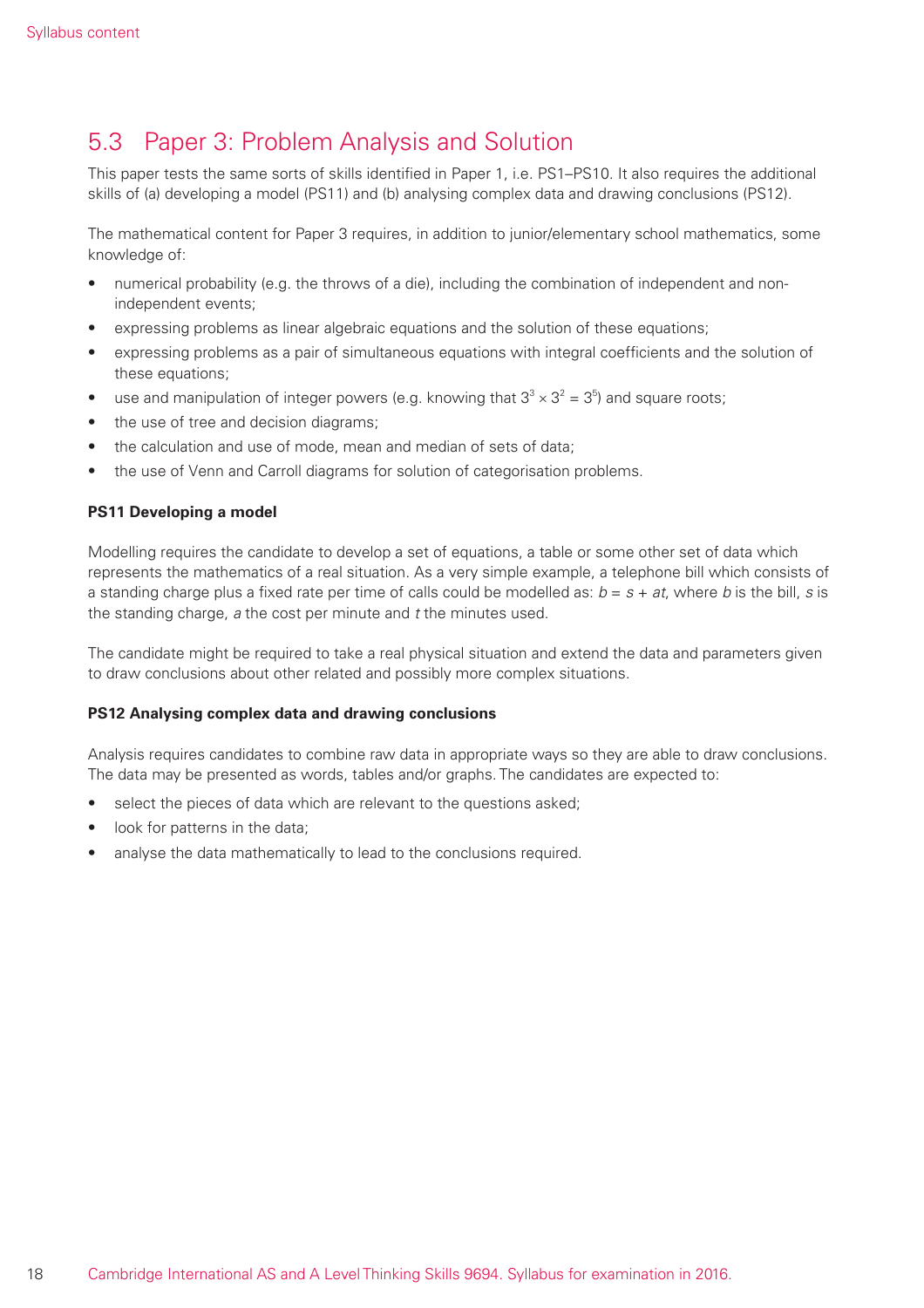#### **Question 1: Solving Complex Problems**

The question will have some stimulus source material based around a single topic. Information may be presented in five categories: tables, graphs, words, pictures, diagrams. The stimulus will probably include more than one of these categories. The stimulus will be based on a realistic scenario.

The question will require the candidate to demonstrate several of the skills PS1–PS10. The complexity of the problem will be greater than on Paper 1, requiring candidates to demonstrate a more sophisticated level of application of skills PS1–PS10. To answer some parts of the question, candidates may need to select and apply more than one of these problem solving skills.

The question will have several parts. Candidates will need to give a written response to each part.

#### **Question 2: Solving Complex Problems**

This question will have an equivalent format to question 1.

#### **Question 3: Developing a model**

A realistic 'task' is described to the candidate. This task might be of a physical nature (e.g. the amount of netting needed to cover the sides of a birdcage) or non-physical (e.g. a business challenge such as maximising profit). Some tasks may include a mixture of physical and non-physical aspects – such as maximizing sound output from a speaker system while working within a financial budget.

The task description might include:

- an overall project 'aim';
- one or more essential objectives (requirements);
- one or more additional objectives that are desirable but non-essential;
- some constraints which the solution must satisfy.

The candidate will need to use the information given in the task to develop a simple mathematical model and/or explore the application of this model.

For example, the application of the model might be used to identify the range of solutions that are possible within the constraints, or the most desirable outcome that can be achieved, or which constraint would need to be relaxed in order to obtain a better outcome.

The question will consist of several parts.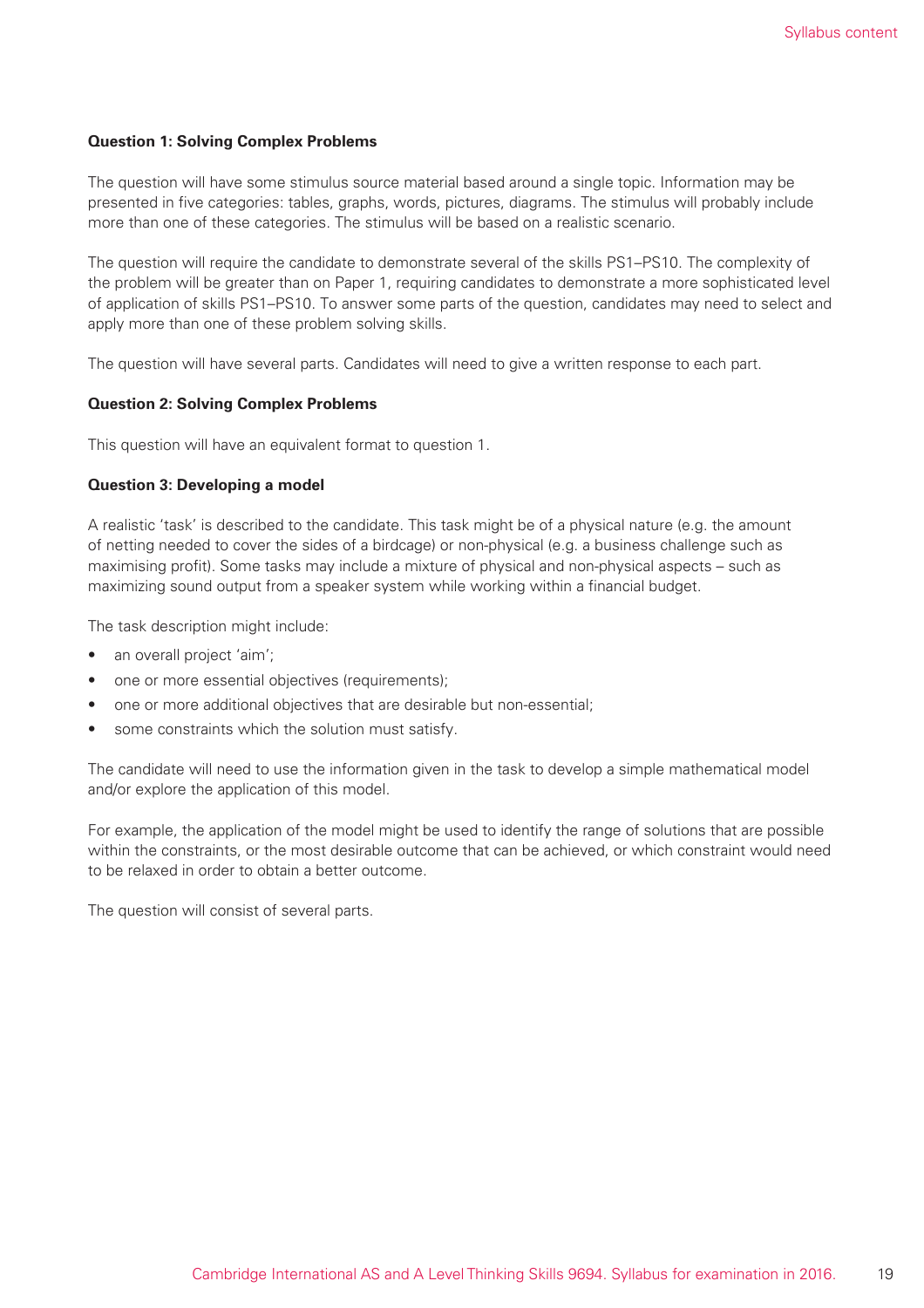#### **Question 4: Analysing Complex Data and Drawing Conclusions**

Candidates are presented with various data that relate to a single problem. The data may be spread across more than one table and/or graph. Data may also be included in the introductory description of the problem. Some of the data may be irrelevant to the problem to be solved.

Faced with relatively complex data in disparate forms, the candidate will need to recognise how the data can be used to solve the problem posed.

This might include identifying what is the relevant data and/or combining data from different sources to generate a solution or intermediate solution.

The question will make clear what form of solution is required. But the form of what is required will vary between questions. For instance, the candidate might be asked to:

- identify the relevant datum;
- find an optimal solution (maximum/minimum) or an extreme case;
- verify a 'claim' that has been stated (is it true or false?);
- identify an assumption that must be made to reach a solution with a particular attribute;
- rank the given options according to some criteria;
- select from a number of options;
- make a recommendation:
- reach some other form of conclusion from the data given.

The question will consist of several parts.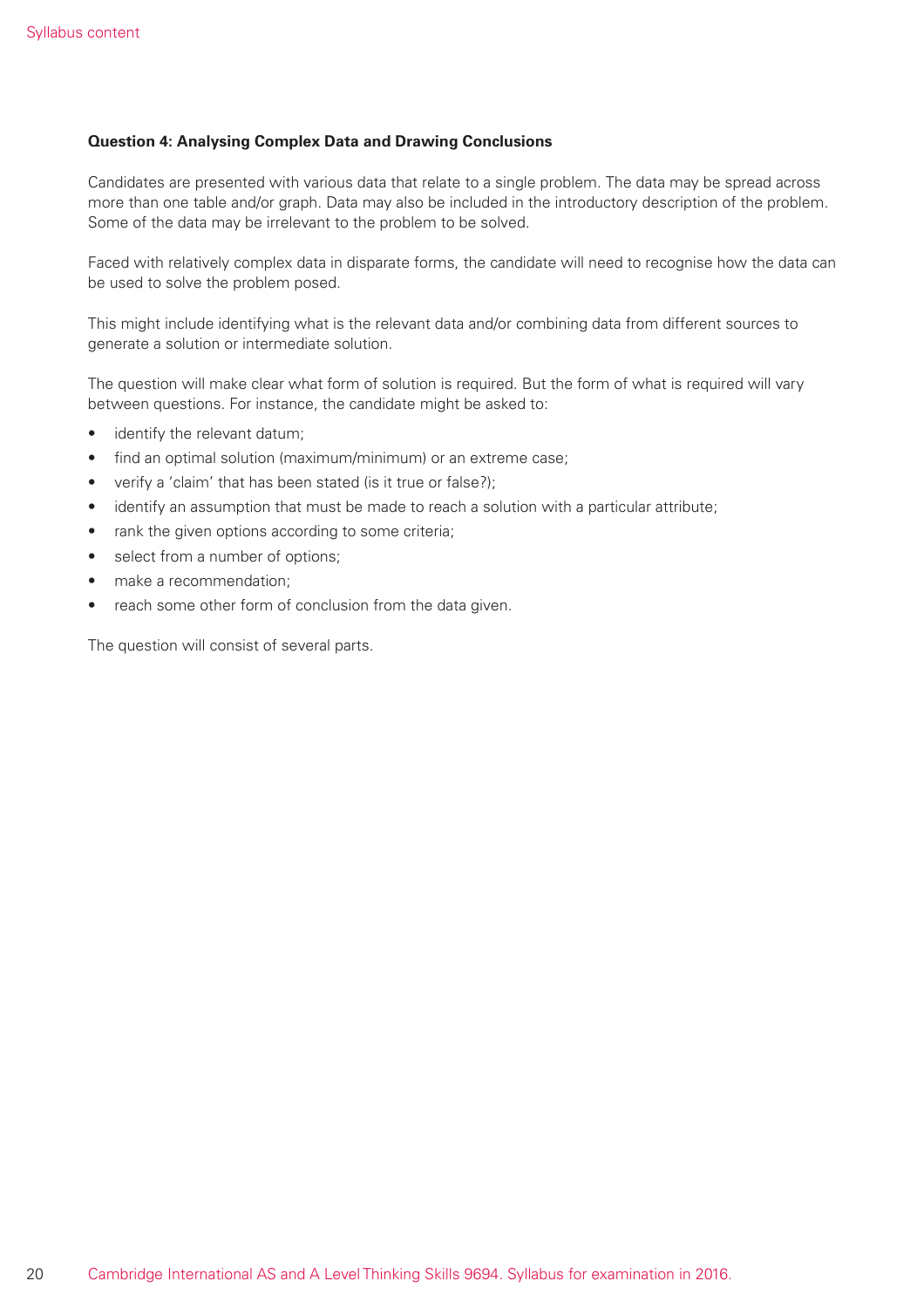## 5.4 Paper 4: Applied Reasoning

The aim of this paper is to assess the candidate's ability to apply critical thinking skills to real life situations which may be encountered in higher education, in employment or in intellectual debate.

For example, at university a student may be introduced to the view or belief of a respected academic or thinker. For instance, this might be Noam Chomsky's criticism of US foreign policy or Ghandi's belief that violence can never be justified or Chinua Achebe's claim that Conrad's novel 'Heart of Darkness' is racist. Within each academic discipline there are radical and opposing viewpoints. The university student may be asked to research and reflect, and write an essay supporting or opposing the given view or belief, submitting the essay to the professor within a short time. Paper 4 is largely concerned with simulating a task such as this. The candidate for Paper 4 does not need to find the relevant documents (these are given); however, the candidate does need to analyse and evaluate the evidence provided, then go on to construct their own argument either for or against a given view. They need to be able to present their own argument which is clear, robust and convincing. They also *need to work efficiently*, so that they produce a high quality answer in a short time.

Applied reasoning is also a necessary skill in most jobs. This includes occupations in science, medicine, law and management. For instance, a business manager working at company X might be asked by the Board of Directors to evaluate the Chief Executive's proposal that the business should buy company Y. The manager would need to analyse and evaluate this proposal by studying multiple sources of information such as the financial statements of the companies, marketing analyses, competitor data and economist reports. The manager would then need to construct his own argument either in favour of or against the take-over. Again, there would be a deadline and the manager would need to work efficiently to produce a sound case in a short timeframe.

A common characteristic, both at university and in a professional job, is the ability to understand and consider a stated view, analyse and evaluate it, then either support or reject it (in a substantive way). The ability to do this is a precursor to effective decision-making and action.

The paper may test (directly or indirectly) any of the skills CT1–CT14. However, there will be an emphasis on assessing the candidate's ability to apply critical thinking skills in a holistic way. In particular, there will be an emphasis on the skills of analysis, evaluation and construction of argument.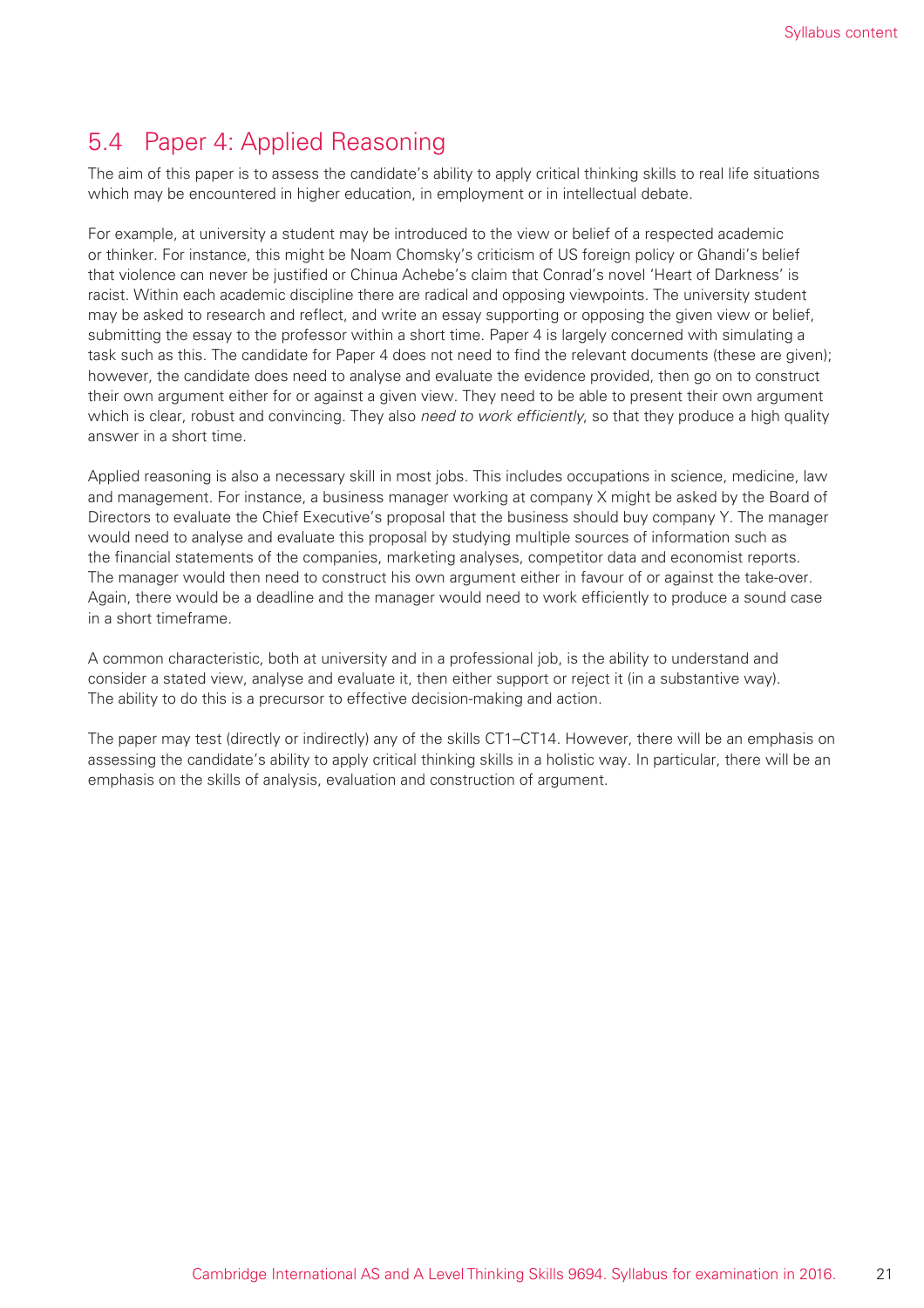#### **CT13 Construction of a Reasoned Case**

This is a multi-faceted skill which enables the candidate to go beyond the skills of analysis and evaluation of argument. CT13 may be regarded as a deepening and formalizing of the skill of further argument (CT12). The skill of constructing a reasoned case consists of the following sub-skills.

- *Selecting relevant material* from a range of documents. The usefulness, relevance and reliability of the information and arguments in the evidence (documents) will vary.
- *Combining information or opinion* from different kinds of sources through critical evaluation, comparison and inference.
- *Proposing a clear conclusion* or recommendation. This involves coming to a definite 'view', and not being inconclusive ('sitting on the fence'). The candidate might do this, *depending on what a question requires*, by accepting a given statement (or the opposite conclusion), or by choosing between two or more alternative conclusions that appear in different documents, or by proposing an altogether different conclusion (which might be based on counter-arguments contained in the documents and/or the candidate's own knowledge).
- *Justifying the conclusion* or recommendation with sound reasoning. Each critically selected or synthesised strand of reasoning should relevantly support the preferred argument or the proposed main conclusion or recommendation.
- *Identifying and responding effectively to counter-positions* (objections to own argument).

#### **CT14 Interpretation of Statistics**

- Statistics can be used to add weight to a claim. But candidates need to develop a sceptical approach because authors can make intentional (or unintentional) errors when using statistics to support their arguments. Candidates should be able to analyse and evaluate the use of statistics in supporting a particular claim.
- A candidate might wish to use statistics to support a given argument. Thus, it is important that candidates understand what they might reasonably infer from a given set of statistics.
- Candidates should be familiar with the meaning of the following terms which may be used in conjunction with statistics: correlation, causation, likely, unlikely, inference, prediction, error, uncertainty, risk, sample, population, distribution, outlier. Candidates should be familiar with graph shapes (e.g. graphs of exponential growth/decay and the bell curve) and how a visual representation may be misleading yet technically accurate (e.g. truncated scales or logarithmic scales). Candidates are not required to understand the meaning of 'statistical significance' nor are they required to have any knowledge of statistics formulae.
- This skill may be regarded as extension of skills CT11 (analysing and evaluating evidence and argument) and CT10 (engaging in inference and deduction).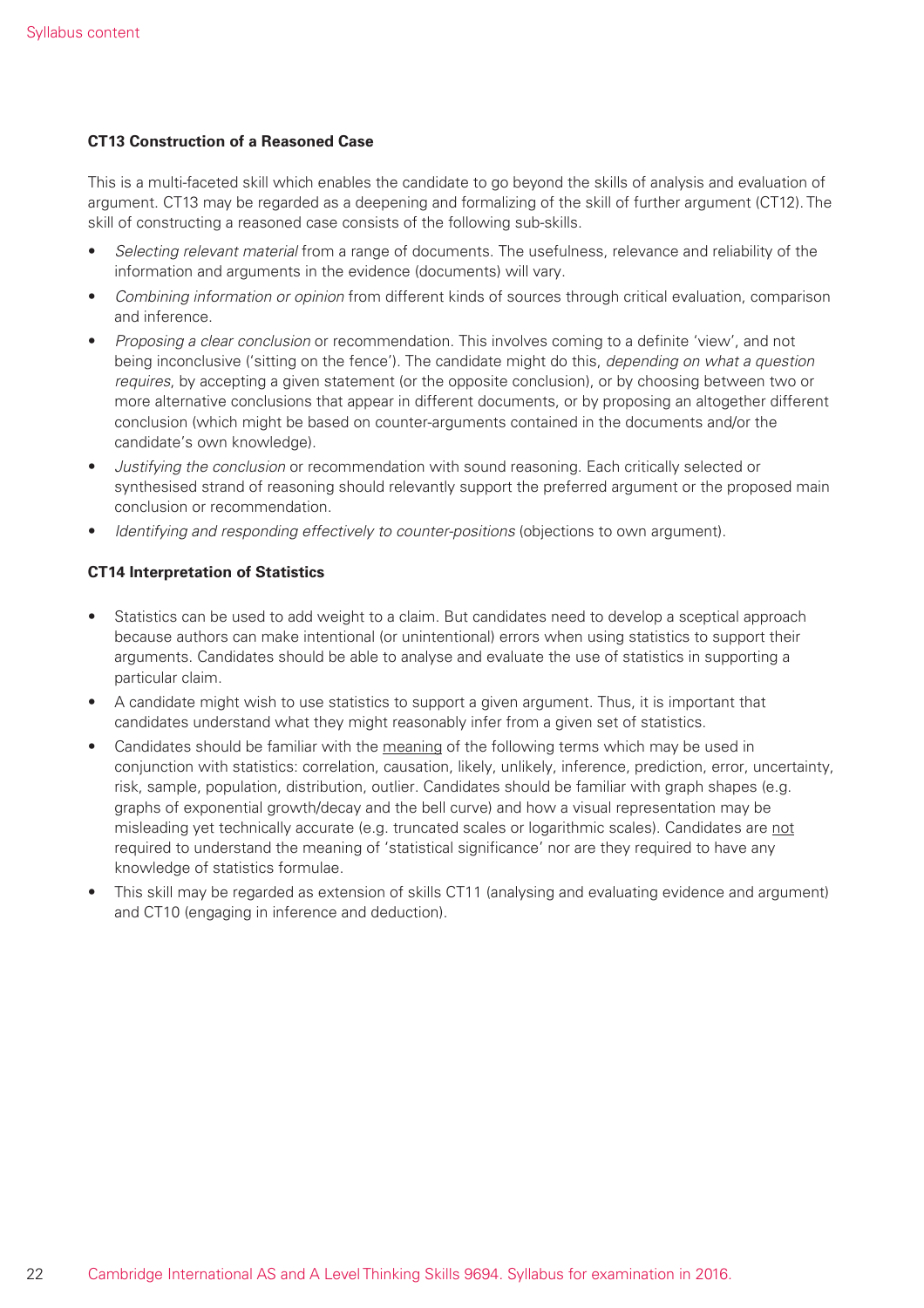#### **Question 1: Interpretation of Statistics**

This question might be considered as having some similarity to the 'Reasoning in a Scientific Context' question on Paper 2. However, there are some important differences. On the Applied Reasoning paper the statistics may be more complex, they may have a non-scientific context, and the candidate will be expected to be adept at using a broader range of concepts and terms. [Note: It should not be assumed from these comments that the 'Reasoning in a Scientific Context' question on Paper 2 will always include statistics.]

The candidate will be presented with some information, which will include statistics and often also a related claim. The candidate will be asked to undertake one or more tasks relating to the interpretation of the statistics provided, such as to:

- make criticisms of the statistics themselves, or the way that they have been used or presented;
- assess the validity of an inference drawn from the statistics (i.e. a claim being made);
- identify inferences that can be drawn from the data presented.

For example, a candidate may need to consider: Is the sample reasonable? Are any of the statistics unclear, imprecise or ambiguous? Is the data representation misleading? Are the data relevant to the claim being made? Does correlation imply causation?

#### **Question 2: Analysis of Given Argument**

Arguments and information relating to a single topic are given in a number of documents. Questions 2, 3 and 4 are all based on this single topic.

Question 2 will require candidates to analyse the argument presented in one of these documents. It can be expected that this argument will be more complex, and its structure less transparent, than arguments presented in Paper 2.

Candidates should show their ability, at this level, to pinpoint and apply their knowledge of the underpinning structure of arguments (e.g. identifying reasons, counter-arguments, intermediate conclusions etc., as appropriate to the particular argument being analysed).

#### **Question 3: Evaluation of Given Argument**

Candidates should be able to demonstrate their critical evaluation skills (e.g. by identifying assumptions, flaws and strengths/weaknesses) in a given stem document containing an argument. The coherence, clarity and precision of the candidate's evaluation will be considered in the assessment.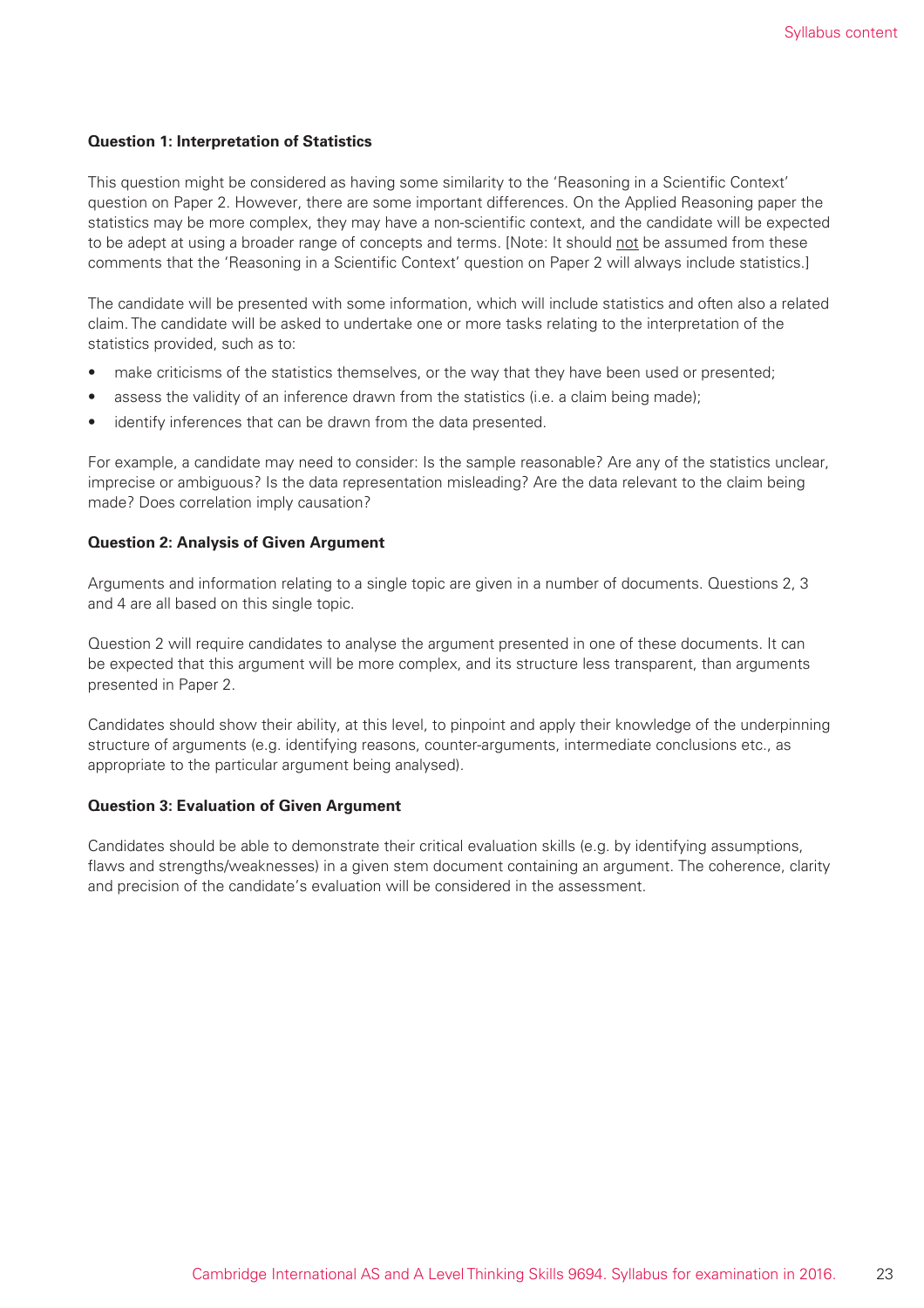#### **Question 4: Construction of a Reasoned Case**

Having completed some analysis and evaluation of some of the source material, candidates are required to construct a reasoned case by selecting relevant material from the full range of documents, combining information or opinion from these documents, proposing a clear conclusion or recommendation, justifying this conclusion or recommendation, and responding effectively to counter-positions. *Candidates are expected to know that they must demonstrate these sub-skills if they are asked to construct a reasoned argument – candidates should not expect the question to prompt them to demonstrate these sub-skills.* 

Candidates should be able to skim-read while not glossing, having a keen perceptive eye to find reasons and examples that bolster their position in the argument. They should also find points of counter-arguments which they can critically neutralise or knock down using valid critical tools such as credibility criteria. They should be able to evaluate the significance, relevance and typicality of evidence in the context of the argument they construct. They should draw upon their own ideas and knowledge, not just to construct a further argument but to build a coherent reasoned case in the context of the wider and more complex perspectives presented in the source documents.

Candidates should aim to present an argument that is convincing to an educated reader.

Although candidates are encouraged to be succinct in the expression of their arguments, candidates should be clear in their minds that an extended piece of writing is required to answer question 4 and that more than half of the marks on the Applied Reasoning paper may be available for this question. Candidates should manage their time in answering questions 1–3 so that they have sufficient time to construct a reasoned case in answering question 4.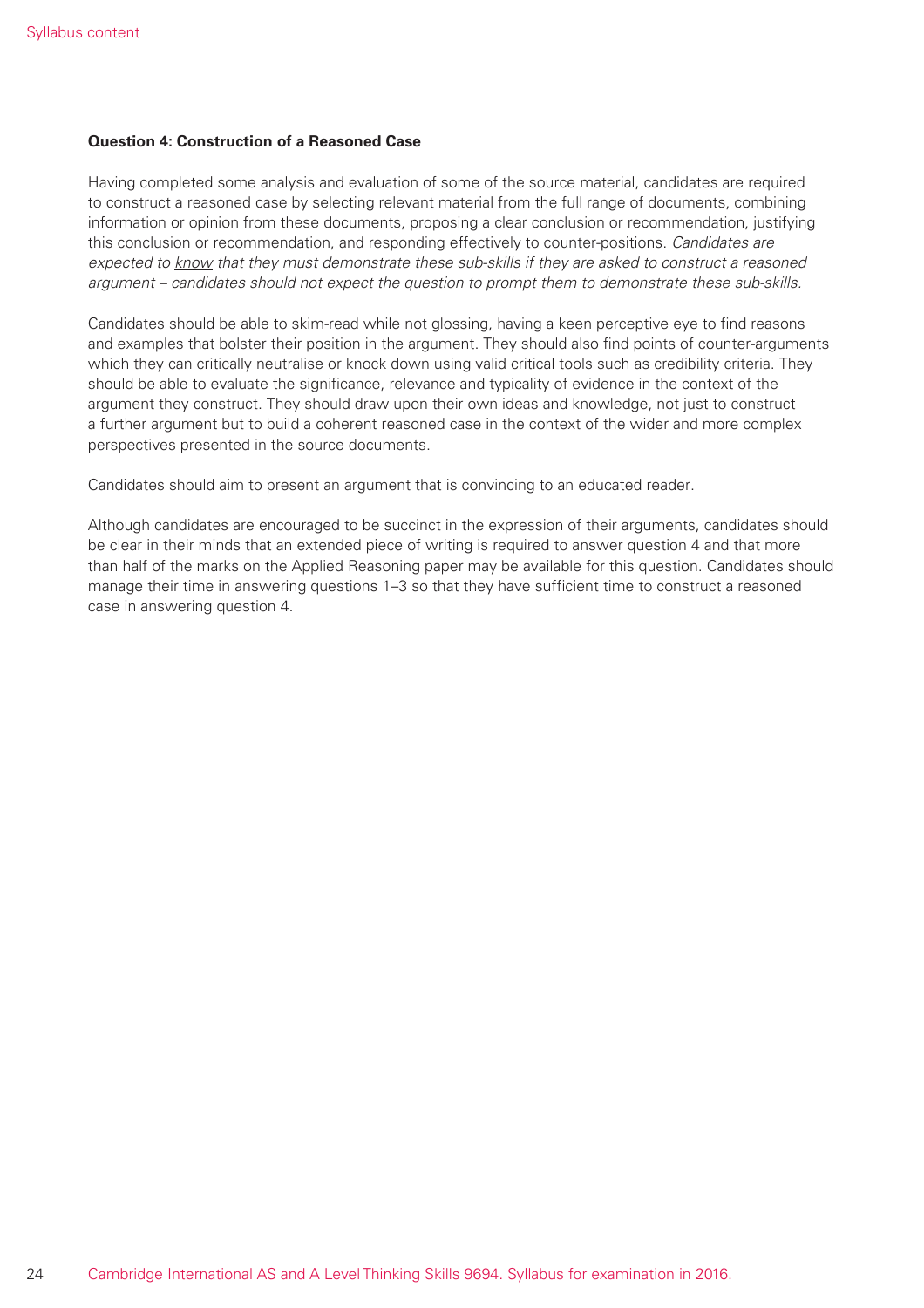# **6. Grade descriptions**

#### A **Grade A** candidate:

- shows clear understanding of both simple and complex arguments in terms of their structure and techniques;
- shows consistent success at solving (often complex) problems requiring initiative, precision and attention to detail;
- shows the ability to make perceptive critical evaluations of arguments in terms of their strengths, weaknesses, flaws, implicit assumptions, persuasive devices, etc.;
- demonstrates consistent ability to make sound inferences (e.g. from evidence); and to critically assess the reliability of claims and their sources;
- presents convincing, relevant and well-developed arguments in response to stimulus materials and questions;
- structures work so that the process of thought is made clear;
- shows understanding of the conventions of language; and uses the vocabulary of reasoning appropriately.

#### A **Grade B** candidate:

- shows understanding of the broad structure of arguments, some of them complex;
- is successful in solving a number of problems requiring initiative and attention to detail;
- is able to evaluate arguments in terms of their soundness or effectiveness, making some reference to flaws, assumptions, etc.;
- is able to make generally sound inferences, and an awareness of the criteria needed to assess the reliability of claims and their sources;
- presents some sound, relevant arguments in response to stimulus materials and questions;
- generally makes his or her thinking clear;
- shows some understanding of the conventions of language; and on occasions uses the vocabulary of reasoning in a way that shows he/she understands its correct usage.

#### A **Grade E** candidate:

- is able to recognise some of the characteristic features of reasoning;
- shows some success in solving problems;
- offers some evaluation of arguments in terms of their effectiveness;
- shows some ability to draw conclusions from texts and other sources;
- gives some further arguments in response to stimulus materials and questions;
- constructs responses with sufficient clarity for meaning to be clear.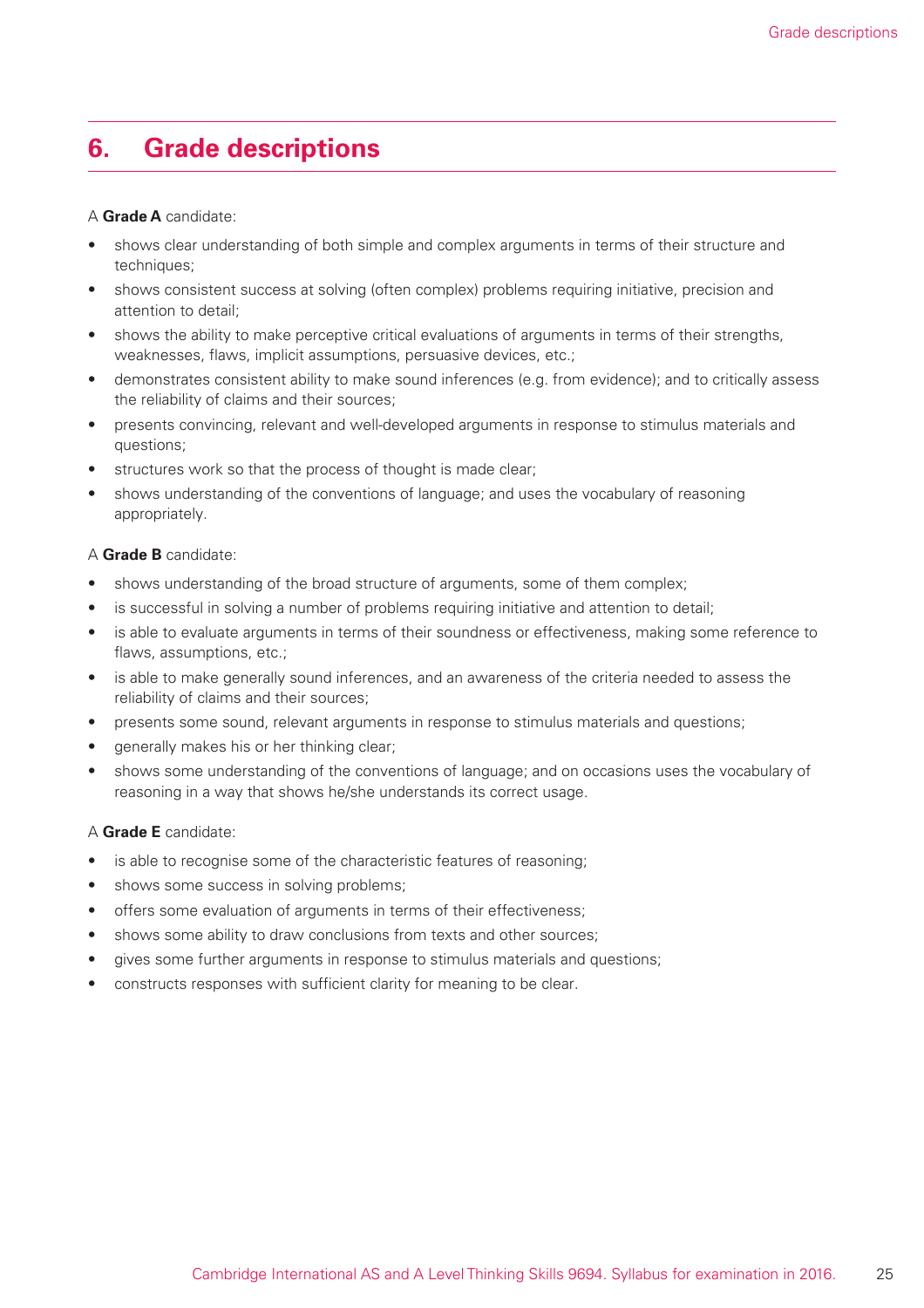# **7. Appendix A: Sample Paper 1 questions**

#### **PS1 Sample question (Data Extraction)**

The cost of sending letters from the United Kingdom to continental Europe is shown below.

| Not over         | f p  | Not over         | $f$ $p$ | Not over         | £.<br>p |
|------------------|------|------------------|---------|------------------|---------|
| 20 <sub>g</sub>  | 0.22 | 250 <sub>g</sub> | 1.06    | 500 <sub>g</sub> | 2.02    |
| 60 g             | 0.37 | 300 <sub>g</sub> | 1.25    | 750 g            | 2.77    |
| 100 <sub>g</sub> | 0.53 | 350 <sub>g</sub> | 1.44    | 1000 g           | 3.52    |
| 150 <sub>g</sub> | 0.70 | 400 <sub>g</sub> | 1.64    | 1250g            | 4.07    |
| 200 <sub>g</sub> | 0.88 | 450g             | 1.83    | 1500 g           | 4.62    |

A firm in London wishes to send two letters to separate clients in continental Europe. The letters weigh 75 g and 215 g.

What is the total cost of sending the two letters?

- **A** £1.25
- **B** £1.41
- **C** £1.43
- **D** £1.59

#### **Key** D

### **Stimulus Type** Table

#### **Justification**

The 75 g letter will cost 53p to post (over 60 g but under 100 g) and the 215 g letter will cost £1.06p (over 200 g but under 250 g). The total cost is  $53p + £1.06p = £1.59p$ .

Candidates are expected to select the two correct values from the table, given the weights of the parcels, and add these together. The primary skill is extraction with a small amount of processing.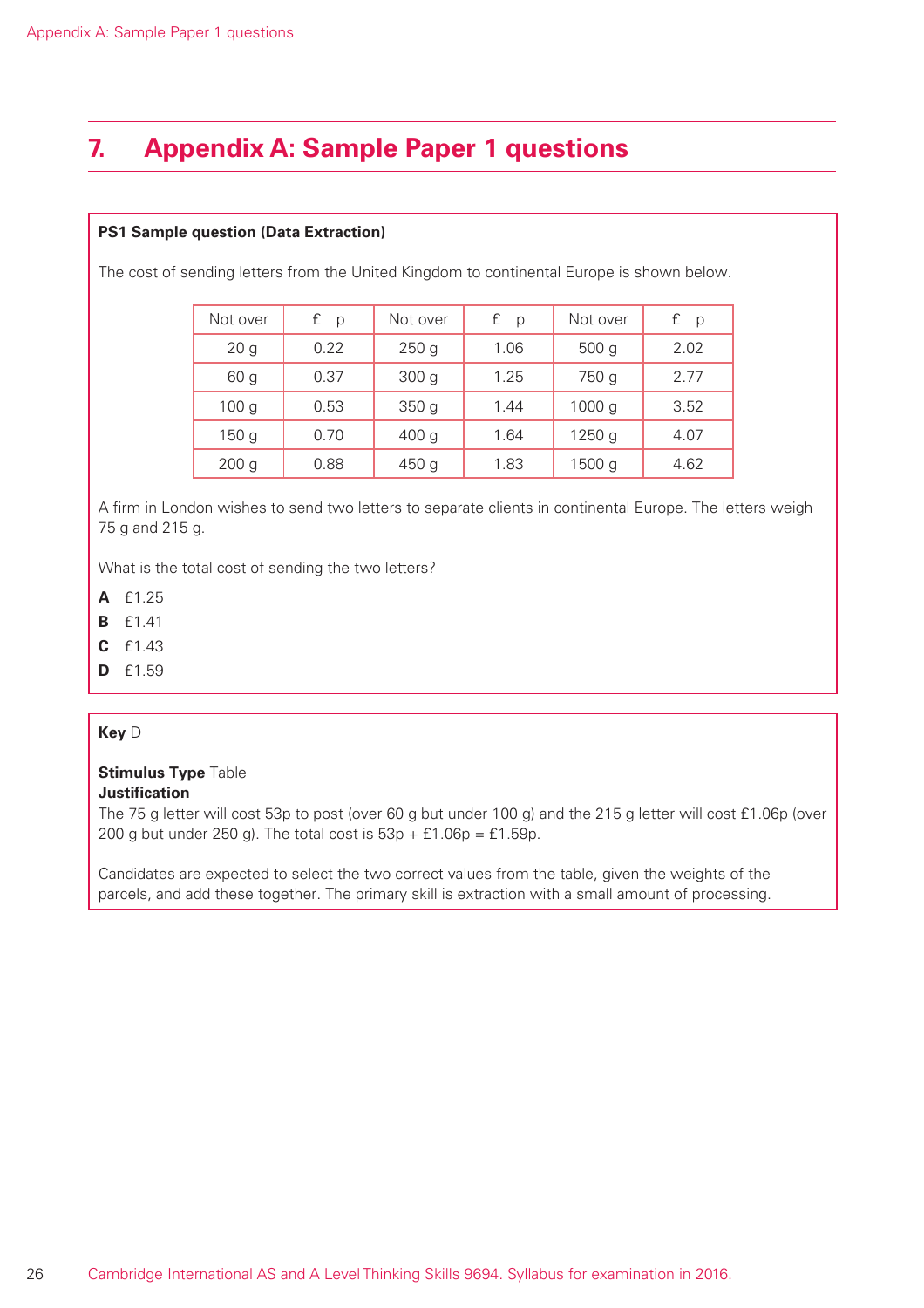#### **PS2 Sample question (Data Processing)**

We had 76 people wanting coffee at a conference. The caterers provided enough coffee for each of 80 people to have an 8 fluid ounce cup three-quarters full. We carefully filled each cup to exactly threequarters full as we handed them out, but failed to notice that they had given us 10 fluid ounce cups.

How many people went without?

- **A** 0
- **B** 4
- **C** 8
- **D** 12

#### **Key** D

#### **Stimulus Type** Words **Justification**

The amount of coffee provided by the caterers was 80 (people)  $\times$  8 (fluid ounce cups)  $\times$  34 (full) = 480 fl oz. The amount of coffee in one of the larger cups is 10 (fluid ounces)  $\times$  34 (full) = 7.5 fl oz.

The number of people that can be catered for is 480 (the amount of coffee provided) / 7.5 (in each  $cup) = 64.$ 

There are 76 people so  $76 - 64 = 12$  people will go without.

The candidate must use the data correctly (all the data is relevant so the only extraction skill is to use the correct numbers at the correct time). The skill is processing. Finding a method is a minor part of the answer, as the method of solution is straightforward.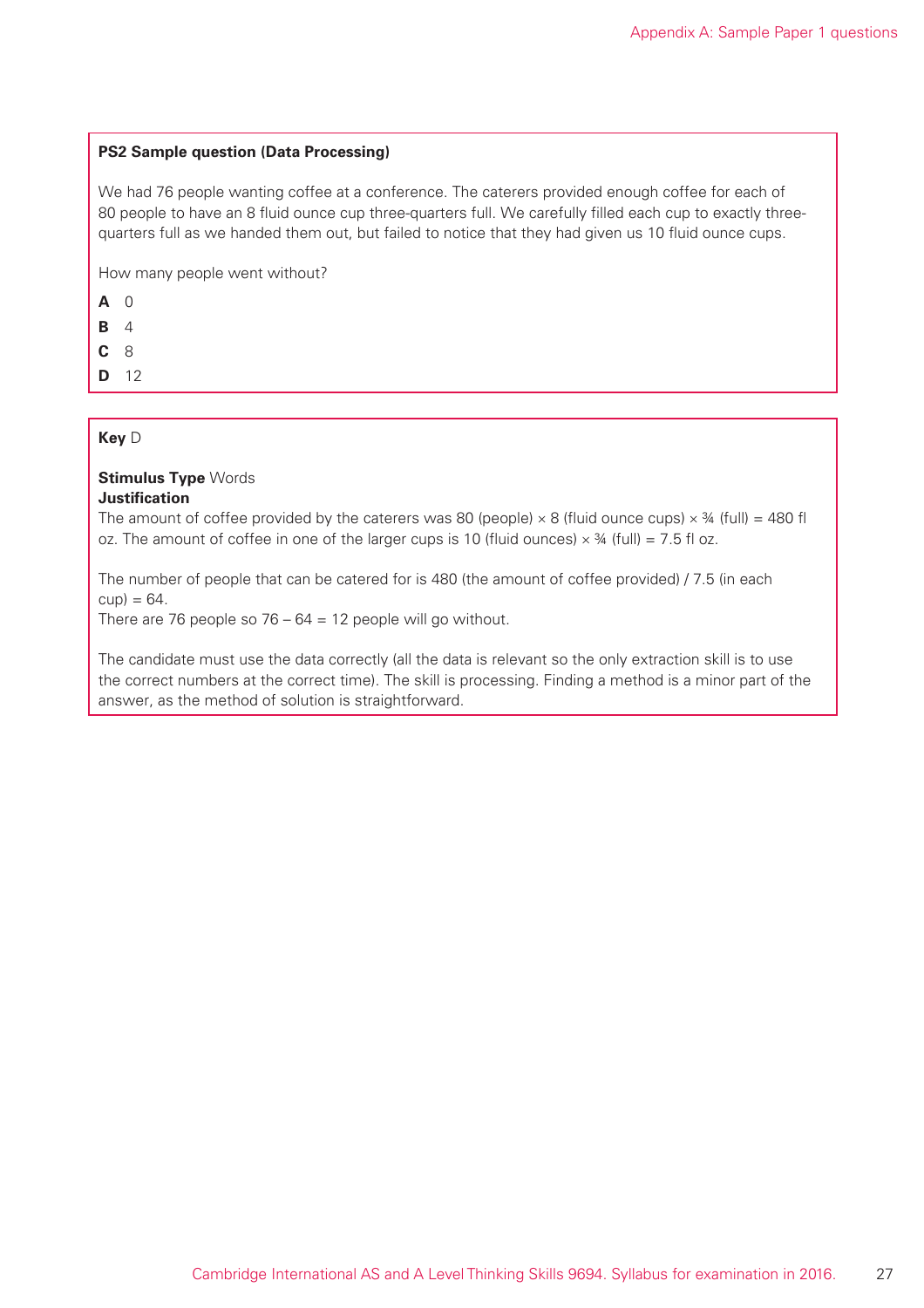#### **PS3 Sample question (Finding a Procedure)**

Each of two identical cars can carry enough fuel to travel 100 miles only. To make a longer journey over a deserted area, they set out together and then at some stage the first car transfers fuel to the other and returns home. The second car travels on.

What, approximately, is the furthest distance from home that the second car can travel?

- **A** 125 miles
- **B** 133 miles
- **C** 150 miles
- **D** 167 miles

#### **Key** B

#### **Stimulus Type** Words **Justification**

A method must be developed to solve this problem – it cannot be done just using extraction or processing.

One way is by trial and error. For example, if the two cars travel 50 miles together, it would be possible to transfer 50 miles worth of fuel from one to another but then the car donating the fuel would be empty so this is clearly too far. Similarly, at 25 miles only 25 miles worth could be transferred so the donor car would have 25 miles left when it reaches home.

It becomes clear that the donor car must divide its fuel into 3 – 1/3 for the outward journey, 1/3 to transfer to the other car, and 1/3 to return. At 33 miles the car which is continuing is completely refilled and would have enough for another 100 miles, making 133 miles in total.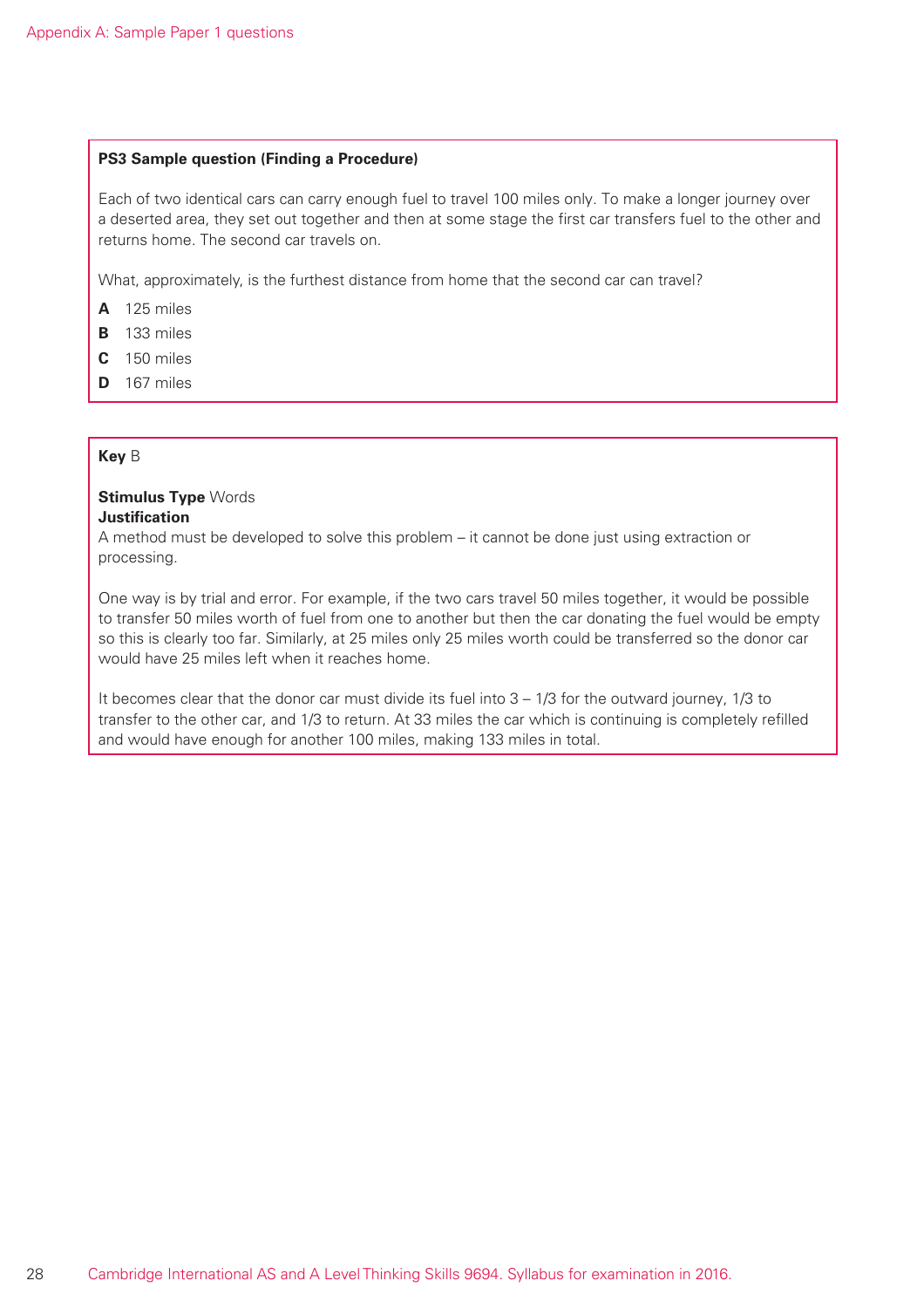#### **PS4 Sample question (Searching)**

A private mail delivery company makes the following charges for delivering letters and packages:

| $\parallel$ Weight up to 60 g               | 25 pence |
|---------------------------------------------|----------|
| $\parallel$ Each extra 10 g or part thereof | 5 pence  |

A woman wishes to use this company to send a manuscript either as a single package of weight 138 g or two or more packages with a total weight of 138 g.

What is the lowest cost of postage with this company?

- **A** 59 pence
- **B** 60 pence
- **C** 64 pence
- **D** 65 pence

#### **Key** B

#### **Stimulus Type** Words/Table **Justification**

The skill is in performing a search of the options on splitting up the package to find how many pieces, and of what weights, is most effective.

As a single package it would cost 25p for the first 60 g and  $8 \times 5p$  for the remaining 78 g, or 65p in total.

If sent as two packages, it is most economical to have both at 60 g or more, as the first 60 g is pro-rata cheaper than the remaining weight. Thus  $60 g + 78 g$  is as effective as any other split: this costs  $25p + (25p + 2 \times 5p) = 60p$ .

If sent as three packages, once again it is best to keep as many as possible at 60 g or more. They would then divide as  $60 g + 60 g + 18 g$  at  $3 \times 25p = 75p$ .

The two package option is the best at 60p.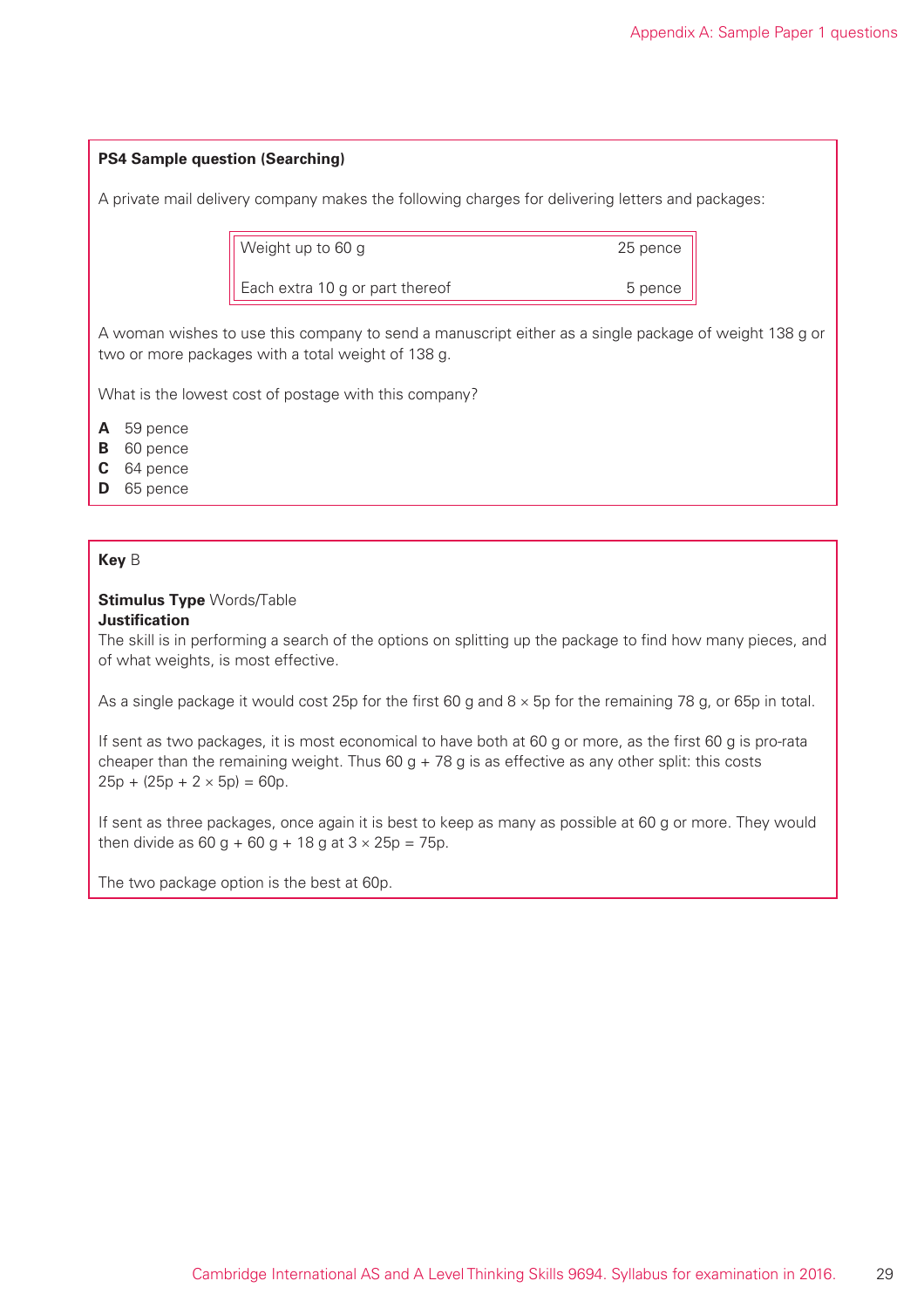#### **PS5 Sample question (Identifying Similarity)**

The table shows the age distribution of the inhabitants of a small town:

| Age group                | $0 - 15$ | 16–25 | 26–45 | 46–64 | 65 + |
|--------------------------|----------|-------|-------|-------|------|
| Number of<br>inhabitants | 2997     | 4432  | 3761  | 5980  | 7440 |

Which of the following charts, if suitably labelled, could represent the data above?



#### **Key** A

# **Stimulus Type** Table

**Justification**

The second bar should be approximately  $1.5 \times$  the height of the first, the third should be in between the first and second, the fourth approximately twice the height of the first and the fifth the largest.

Only chart A shows this.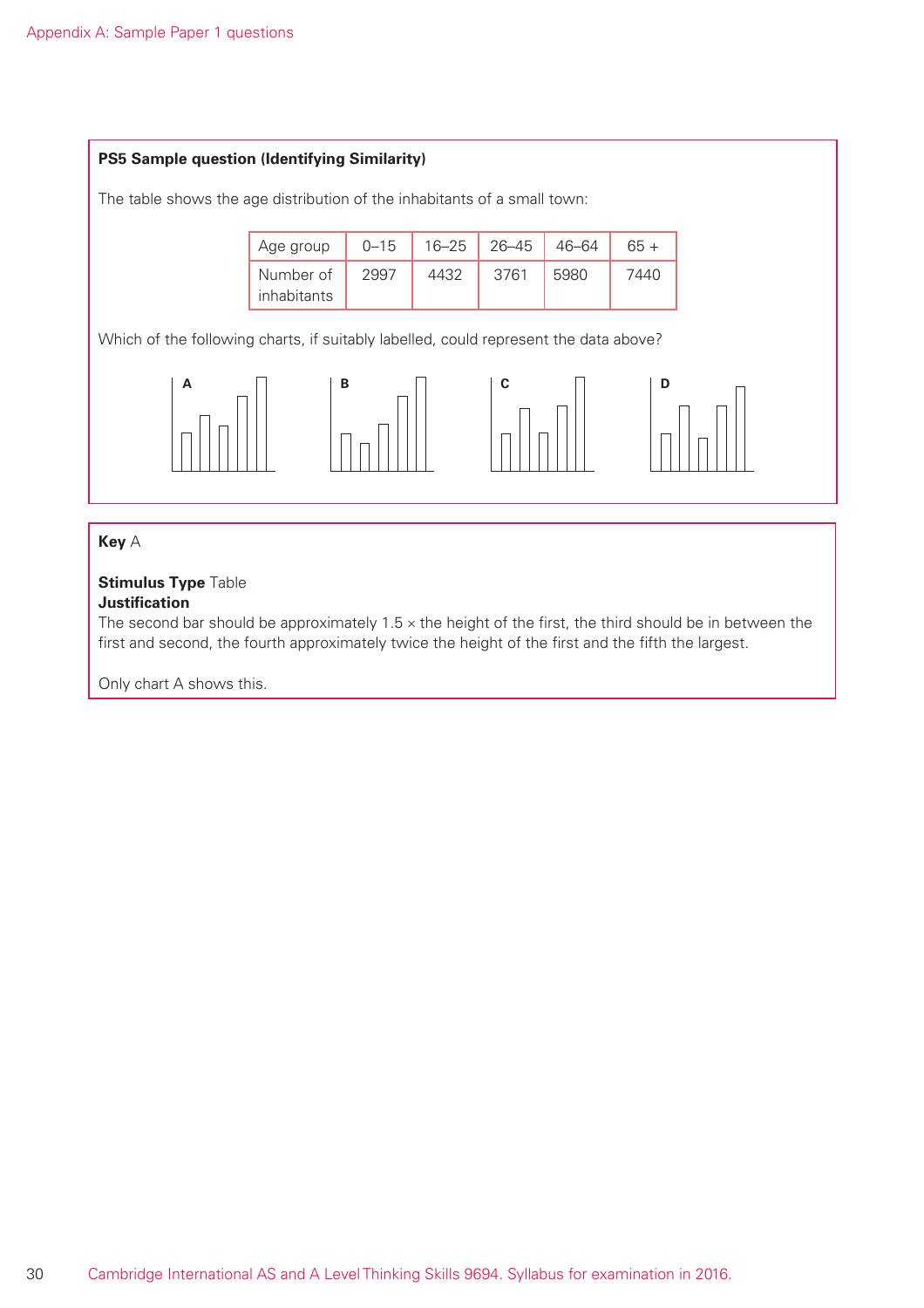#### **PS6 Sample question (Suggesting Hypotheses)**

Tina is a part-time teacher. She teaches her lessons during the day and, when she has finished her last lesson, she leaves the school and goes to the bus stop to get a bus home. All lessons start on the hour, or at quarter past, half past or quarter to the hour and each lasts 45 minutes. It takes her 15 minutes from the end of a lesson to reach the bus stop. She doesn't know what the bus timetable is, but she notices that she always has to wait either 5 minutes or 20 minutes for a bus.

Which of the following explains the times she has to wait?

- **A** The buses run every 15 minutes at 5, 20, 35 and 50 minutes past the hour
- **B** The buses run every half hour at 5 and 35 minutes past the hour
- **C** The buses run every 20 minutes at 0, 20 and 40 minutes past the hour
- **D** In the morning the buses run every hour at 5 minutes past the hour; in the afternoon they run every hour at 20 minutes past the hour

#### **Key** B

#### **Stimulus Type** Words **Justification**

She always arrives at the bus stop on an exact quarter hour – on the hour or quarter past, half past or quarter to the hour (the lessons start on a quarter hour, take ¾ hour and she takes 15 min to get to the bus stop).

If she arrives at the bus stop at the hour or half past, she waits five minutes. If she arrives at quarter past or quarter to, she waits 20 minutes. The buses are at 5 and 35 minutes past the hour. B explains this.

The skill is in matching the verbal stimulus to one of the verbal explanations.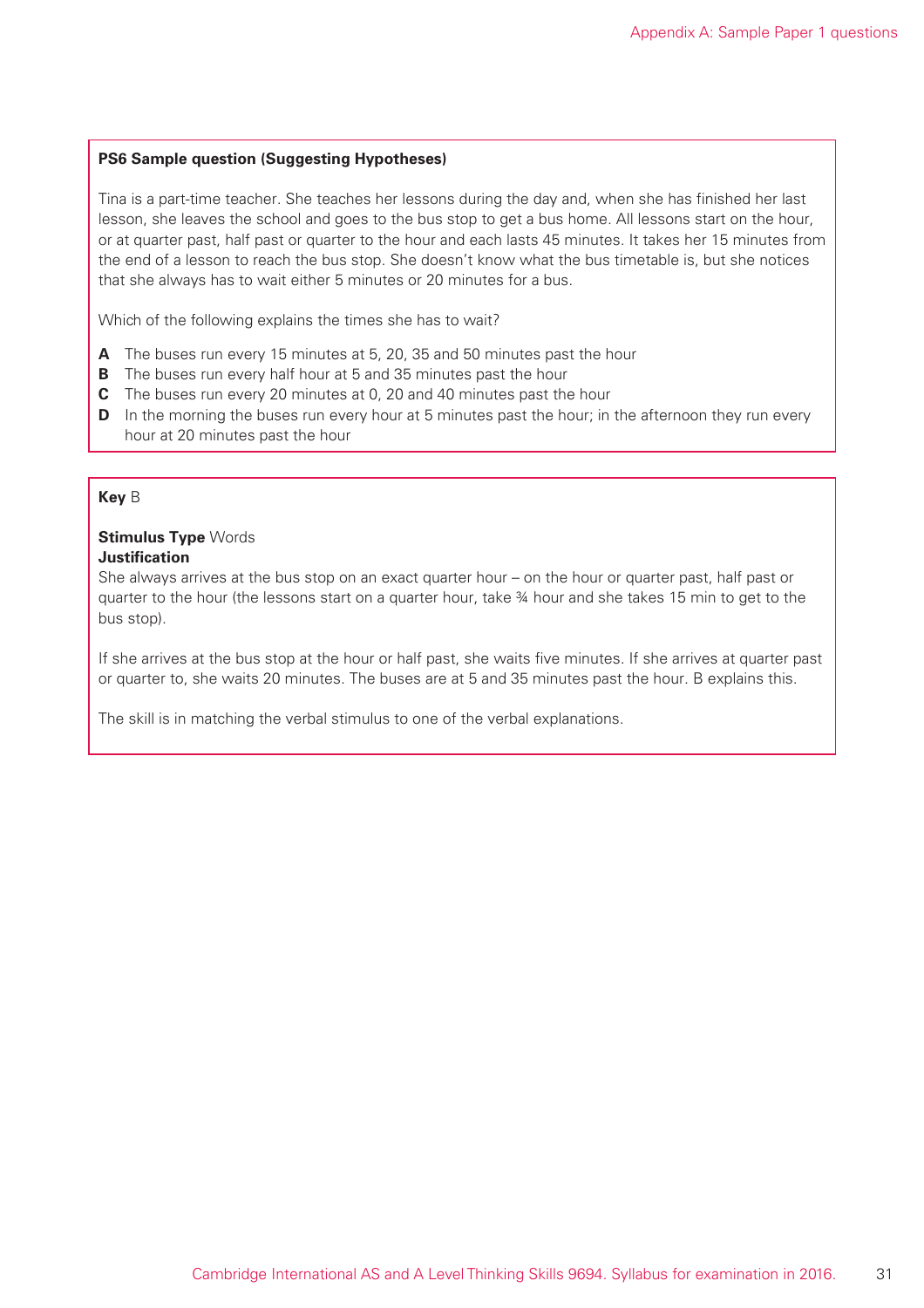#### **PS7 Sample question (Spatial Reasoning)**

The diagram shows a factory. There is a square chimney in the south-eastern corner of the factory. There is an entrance in the western end which can be seen in the diagram. There are two windows in the southern wall. There is also a door in the northern wall of the factory and a window in the eastern wall of the factory, which are hidden in the diagram.



Which of these is a possible view of the eastern end of the factory?



#### **Key** D

### **Stimulus Type** Picture and Words

#### **Justification**

The view from the eastern end of the factory should show the chimney on the left and a window in the wall. The roofline should appear behind the chimney. Only figure D shows this.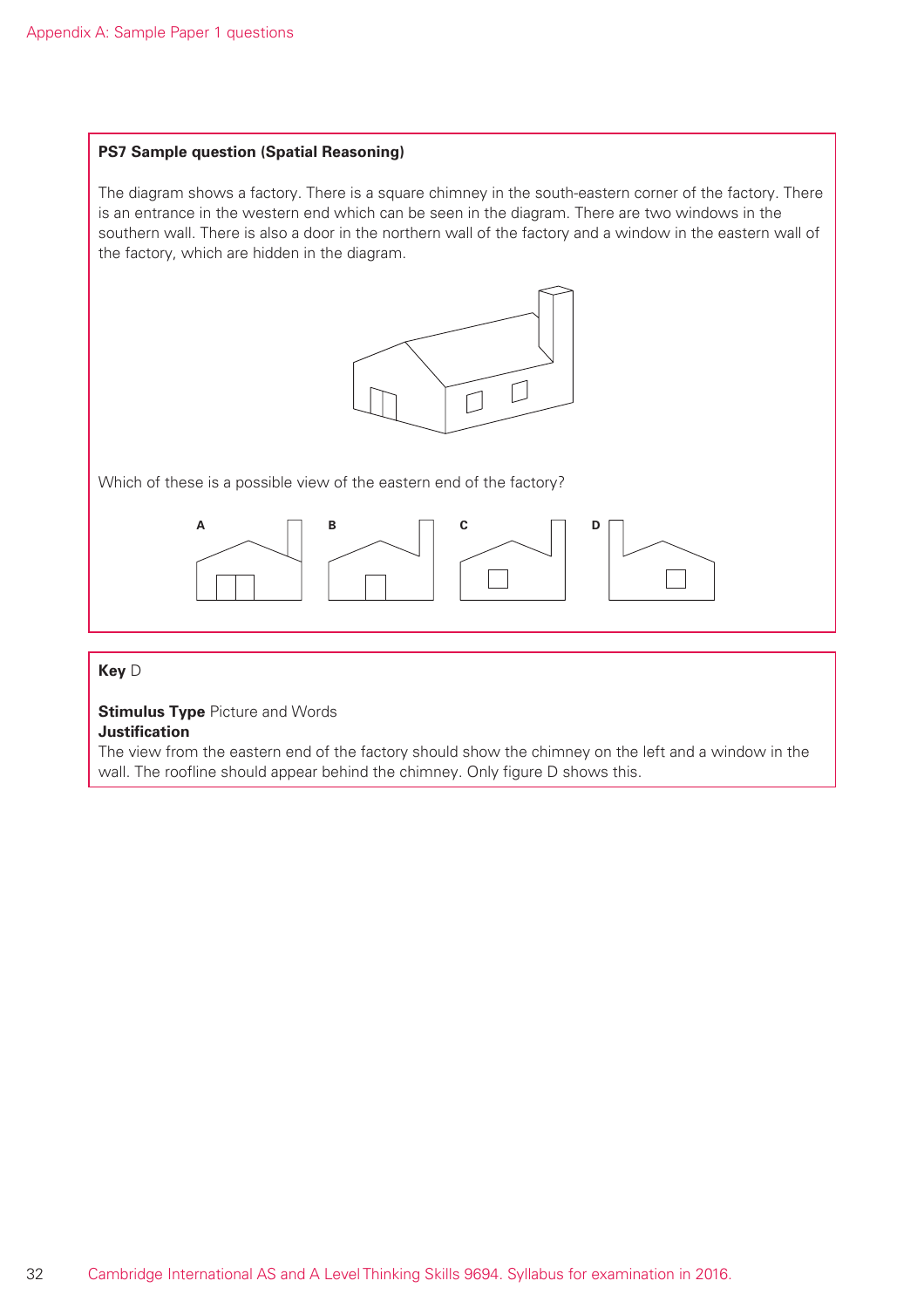#### **PS8 Sample question (Data Necessity and Sufficiency)**

Bill and Colin are twin brothers. They plan to meet at a hotel between their houses to exchange birthday presents. Bill's journey is on motorways and he travels at an average 120 km/hr. Colin's journey is on minor roads and he travels at 80 km/hr. Bill leaves at 10 am. They expect to arrive at the hotel at the same time.

Which one of the following further pieces of information would be sufficient to determine at what time they will meet?

- **A** Colin's journey time
- **B** Colin's travel distance
- **C** Colin's departure time
- **D** Bill's travel distance

#### **Key** D

#### **Stimulus Type** Verbal **Justification**

In order to find the meeting time, from information on either journey, the following calculation has to be carried out:

Meeting time = departure time + travel distance / average speed.

For Bill, we have two of the values on the right hand side (departure time and average speed), for Colin we have only one (average speed). Thus, the only single piece of information which would allow us to calculate the meeting time, would be Bill's travel distance, so D is correct.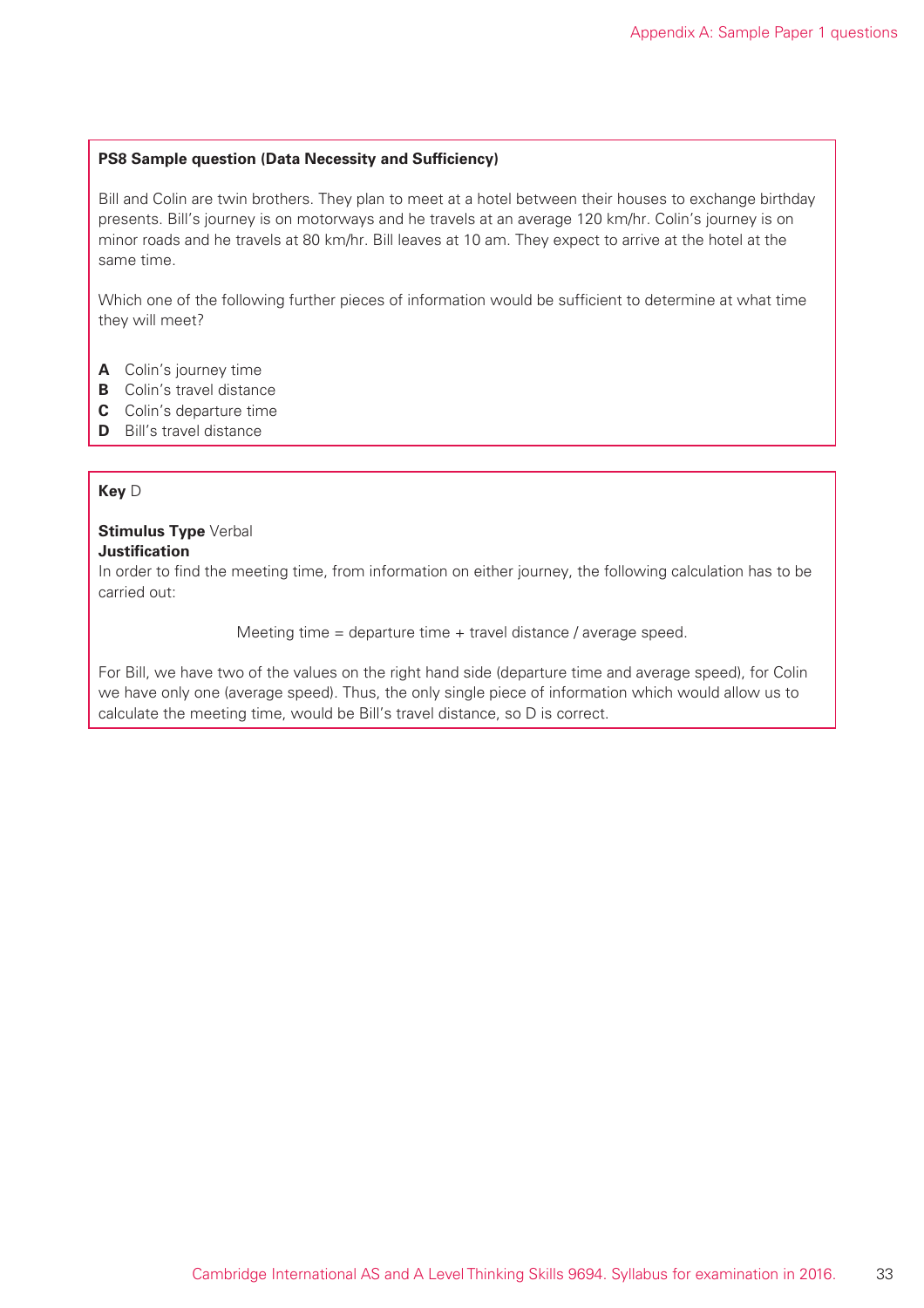#### **PS9 Sample question (Working with Models)**

The drawing shows a cross section of a bottle used in a laboratory. In order to determine the volume of liquid in the bottle for various heights, water is allowed to flow into the bottle at a constant rate.

An observer makes frequent notes of the height the water has reached and of the time. He draws a graph to illustrate his observations.



Which of the following graphs could be the one drawn by the observer?



#### **Key** D

#### **Stimulus Type** Words and Picture **Justification**

The height will rise quickly at first (as the vessel is narrow at the bottom), it will then rise more slowly as the level reaches the wider section and more quickly again at the narrower section towards the top. All these segments will show curves as the area changes continuously. The rate of rise will then become constant in the cylindrical section at the top, giving a straight line segment. D is the only graph to show this.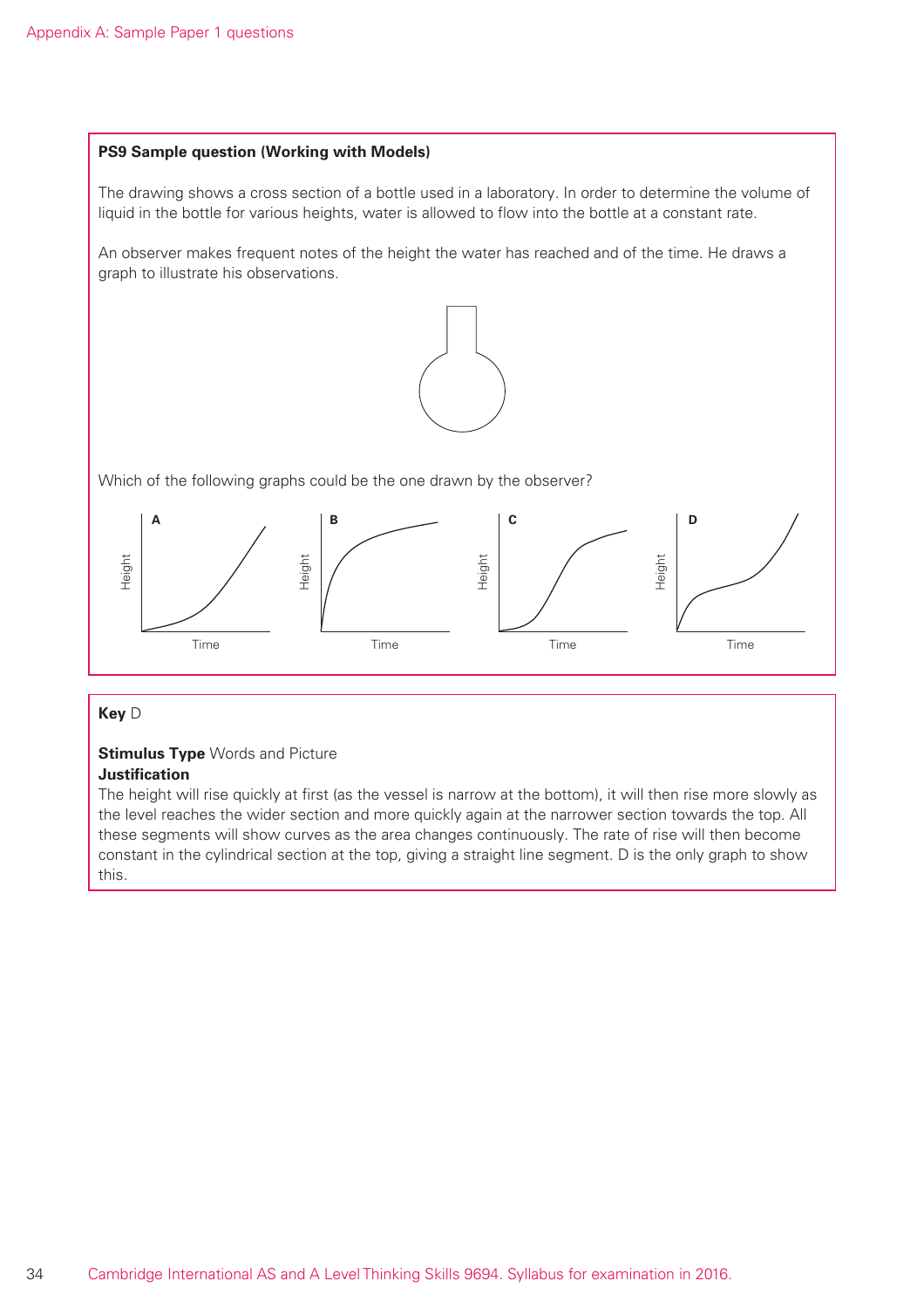#### **PS10 Sample question (Choices and Decisions)**

I have none of my nephew's favourite biscuits left. My nephew visits me, without fail, at least 3 times a week, though never more than five times. On each visit I know he will eat at least 6 biscuits but I won't let him have more than 8. Packets of biscuits can contain as few as 10 biscuits, or as many as 12.

How many packets of biscuits must I buy to make sure I do not run out within the next two weeks?

**A** 4

**B** 5

**C** 6

**D** 8

#### **Key** D

**Stimulus Type** Verbal **Justification**

A decision on how many to buy is made by dividing my nephew's maximum requirement by the minimum number of biscuits in a pack. This is the only way of ensuring there are enough.

The most biscuits my nephew will eat in two weeks is 2 (weeks)  $\times$  5 (maximum visits per week)  $\times$ 8 (maximum number of biscuits per visit) = 80. The minimum number of biscuits in a pack is 10, so 8 packets will be required. D is correct.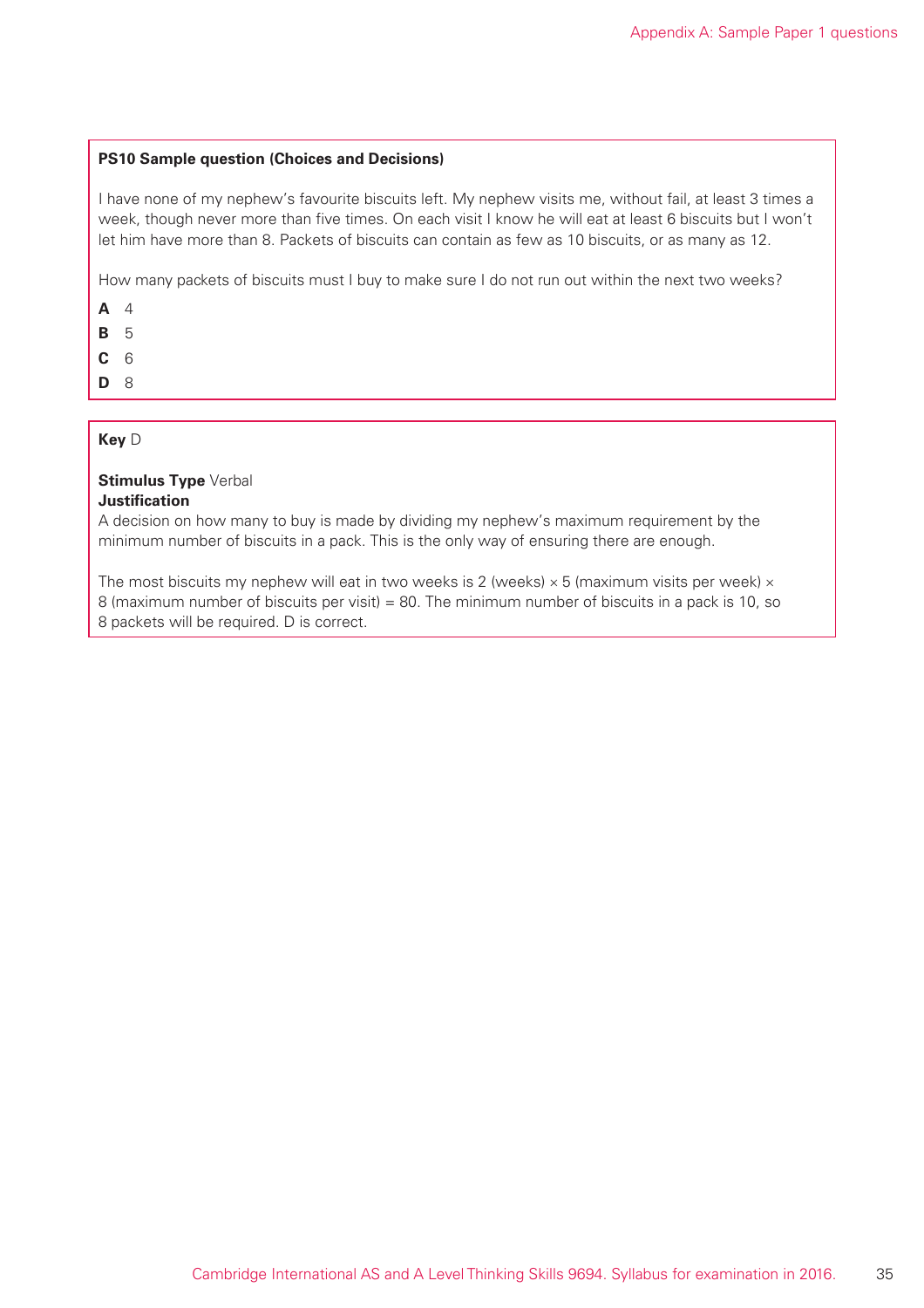# **8. Appendix B: Resource list**

#### **Endorsed textbook for the Cambridge syllabus**

Butterworth J and Thwaites G *Thinking Skills* (2nd edition), Cambridge University Press, 2013, ISBN: 978-1107606302

Although not endorsed texts, Anne Thomson's *Critical Reasoning: A Practical Introduction* (3rd Edition, 2009), and George Polya's *How to Solve It* (1990) are also highly recommended for the critical thinking and problem solving parts of this syllabus.

**Other Textbooks** (These books look only at Critical Thinking and are not aimed at the Cambridge syllabus):

| <b>Author</b>                                                    | <b>Title</b>                                               | <b>Date</b> | <b>Publisher</b> | <b>ISBN</b> |
|------------------------------------------------------------------|------------------------------------------------------------|-------------|------------------|-------------|
| Hart C, Lally J and<br>McCabe T                                  | A2 Critical Thinking for OCR,<br>Student Book, 2nd edition | 2009        | Heinemann        | 0435235901  |
| Lally J,<br>Matthews R,<br>Rowe A,<br>Thwaites J and<br>McCabe T | AS Critical Thinking for OCR,<br>Student Book, 2nd edition | 2008        | Heinemann        | 0435235893  |
| Haralambos M<br>and Jones R                                      | Critical Thinking for OCR                                  | 2006        | Causeway Press   | 1405847719  |
| Van den Brink-<br>Budgen R                                       | Critical Thinking for Cambridge<br>International AS Level  | 2005        | How To Books     | 1845280857  |
| Van den Brink-<br>Budgen R                                       | Critical Thinking for A2                                   | 2006        | How To Books     | 1845280954  |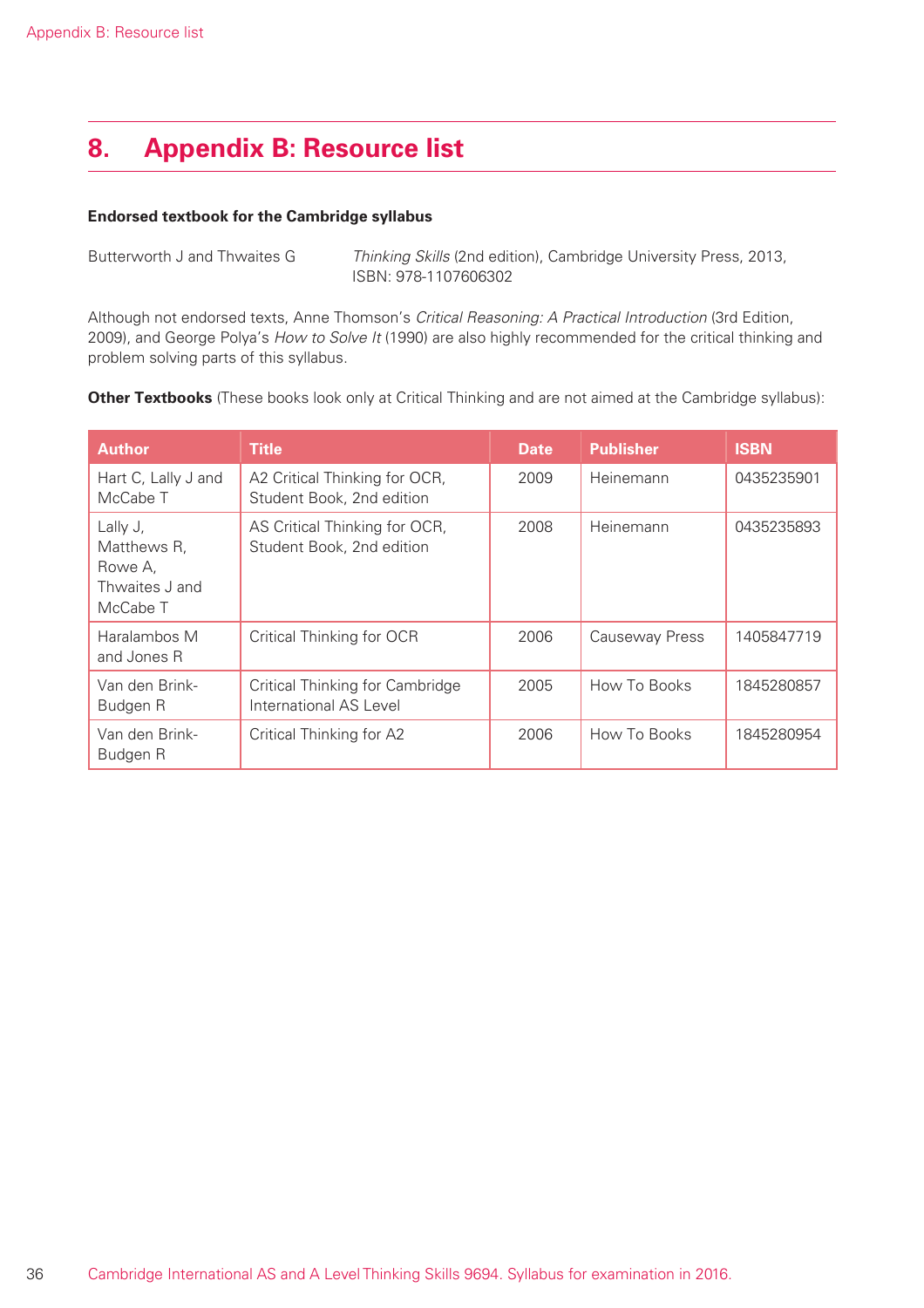| <b>Critical Thinking</b> |
|--------------------------|
|                          |

| <b>Author</b>                     | <b>Title</b>                                                                                         | <b>Date</b> | <b>Publisher</b>                     | <b>ISBN</b>        |
|-----------------------------------|------------------------------------------------------------------------------------------------------|-------------|--------------------------------------|--------------------|
| Black B (ed.)                     | An A to Z of Critical Thinking                                                                       | 2011        | Continuum                            | 978-<br>1441117977 |
| Blastland M and<br>Dilnot A       | The Tiger That Isn't: Seeing<br>Through a World of Numbers                                           | 2008        | Profile Books                        | 1846681111         |
| Boswell T and<br>Kemp G           | Critical Thinking: A Concise Guide,<br>2nd edition                                                   | 2005        | Routledge                            | 0415343135         |
| Copi I M and<br>Burgess-Jackson K | Informal Logic, 3rd edition                                                                          | 1995        | Prentice Hall                        | 0132290480         |
| Elder L and Paul R                | Critical Thinking: Tools for Taking<br>Charge of Your Learning and Your<br>Life, 2nd edition         | 2005        | Prentice Hall                        | 0131149628         |
| Ennis R H                         | <b>Critical Thinking</b>                                                                             | 1995        | Prentice Hall                        | 0133747115         |
| Fisher A                          | Critical Thinking: An Introduction                                                                   | 2001        | Cambridge<br><b>University Press</b> | 0521009847         |
| Fisher A                          | The Logic of Real Arguments                                                                          | 2004        | Cambridge<br><b>University Press</b> | 0521654815         |
| Govier T                          | A Practical Study of Argument                                                                        | 2004        | Wadsworth                            | 0534605257         |
| Hitchens C                        | Letters to a Young Contrarian                                                                        | 2002        | <b>Basic Books</b>                   | 0465030335         |
| Huff D                            | How to Lie with Statistics                                                                           | 1991        | Penguin                              | 0140136290         |
| Phelan P and<br>Reynolds P        | Argument and Evidence: Critical<br>Analysis for the Social Sciences                                  | 1995        | Routledge                            | 0415113733         |
| Rudinow J and<br>Barry V E        | Invitation to Critical Thinking,<br>6th edition                                                      | 2007        | Wadsworth                            | 0495103713         |
| Schick T and<br>Vaughn L          | How to Think about Weird Things:<br>Critical Thinking for a New Age                                  | 2004        | McGraw-Hill                          | 007287953X         |
| Shand J                           | Arguing Well                                                                                         | 2000        | Routledge                            | 0415166861         |
| Thomson A                         | Critical Reasoning in Ethics                                                                         | 1998        | Routledge                            | 0415171849         |
| Thomson A                         | Critical Reasoning: A practical<br>Introduction, 3rd edition                                         | 2009        | Routledge                            | 0415445876         |
| Van den Brink-<br><b>Budgen</b>   | Critical Thinking for Students: Learn<br>the Skills of Critical Assessment<br>and Effective Argument | 2000        | How To Books                         | 1857036344         |
| Warburton N                       | Thinking from A to Z, 3rd edition                                                                    | 2007        | Routledge                            | 0415433711         |
| Weston A                          | A Rulebook for Arguments                                                                             | 2001        | Hackett<br>Publishing                | 0872205525         |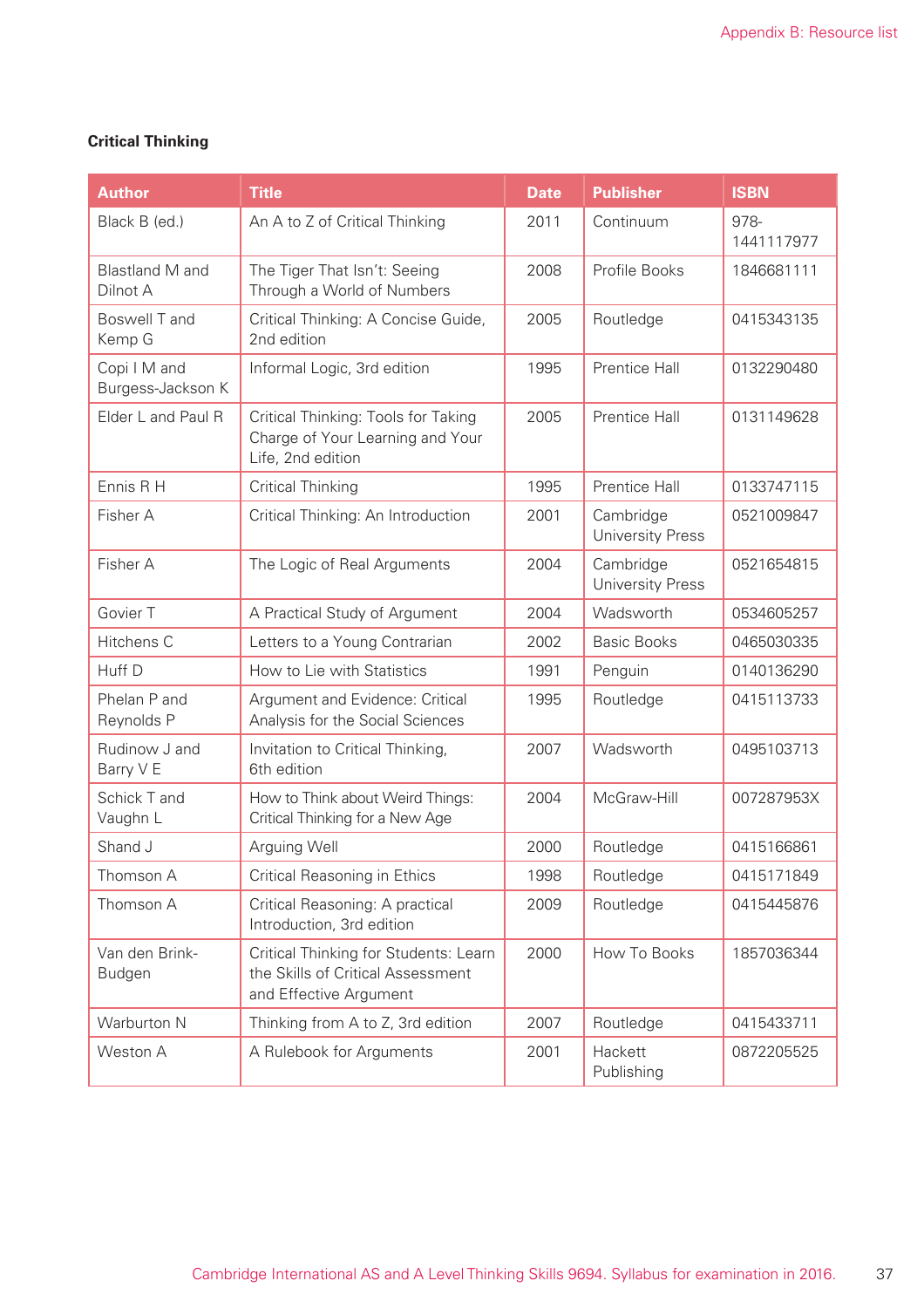### **Problem Solving**

| <b>Author</b>                    | <b>Title</b>                                                                          | <b>Date</b> | <b>Publisher</b>                 | <b>ISBN</b> |
|----------------------------------|---------------------------------------------------------------------------------------|-------------|----------------------------------|-------------|
| Polya G                          | How to Solve It                                                                       | 1990        | Penguin                          | 0140124993  |
| Butterworth J and<br>Thwaites G  | Preparing for the BMAT: The Official<br>Guide to the Biomedical Admissions<br>Test    | 2005        | Heinemann                        | 0435280139  |
| Eastaway R                       | Why Do Buses Come in Threes? (The<br>Hidden Mathematics of Everyday Life)             | 2005        | Robson Books                     | 1861058624  |
| Eastaway R and<br>Wyndham        | How Long is a Piece of String? (More<br>Hidden Mathematics of Everyday Life)          | 2003        | Robson Books                     | 1861056257  |
| Forte I, Schurr S<br>and Quinn A | 180 Icebreakers to Strengthen Critical<br>Thinking and Problem-Solving Skills         | 1996        | Incentive<br><b>Publications</b> | 0865303452  |
| Posamentier A<br>and Krulik S    | Problem-Solving Strategies for<br>Efficient and Elegant Solutions, Grades<br>$6 - 12$ | 2008        | Corwin Press                     | 1412959705  |

### **Internet Resources for Critical Thinking and Problem Solving Skills**

| <b>Organisation name</b>                | <b>Web address</b>                   | <b>Details</b>                                                                 |
|-----------------------------------------|--------------------------------------|--------------------------------------------------------------------------------|
| The Foundation for<br>Critical Thinking | www.criticalthinking.org             | Includes details of the Thinker's<br>Guide series of booklets.                 |
| Open CourseWare<br>on Critical Thinking | www.philosophy.hku.hk/think/         | Includes a Mini Guide to Critical<br>Thinking and Class Exercises.             |
| Critical Thinking on<br>the Web         | www.austhink.org/critical/           | A directory of online resources.                                               |
| The Argument Clinic                     | www.unco.edu/philosophy/clinic.html  | Analysis of submitted arguments.                                               |
|                                         |                                      | Note: the .html is needed.                                                     |
| The Fallacy Files                       | www.fallacyfiles.org/                | Examples of fallacies.                                                         |
| Mind Games                              | www.bbc.co.uk                        | Try searching on 'mind games'<br>within the BBC website.                       |
| More or Less                            | www.bbc.co.uk/news/magazine-17707410 | Excellent magazine and radio<br>programme for interpretation of<br>statistics. |
| Snopes                                  | www.snopes.com                       | Analysis of urban legends.                                                     |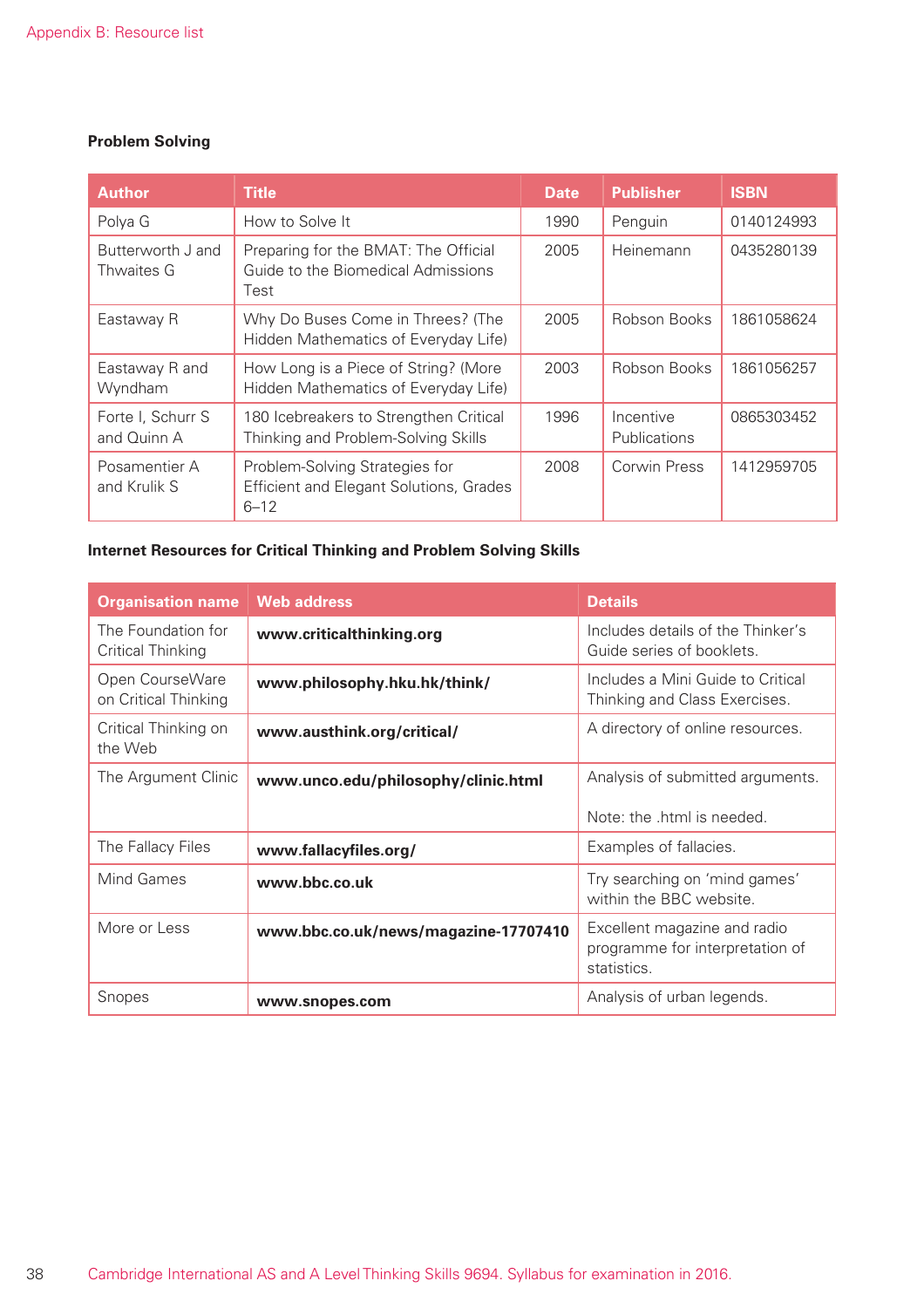#### **Sources of Topics**

The following do not deal directly with Thinking Skills but could be used by the teacher for developing topics (where appropriate) for discussion and analysis in the classroom.

| <b>Author</b>       | Title                        | <b>Date</b>    | <b>Publisher</b>           | <b>ISBN</b> |
|---------------------|------------------------------|----------------|----------------------------|-------------|
| Fernandez-Armesto F | Ideas that Changed the World | 2004           | Dorling Kindersley         | 1405305932  |
| Various             | Very Short Introductions*    | <b>Various</b> | Oxford University<br>Press | Various     |

\* OUP has published over a hundred of these small paperbacks (see **www.oup.co.uk**). There is a wide range of topics including: Indian Philosophy, International Migration, Socrates, Logic, Gandhi, Drugs, Animal Rights, Ethics, Globalisation, Postcolonialism, Evolution, Free Will, Medical Ethics, Anarchism, Global Warming, Dreaming, Buddhist Ethics, Nationalism, World Trade Organisation, Feminism, Global Catastrophes, International Relations, Racism, African History, Chaos, Citizenship, Mandela.

DVD: An Inconvenient Truth – The Planetary Emergence of Global Warming and What We Can Do About It Today. Director: Davis Guggenheim. Presented by Al Gore.

#### **Internet Resources for Sources of Topics**

Local and national newspapers can be a rich source of material for analysing arguments. The Internet provides a way to analyse opinion and the reporting of news from countries other than one's own. All of the following are English language websites.

| <b>Organisation name</b> | <b>Web address</b>         | <b>Details</b>                                                                             |
|--------------------------|----------------------------|--------------------------------------------------------------------------------------------|
| <b>BBC</b>               | www.bbcworld.com           | International websites from the<br>London based BBC.                                       |
|                          | www.bbc.co.uk/worldservice |                                                                                            |
| Aljazeera                | www.aljazeera.com          | Qatar based international news<br>and current affairs channel.                             |
| New York Times           | www.nytimes.com            | News and opinion from serious US<br>publication.                                           |
| Time                     | www.time.com/time          | US current affairs magazine.                                                               |
| The Times                | www.timesonline.co.uk      | Serious UK newspaper. The<br>Guardian and Independent<br>sometimes give alternative views. |
| Daily Mail               | www.dailymail.co.uk        | Can be a very good source for<br>analysing argument in class.                              |
| Mail and Guardian        | www.mg.co.za               | South African news and opinion.                                                            |
| New Zealand Herald       | www.nzherald.co.nz         | New Zealand perspective on<br>news.                                                        |
| <b>Straits Times</b>     | www.straitstimes.com       | From Singapore.                                                                            |
| Jakarta Post             | www.thejakartapost.com     | Asian view from Indonesia.                                                                 |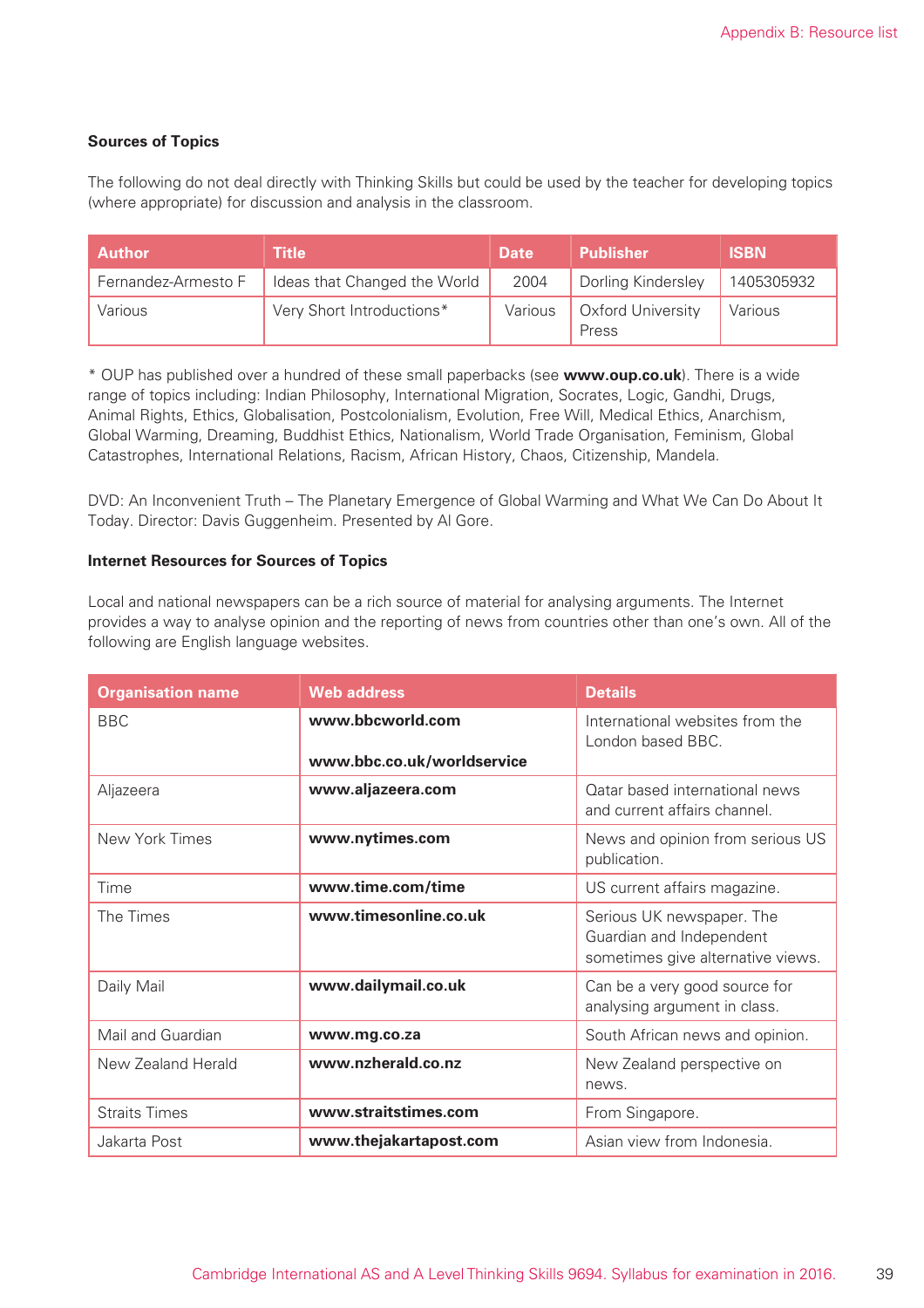| Bangkok Post             | www.bangkokpost.com/news            | From Thailand.                                                    |
|--------------------------|-------------------------------------|-------------------------------------------------------------------|
| <b>New Straits Times</b> | www.nst.com.my                      | Malaysian source.                                                 |
| Pakistan Dawn            | www.dawn.com                        | View from Pakistan.                                               |
| The News                 | www.jang.com.pk                     | From Pakistan.                                                    |
| Asia Times               | www.atimes.com                      | Hong Kong based.                                                  |
| New Scientist            | www.newscientist.com                | Good source for 'reasoning in a<br>scientific context' (paper 2). |
| Friction TV              | www.friction.tv                     | Online platform for user generated<br>news and opinion.           |
| The Times of India       | www.timesofindia.<br>indiatimes.com | Major Indian newspaper.                                           |

Resources are also listed on Cambridge's public website at **www.cie.org.uk**. Please visit this site on a regular basis as the Resource lists are updated through the year.

Access to teachers' email discussion groups, suggested schemes of work and regularly updated resource lists may be found on the Cambridge Teacher Support website at **http://teachers.cie.org.uk**. This website is available to teachers at registered Cambridge Centres.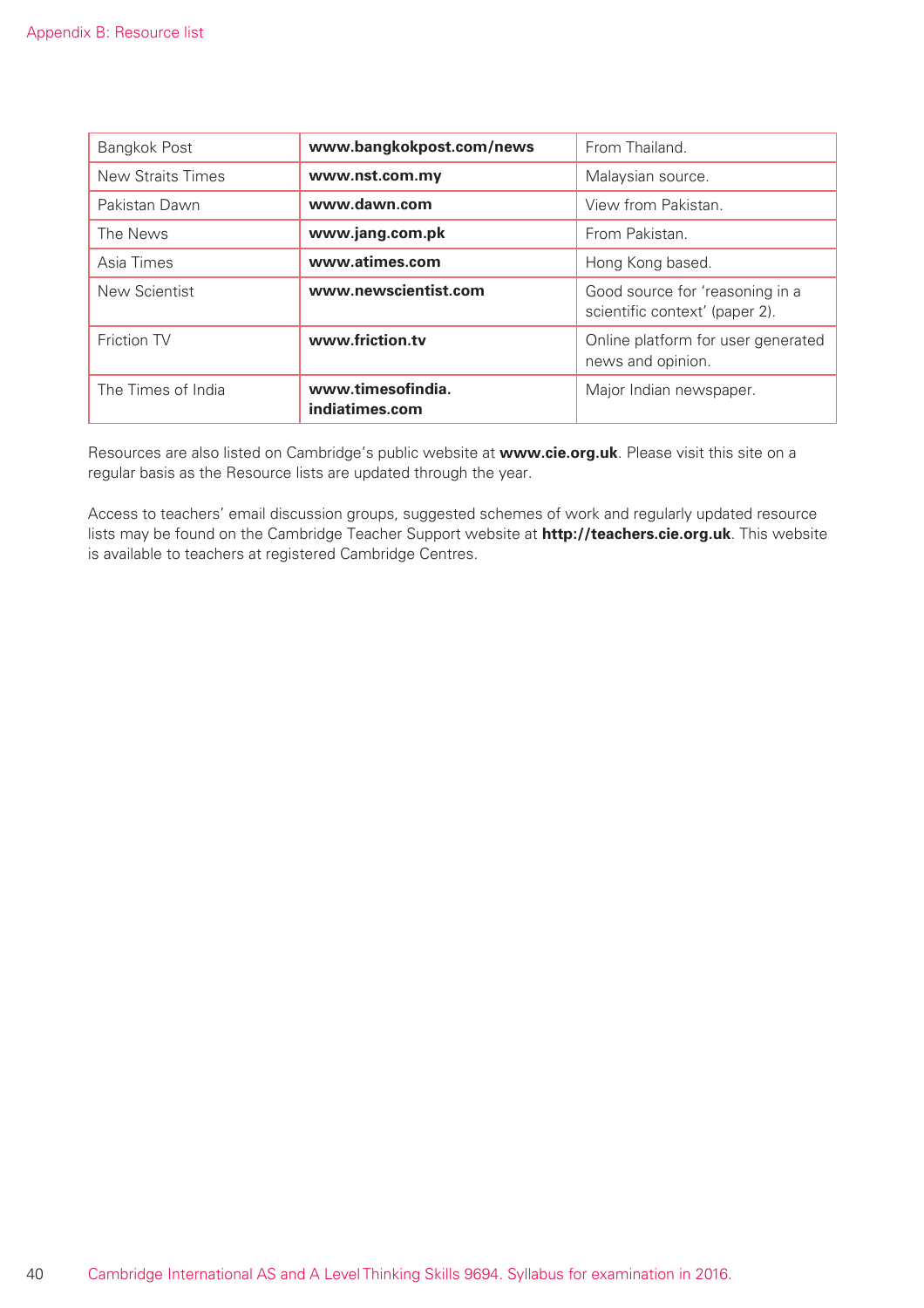# **9. Other information**

### Equality and inclusion

Cambridge International Examinations has taken great care in the preparation of this syllabus and assessment materials to avoid bias of any kind. To comply with the UK Equality Act (2010), Cambridge has designed this qualification with the aim of avoiding direct and indirect discrimination.

The standard assessment arrangements may present unnecessary barriers for candidates with disabilities or learning difficulties. Arrangements can be put in place for these candidates to enable them to access the assessments and receive recognition of their attainment. Access arrangements will not be agreed if they give candidates an unfair advantage over others or if they compromise the standards being assessed.

Candidates who are unable to access the assessment of any component may be eligible to receive an award based on the parts of the assessment they have taken.

Information on access arrangements is found in the *Cambridge Handbook* which can be downloaded from the website **www.cie.org.uk/examsofficers**

### Language

This syllabus and the associated assessment materials are available in English only.

### Grading and reporting

Cambridge International A Level results are shown by one of the grades A\*, A, B, C, D or E, indicating the standard achieved, A\* being the highest and E the lowest. 'Ungraded' indicates that the candidate's performance fell short of the standard required for grade E. 'Ungraded' will be reported on the statement of results but not on the certificate. The letters Q (result pending), X (no results) and Y (to be issued) may also appear on the statement of results but not on the certificate.

Cambridge International AS Level results are shown by one of the grades a, b, c, d or e, indicating the standard achieved, 'a' being the highest and 'e' the lowest. 'Ungraded' indicates that the candidate's performance fell short of the standard required for grade 'e'. 'Ungraded' will be reported on the statement of results but not on the certificate. The letters Q (result pending), X (no results) and Y (to be issued) may also appear on the statement of results but not on the certificate.

If a candidate takes a Cambridge International A Level and fails to achieve grade E or higher, a Cambridge International AS Level grade will be awarded if both of the following apply:

- the components taken for the Cambridge International A Level by the candidate in that series included all the components making up a Cambridge International AS Level
- the candidate's performance on these components was sufficient to merit the award of a Cambridge International AS Level grade.

For languages other than English, Cambridge also reports separate speaking endorsement grades (Distinction, Merit and Pass), for candidates who satisfy the conditions stated in the syllabus.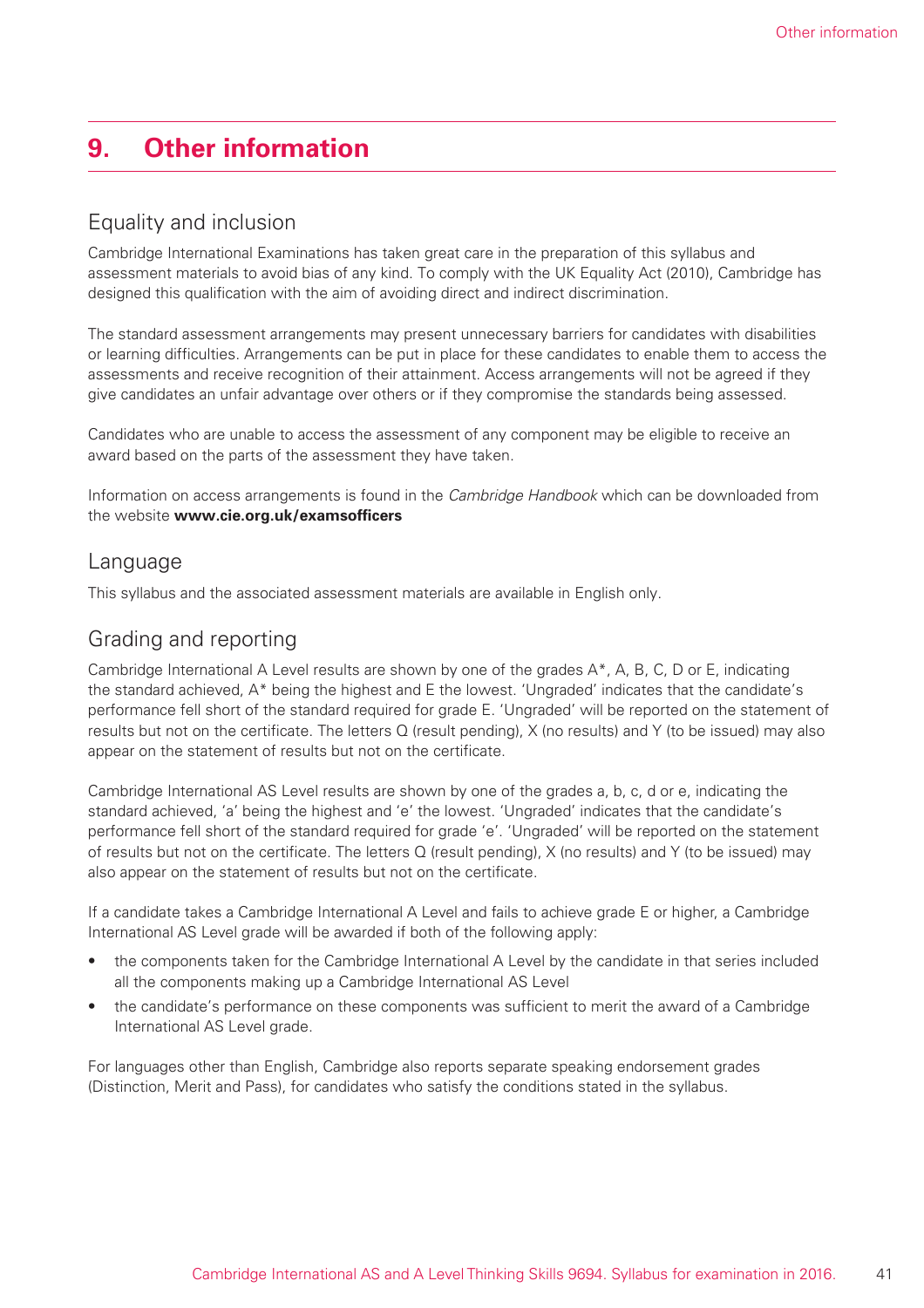### Entry codes

To maintain the security of our examinations, we produce question papers for different areas of the world, known as 'administrative zones'. Where the component entry code has two digits, the first digit is the component number given in the syllabus. The second digit is the location code, specific to an administrative zone. Information about entry codes for your administrative zone can be found in the *Cambridge Guide to Making Entries*.